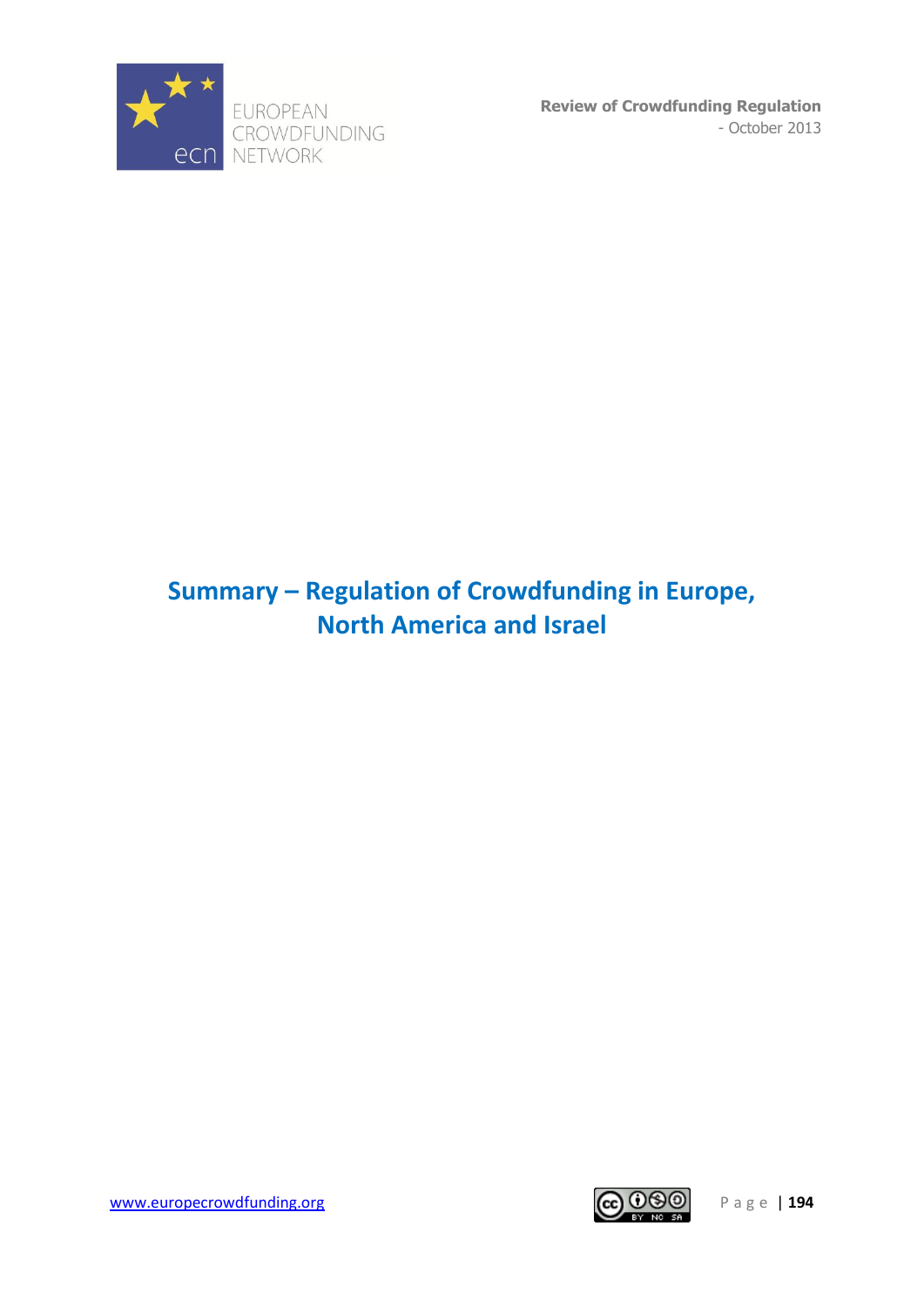

## **Summary – Regulation of Crowdfunding in Europe, North America and Israel**

| Country<br><b>Regulation</b> | <b>Austria</b>                                                                                                                                                                                                                                                                                                                                                                                                                                                                                                                                        | <b>Belgium</b>                                                                                                                                                                                                                                                                                                                                                                                                                                                                        | <b>Bulgaria</b>                                                                                                                                                                                                                                                                                                                                                                                                                                                                                                                    | Canada                                                                                                                                                                                                                                                                                                                                                                                                                                                                                                                                                      |
|------------------------------|-------------------------------------------------------------------------------------------------------------------------------------------------------------------------------------------------------------------------------------------------------------------------------------------------------------------------------------------------------------------------------------------------------------------------------------------------------------------------------------------------------------------------------------------------------|---------------------------------------------------------------------------------------------------------------------------------------------------------------------------------------------------------------------------------------------------------------------------------------------------------------------------------------------------------------------------------------------------------------------------------------------------------------------------------------|------------------------------------------------------------------------------------------------------------------------------------------------------------------------------------------------------------------------------------------------------------------------------------------------------------------------------------------------------------------------------------------------------------------------------------------------------------------------------------------------------------------------------------|-------------------------------------------------------------------------------------------------------------------------------------------------------------------------------------------------------------------------------------------------------------------------------------------------------------------------------------------------------------------------------------------------------------------------------------------------------------------------------------------------------------------------------------------------------------|
| General<br>regulation        | If a Crowdfunding<br>$\bullet$<br>platform offers securities<br>or investment products,<br>the operator of the<br>platform provides financial<br>services in the sense of<br>the WAG 2007 $\rightarrow$ the<br>commercial provision of<br>various investment<br>services requires a license<br>from the FMA $\rightarrow$<br>Alternatively, the operator<br>of a Crowdfunding<br>platform can cooperate<br>with a securities company<br>or a credit institution as an<br>auxiliary person<br>The commercial collection<br>of loans, which finance the | Crowdfunding platforms<br>$\bullet$<br>facilitating direct<br>investment in financial<br>instruments are likely to<br>require a licence under the<br>Act regulating investment<br>services firms -<br>authorization and<br>supervision by the FSMA (or<br>Belgian National Bank,<br>depending on the nature of<br>their activities) save if no<br>compensation is charged<br>for these services<br>Onward trading in financial<br>$\bullet$<br>instruments also requires a<br>licence | The operator of the<br>$\bullet$<br>platform may be required<br>to be licensed / registered<br>either as a financial or a<br>credit institution by the<br><b>Bulgarian National Bank in</b><br>accordance with the Law<br>on Credit Institutions,<br>respectively with the Law<br>on Payment Services and<br>Payment Systems.<br>Legal entities providing<br>public offering of securities<br>shall be required to<br>register as a public joint-<br>stock company in<br>compliance with the Public<br>Offering of Securities Act. | Non-Equity Crowdfunding<br>$\bullet$<br>platforms are not subject to<br>registration under Canadian<br>securities law.<br><b>Equity Crowdfunding</b><br>$\bullet$<br>platforms are regulated<br>under Canadian securities<br>law.<br>An Equity Crowdfunding<br>$\bullet$<br>platform that seeks to raise<br>capital in reliance on the<br>'offering memorandum<br>exemption' (the OM<br>exemption) will be required<br>to be registered in each<br>jurisdiction in Canada<br>where it does business as a<br>'dealer', such as an 'exempt<br>market dealer'. |

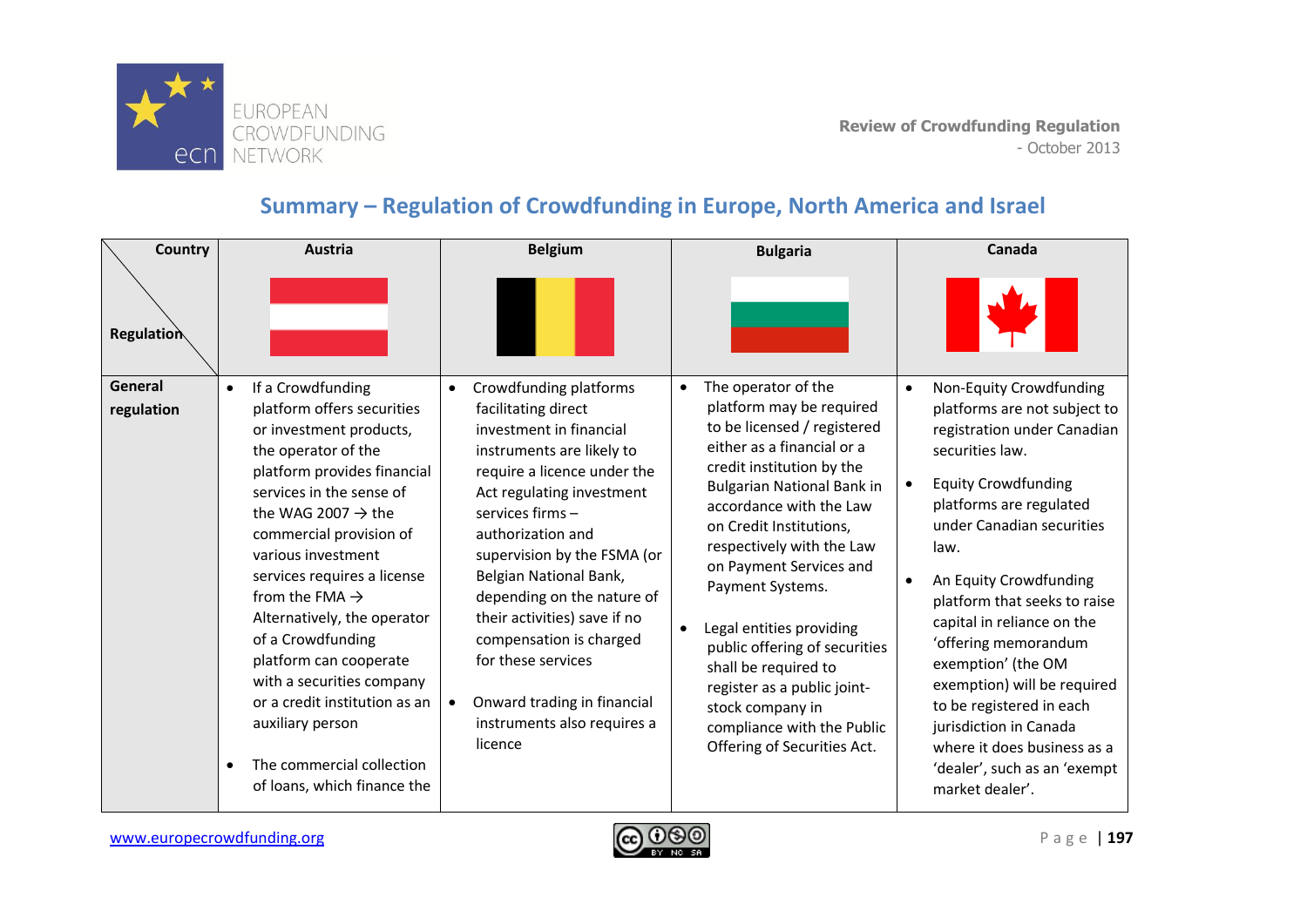

| on-going business, can<br>constitute a deposit<br>business in the sense of<br>the BWG $\rightarrow$ such business<br>is reserved to credit<br>institutions and requires a<br>license of the FMA.<br>Depending on the<br>$\bullet$<br>structure in detail: sound<br>arguments argue that<br>contributions under<br>Donations/Rewards Model<br>do not constitute<br>investment products | The collection of limited<br>$\bullet$<br>public refundable funds<br>does not fall within the<br>banking monopoly if<br>sufficient safeguards are<br>provided to guarantee that<br>the funds will only be used<br>to refund the crowd or<br>finance the project<br>The Lending (and Rewards)<br>$\bullet$<br>Model uses debt<br>instruments, which are not<br>regulated by the Act<br>regulating investment<br>services firms<br>The Donation Model is least<br>٠<br>prone to financial<br>regulation | Legal entities facilitating<br>$\bullet$<br>public offering of securities<br>or investment products<br>could be required to<br>register as an investment<br>intermediary under the<br>Markets in Financial<br>Instruments Act.<br>The Financial Supervision<br>$\bullet$<br>Commission is responsible<br>to supervise both the<br>public offering of securities<br>and the investment<br>intermediaries. | $\bullet$ | If the Ontario Proposal is<br>adopted, it is anticipated<br>that the platform will be<br>registered as a 'restricted<br>dealer' under Ontario<br>securities law.<br>If the Saskatchewan<br>Proposal is adopted, the<br>platform would not be<br>required to be registered<br>under Saskatchewan<br>securities law but forms<br>would be required to be<br>filed by the platform and<br>certain individuals related<br>to the platform with the<br>Saskatchewan securities<br>regulatory authority and<br>the platform will have to<br>satisfy certain conditions in<br>reliance on the prospectus<br>exemption described in the<br>Saskatchewan Proposal. |
|---------------------------------------------------------------------------------------------------------------------------------------------------------------------------------------------------------------------------------------------------------------------------------------------------------------------------------------------------------------------------------------|-------------------------------------------------------------------------------------------------------------------------------------------------------------------------------------------------------------------------------------------------------------------------------------------------------------------------------------------------------------------------------------------------------------------------------------------------------------------------------------------------------|----------------------------------------------------------------------------------------------------------------------------------------------------------------------------------------------------------------------------------------------------------------------------------------------------------------------------------------------------------------------------------------------------------|-----------|-----------------------------------------------------------------------------------------------------------------------------------------------------------------------------------------------------------------------------------------------------------------------------------------------------------------------------------------------------------------------------------------------------------------------------------------------------------------------------------------------------------------------------------------------------------------------------------------------------------------------------------------------------------|
|                                                                                                                                                                                                                                                                                                                                                                                       |                                                                                                                                                                                                                                                                                                                                                                                                                                                                                                       |                                                                                                                                                                                                                                                                                                                                                                                                          |           |                                                                                                                                                                                                                                                                                                                                                                                                                                                                                                                                                                                                                                                           |

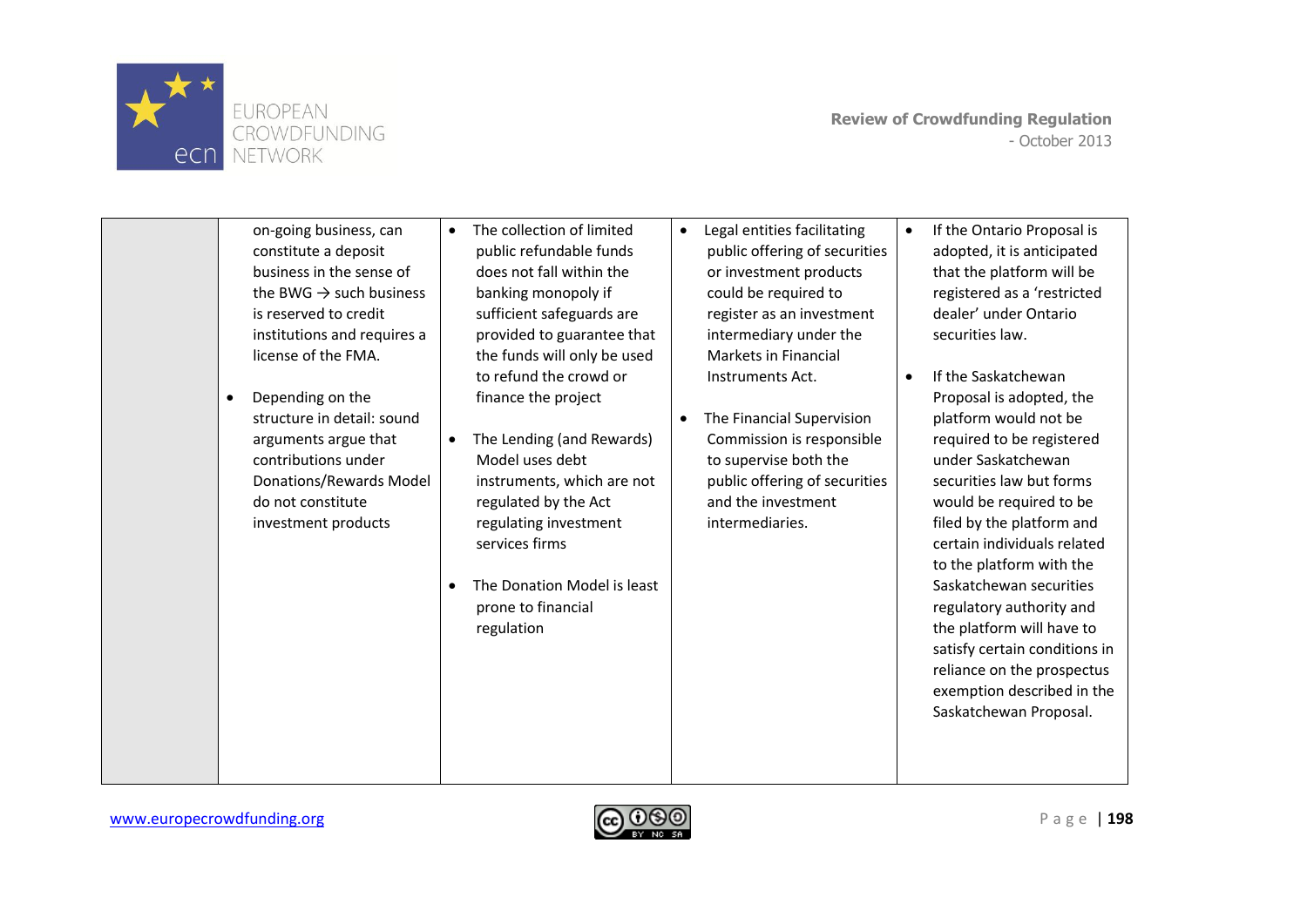

| <b>Prospectus</b><br>requirement | $\bullet$<br>٠ | Prospectus requirement<br>according to the BWG for<br>the public offering of<br>securities or investment<br>products. If the prospectus<br>includes securities for<br>admission to the stock<br>exchange, also the KMG<br>can apply.<br>The general prospectus<br>requirements do not apply<br>in exceptional cases, inter<br>alia for offering security<br>papers or investments | $\bullet$<br>$\bullet$<br>$\bullet$ | Prospectus requirement for<br>offering investment<br>instruments (a term<br>broader than financial<br>Instruments, as it<br>encompasses contract-<br>based debt instruments)<br>Threshold: EUR 100.000 per<br>issuer within 12 months<br>Other thresholds<br>directed at fewer than<br>150 natural or legal | $\bullet$<br>$\bullet$ | Prospectus requirement for<br>companies which publicly<br>offer securities to investors<br>Threshold: EUR 100.000<br>per issuer within 12<br>months | $\bullet$ | <b>Equity Crowdfunding is</b><br>permitted under the OM<br>exemption in all<br>jurisdictions in Canada<br>except Ontario, where it is<br>not permitted, and<br>investors can invest as<br>much as they want under<br>the BC model, while<br>investors under the AB<br>model can invest up to<br>\$10,000 unless they are an<br>'eligible investor' and then<br>there is no limit. There is<br>no maximum amount that |
|----------------------------------|----------------|-----------------------------------------------------------------------------------------------------------------------------------------------------------------------------------------------------------------------------------------------------------------------------------------------------------------------------------------------------------------------------------|-------------------------------------|-------------------------------------------------------------------------------------------------------------------------------------------------------------------------------------------------------------------------------------------------------------------------------------------------------------|------------------------|-----------------------------------------------------------------------------------------------------------------------------------------------------|-----------|----------------------------------------------------------------------------------------------------------------------------------------------------------------------------------------------------------------------------------------------------------------------------------------------------------------------------------------------------------------------------------------------------------------------|
|                                  |                | products within the<br>European Union for a total<br>consideration of less than<br>EUR 250.000, calculated<br>over a period of twelve<br>months.<br>Depending on the<br>structure in detail: no<br>prospectus requirements<br>for subordinated loans or                                                                                                                           |                                     | persons per member<br>state, other than<br>qualified investors;<br>where the total<br>consideration per<br>investor and per offer<br>is more than EUR<br>100,000, calculated<br>over a period of 12<br>months                                                                                               |                        |                                                                                                                                                     |           | an issuer can raise under<br>the OM exemption.<br>The Ontario Proposal sets<br>out various requirements in<br>reliance on the proposed<br><b>Equity Crowdfunding</b><br>exemption including that<br>investors cannot invest<br>more than \$2,500 in any<br>one investment or \$10,000<br>in any calendar year and                                                                                                    |

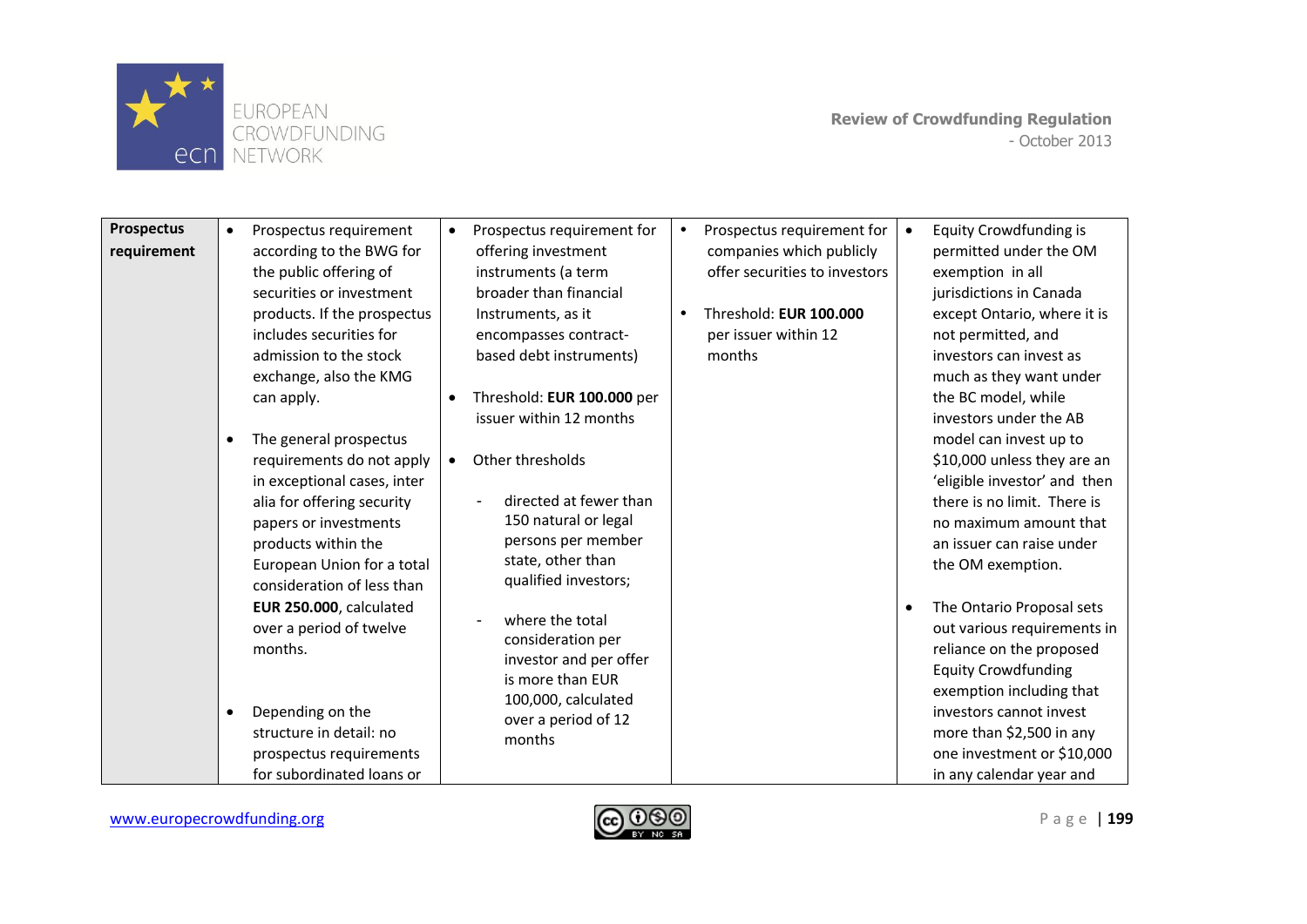

|                      | contributions under<br>Donations/Rewards<br>Model.                                                                                                                                                                                                 |                                                                                                                                           |                                                                                                                                                                                                                                                                                                      | issuers cannot raise more<br>than \$1.5 million in any12-<br>month period.<br>The Saskatchewan Proposal<br>sets out various<br>requirements in reliance on<br>its proposed Equity<br>Crowdfunding exemption<br>including that investors<br>cannot invest more than<br>\$1,500 per offering and<br>issuers cannot raise more<br>than \$150,000 in any 6-<br>month period |
|----------------------|----------------------------------------------------------------------------------------------------------------------------------------------------------------------------------------------------------------------------------------------------|-------------------------------------------------------------------------------------------------------------------------------------------|------------------------------------------------------------------------------------------------------------------------------------------------------------------------------------------------------------------------------------------------------------------------------------------------------|-------------------------------------------------------------------------------------------------------------------------------------------------------------------------------------------------------------------------------------------------------------------------------------------------------------------------------------------------------------------------|
| AIFMD-<br>regulation | Typical start-up or<br>$\bullet$<br>developing companies in<br>general do not<br>constitute an AIF.<br>Alternative investment<br>$\bullet$<br>funds are facilitated<br>when the assets<br>acquired through<br>leverage do not exceed a<br>total of | The AIFMD has not yet been<br>transposed in Belgium It is not<br>yet clear what kinds of<br>platforms might fall under the<br>legislation | AIFMD has not been<br>$\bullet$<br>implemented in the<br>Bulgarian legislation so far.<br>Pursuant to the draft of the<br>٠<br>respective Law on the<br>activities of collective<br>investment schemes and<br>other collective investment<br>undertakings, the Crowd-<br>funding financing shall not | Canada is not an EU member<br>state and therefore the<br>European Alternative<br><b>Investment Fund Managers</b><br>Directive is not applicable in<br>Canada                                                                                                                                                                                                            |

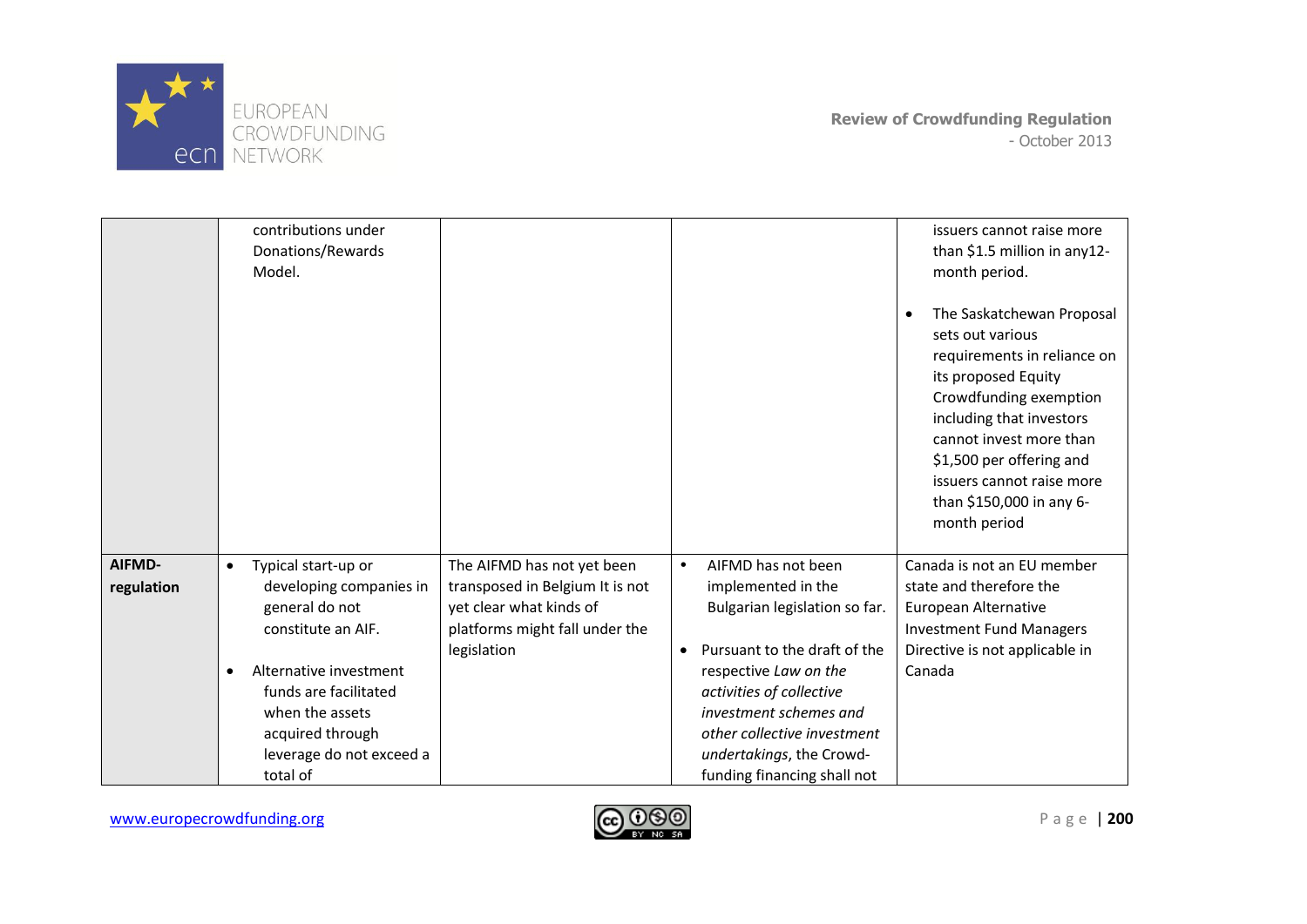

|                                  | EUR 100.000.000,-- or<br>total assets do not<br>exceed<br>EUR 500.000.000,-- ("de<br>minimis-barrier").<br>A "Project Company" may,<br>$\bullet$<br>under various<br>circumstances,<br>constitute an AIF.<br>Depending on the<br>٠<br>structure in detail,<br>Crowdfunding by means<br>of subordinated loans or<br>contributions under<br>Donations/Rewards<br>Model should not entail<br>an AIF. |                                                                                                                                                                       | fall within the scope of its<br>application.<br>It shall apply to closed-end<br>investment companies only,<br>as far as the special<br>investment purposes<br>companies are excluded<br>from the scope of<br>application of the Directive. |                                                                                                                                                                                                                          |
|----------------------------------|---------------------------------------------------------------------------------------------------------------------------------------------------------------------------------------------------------------------------------------------------------------------------------------------------------------------------------------------------------------------------------------------------|-----------------------------------------------------------------------------------------------------------------------------------------------------------------------|--------------------------------------------------------------------------------------------------------------------------------------------------------------------------------------------------------------------------------------------|--------------------------------------------------------------------------------------------------------------------------------------------------------------------------------------------------------------------------|
| Payment<br>service<br>regulation | Transfer of funds between<br>$\bullet$<br>investors and the operator<br>of a Crowdfunding<br>platform can constitute<br>remittance services in the<br>sense of the ZaDiG $\rightarrow$<br>authorisation by the FMA                                                                                                                                                                                | Transfer of funds through<br>$\bullet$<br>operator may constitute<br>money remittance service<br>$\rightarrow$ Belgian National Bank<br>$\bullet$<br>licence required | Transfer of funds through<br>operator may constitute<br>money remittance service - in<br>future, the operator of the<br>platform may be required to<br>be licensed / registered either<br>as a financial or a credit                       | A platform that is a<br>$\bullet$<br>registered as an EMD would<br>be permitted to receive or<br>hold investor funds in trust.<br>This is what EMDs presently<br>do when they engage in any<br>type of private placement |

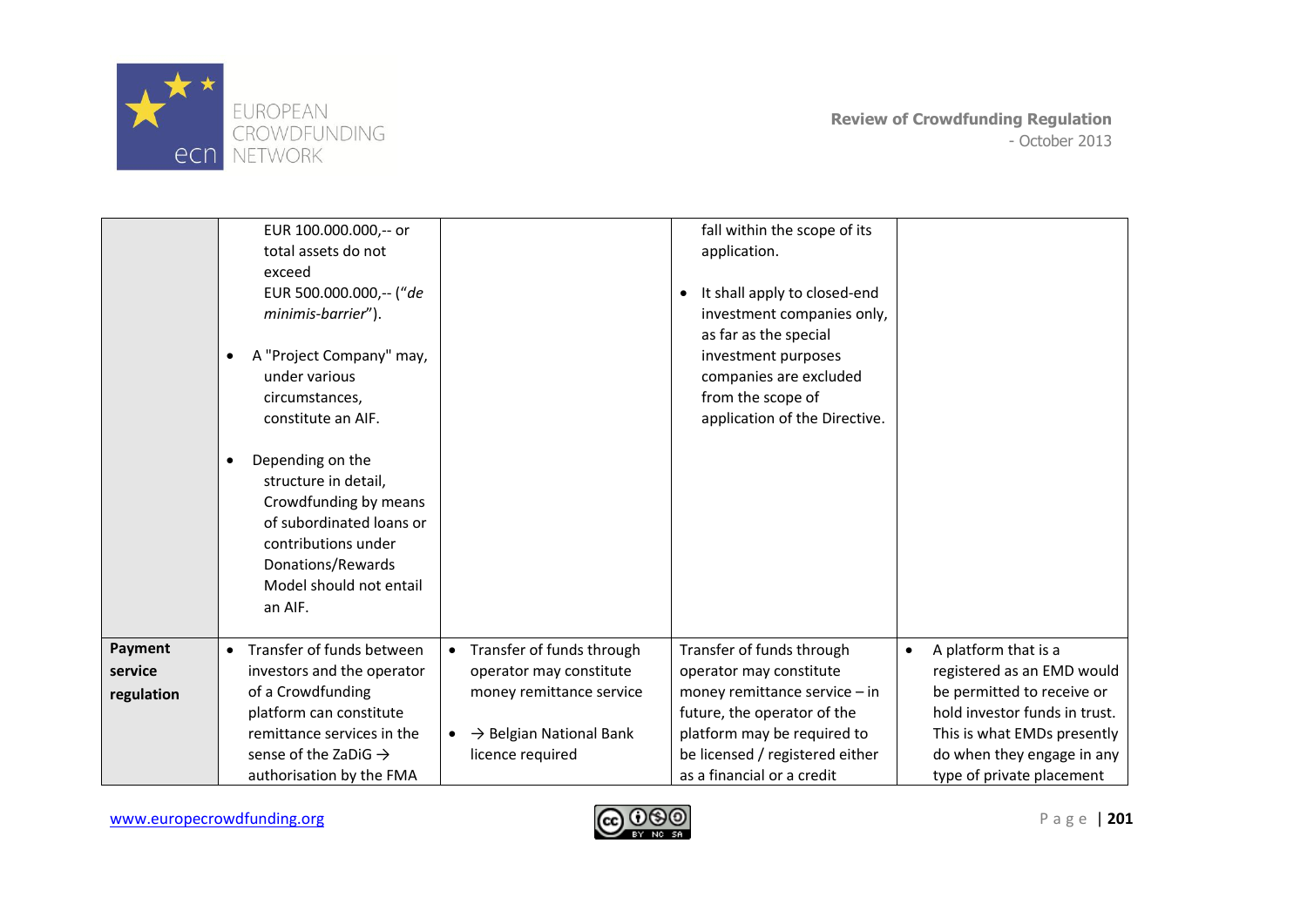

|                                         | required.<br>Exception of the<br>$\bullet$<br>applicability of the ZaDiG, if<br>the operator of a<br>Crowdfunding platform<br>acts as a commercial agent.<br>Alternatively the operator<br>could use an external<br>provider or partner for<br>processing payments. | "Commercial agents"<br>$\bullet$<br>exemption probably does<br>not apply to Crowdfunding<br>platform operators                                                                    | institution by the Bulgarian<br>National Bank in accordance<br>with the Law on Credit<br>Institutions, respectively with<br>the Law on Payment Services<br>and Payment Systems.                                                              | in Canada including a<br>Crowdfunded offering<br>under the OM exemption.<br>It is not clear whether a<br>platform that may be<br>registered as restricted<br>dealer would also be<br>permitted to receive or<br>hold funds under the<br>Ontario Proposal, however,<br>it is expressly contemplated<br>under the Saskatchewan<br>Proposal. |
|-----------------------------------------|---------------------------------------------------------------------------------------------------------------------------------------------------------------------------------------------------------------------------------------------------------------------|-----------------------------------------------------------------------------------------------------------------------------------------------------------------------------------|----------------------------------------------------------------------------------------------------------------------------------------------------------------------------------------------------------------------------------------------|-------------------------------------------------------------------------------------------------------------------------------------------------------------------------------------------------------------------------------------------------------------------------------------------------------------------------------------------|
| <b>Consumer</b><br>credit<br>regulation | If consumer borrowers are<br>permitted on a platform<br>(Lending Model) there are<br>implications for the form and<br>content of the lending<br>agreements                                                                                                          | If consumers are borrowers<br>under the platform, then<br>licence needed as a consumer<br>credit professional and formal<br>contractual and pre-contractual<br>requirements apply | At present, lending<br>agreements, including<br>between related parties or<br>between a local and foreign<br>entities are subject to a<br>registration under the<br>Currency Act in a special<br>register at the Bulgarian<br>National Bank. | Certain consumer protection<br>legislation would apply to P2P<br>lending platforms.                                                                                                                                                                                                                                                       |

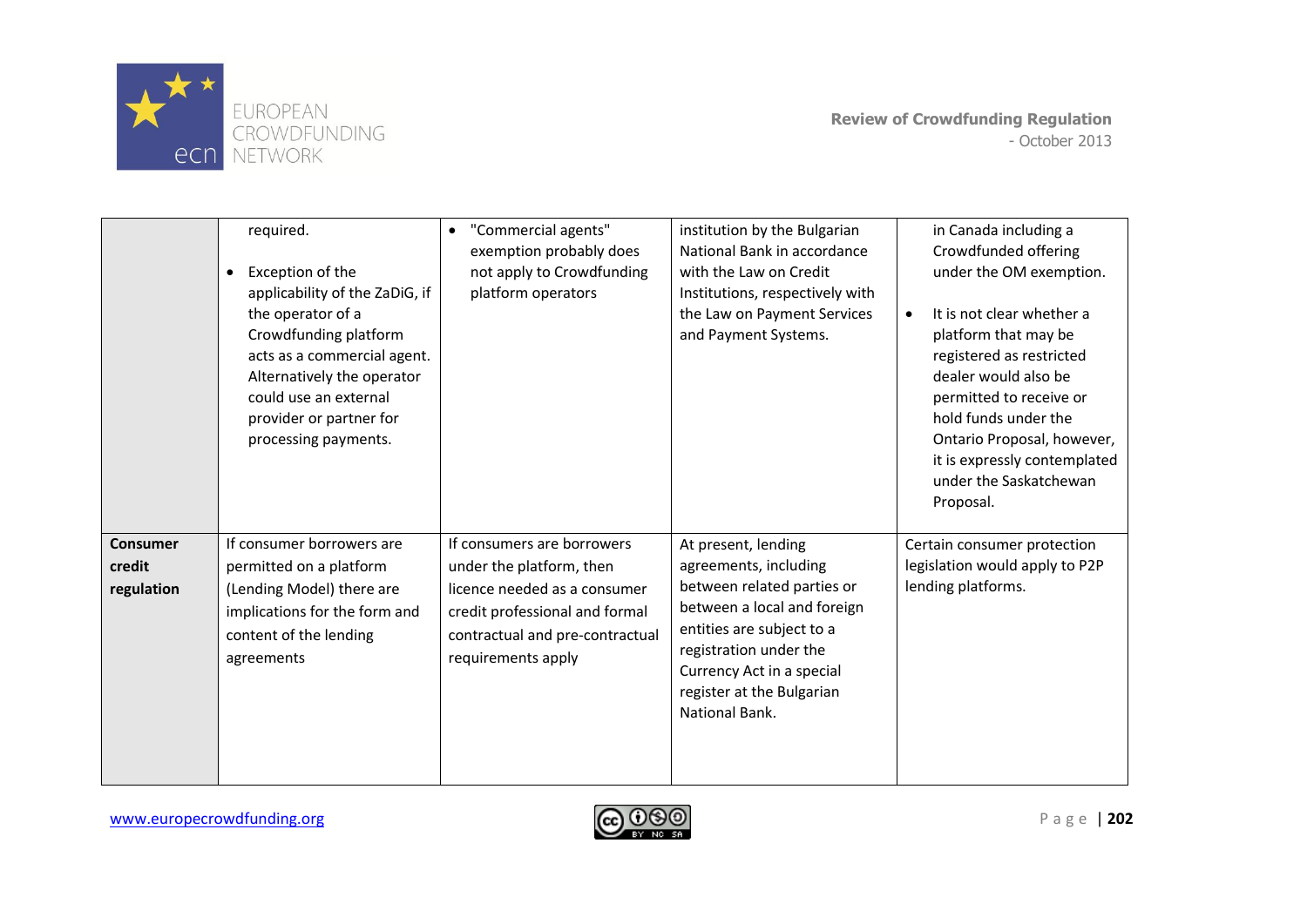

| <b>Further</b><br>possible | Trade Law<br>$\bullet$<br>(Gewerbeordnung)                        | The Act on Market Practices<br>$\bullet$<br>and Consumer Protection | The Commerce Act                                     | Income Tax Act (Canada) and<br>its regulations and possibly                     |
|----------------------------|-------------------------------------------------------------------|---------------------------------------------------------------------|------------------------------------------------------|---------------------------------------------------------------------------------|
| requirements               | Law regarding the<br>Supervision of Securities                    | Money Laundering<br>Provisions                                      | The Law on Measures<br>٠<br>against Money Laundering | other federal and provincial<br>income tax legislation                          |
|                            | (Wertpapieraufsichtsgesetz<br>2007)                               | The Privacy Act                                                     | The Currency Act<br>٠                                | Proceeds of Crime (Money<br>Laundering) and Terrorist<br>Financing Act (Canada) |
|                            | <b>Cumsumer Protection Act</b><br>(Konsumentenschutz-<br>gesetz). | The Consumer Credit Act<br>$\bullet$                                |                                                      |                                                                                 |

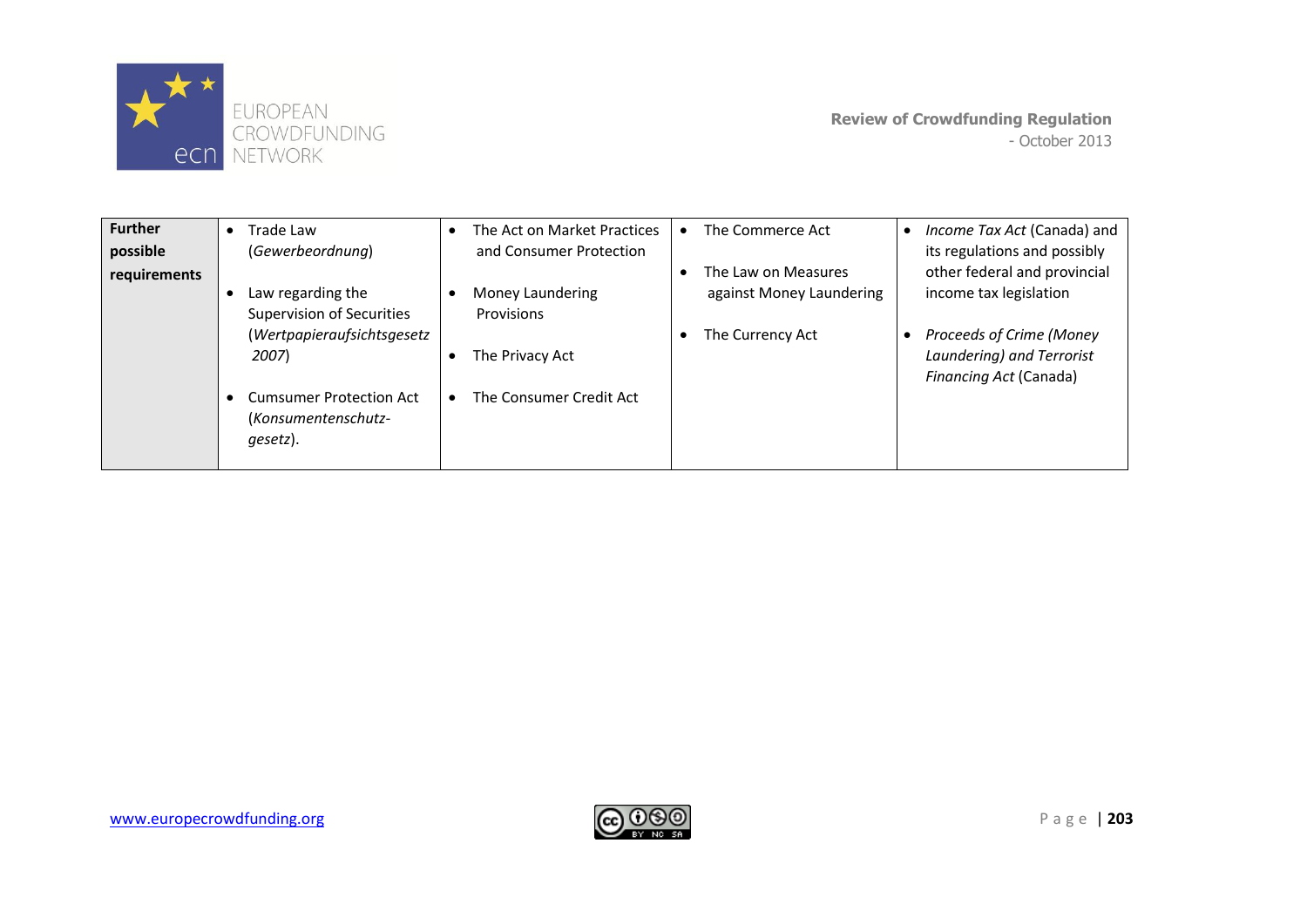

| Country<br><b>Regulation</b> |           | <b>Croatia</b>                                 |           | <b>Czech Republic</b>                       |           | <b>Denmark</b>                                         |           | Estonia                                  |
|------------------------------|-----------|------------------------------------------------|-----------|---------------------------------------------|-----------|--------------------------------------------------------|-----------|------------------------------------------|
| General                      | $\bullet$ | No operational                                 | $\bullet$ | A project company or a                      | $\bullet$ | If a Crowdfunding platform                             | $\bullet$ | If Crowdfunding platform                 |
| regulation                   |           | <b>Crowdfunding platforms</b>                  |           | Crowdfunding platform                       |           | facilitates offering of                                |           | organises offering of securities         |
|                              |           | and no regulatory practice                     |           | acting under the Equity                     |           | securities or investment                               |           | of acts as a securities broker,          |
|                              |           |                                                |           | Model can be qualified as                   |           | products the operator of                               |           | it provides investment service           |
|                              |           | Equity Model and a<br>Lending Model using debt |           | an Investment Fund under<br>the AMCIF       |           | the platform renders<br>financial services, which is   |           | $\rightarrow$ FSA authorisation required |
|                              |           | securities are potentially                     |           | $\rightarrow$ licence from the Czech        |           | subject to a licensing                                 | $\bullet$ | Crowdfunding platforms                   |
|                              |           | subject to a regulated                         |           | National Bank required                      |           | requirement                                            |           | operating the Lending Model              |
|                              |           | regime under local                             |           |                                             |           |                                                        |           | use exemptions from                      |
|                              |           | securities and investment                      | $\bullet$ | A project company or a                      | $\bullet$ | the Donations or Rewards                               |           | regulated activities regime              |
|                              |           | funds laws                                     |           | Crowdfunding platform                       |           | Models does not involve                                |           | (acting as broker and not as a           |
|                              |           | $\rightarrow$ HANFA and/or CNB                 |           | acting under the Lending                    |           | any form of financial                                  |           | lender or a deposit holder)              |
|                              |           | authorisation and                              |           | Model is not a regulated                    |           | investment or financial                                |           |                                          |
|                              |           | registration required                          |           | entity<br>$\rightarrow$ no licence required |           | return and therefore is not<br>within the scope of the | $\bullet$ | Crowdfunding platform<br>operating the   |
|                              | $\bullet$ | Depending on the                               |           |                                             |           | Danish financial regulation                            |           | Donations/Rewards Model is               |
|                              |           | structure,                                     |           | A project company or a                      |           |                                                        |           | not subject to financial                 |
|                              |           | Donations/Rewards Model                        |           | Crowdfunding platform                       |           |                                                        |           | services regulation                      |
|                              |           | is not subject to financial                    |           | acting under the Donations                  |           |                                                        |           |                                          |
|                              |           | services regulation                            |           | or Rewards Model enjoys                     |           |                                                        | $\bullet$ | No Crowdfunding platforms                |
|                              |           |                                                |           | an exemption under the                      |           |                                                        |           | are currently supervised by              |
|                              |           |                                                |           | AMCIF and cannot be                         |           |                                                        |           | the FSA                                  |

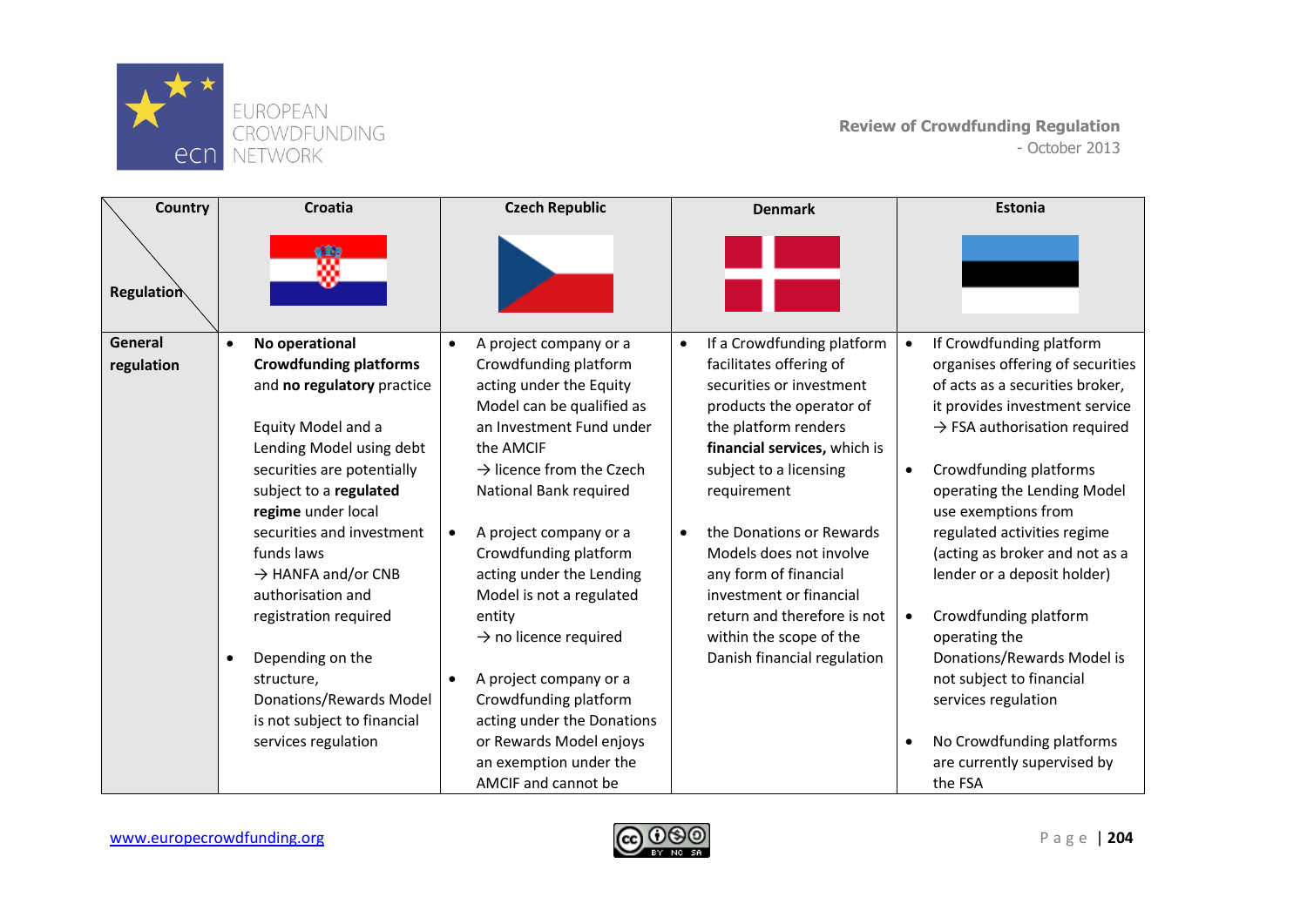

|                   |                                       | qualified as an Investment        |                               |                                                               |
|-------------------|---------------------------------------|-----------------------------------|-------------------------------|---------------------------------------------------------------|
|                   |                                       | Fund                              |                               |                                                               |
|                   |                                       | $\rightarrow$ no licence required |                               |                                                               |
| <b>Prospectus</b> | Prospectus requirement<br>$\bullet$   | Prospectus requirement for        | Prospectus requirement        | Prospectus requirement for                                    |
| requirement       | for offering of securities            | the offering of investment        | for offering of securities or | public offering of securities                                 |
|                   |                                       | securities (i.e. shares,          | investment products           |                                                               |
|                   | Threshold: EUR 5 million<br>$\bullet$ | bonds, securities                 |                               | Threshold: no threshold                                       |
|                   | EU-wide per issuer within             | substituting shares or            | Threshold: EUR 1.000.000      |                                                               |
|                   | 12 months                             | bonds, securities enabling        | per issuer within 12          | General regulation applies if<br>$\bullet$                    |
|                   |                                       | the acquisition or sale of        | months                        | <b>EUR 5 million</b> per issuer                               |
|                   |                                       | shares or bonds, certain          |                               | within 12 months                                              |
|                   |                                       | derivatives, or similar           |                               |                                                               |
|                   |                                       | securities)                       |                               | For securities the issue of<br>which is under this threshold, |
|                   |                                       | Threshold: EUR 1.000.000<br>٠     |                               | specific prospectus                                           |
|                   |                                       | per issuer for investment         |                               | requirements provided in a                                    |
|                   |                                       | securities offered in any         |                               | regulation of the Minister of                                 |
|                   |                                       | member state of the               |                               | Finance apply                                                 |
|                   |                                       | European Union within a           |                               |                                                               |
|                   |                                       | period of 12 months               |                               |                                                               |
|                   |                                       |                                   |                               |                                                               |

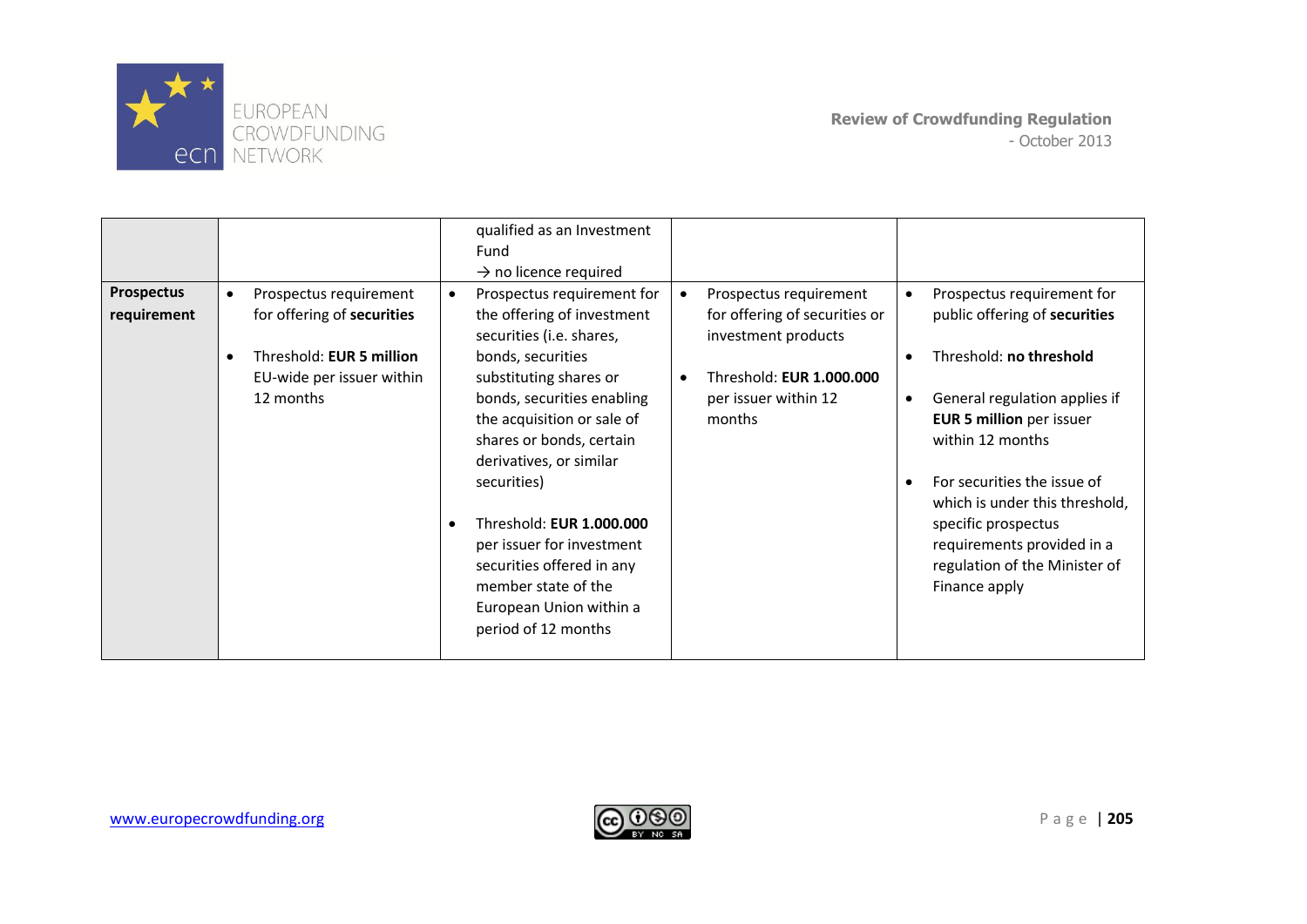

| AIFMD-     | $\bullet$ | Legislation only recently     | $\bullet$ | An operating company as a            | $\bullet$ | Crowdfunding provider   | The AIFMD is not implemented in |
|------------|-----------|-------------------------------|-----------|--------------------------------------|-----------|-------------------------|---------------------------------|
| regulation |           | implemented and no            |           | start-up or developing               |           | does not constitute AIF | the national law                |
|            |           | regulatory practice           |           | company enjoys an                    |           |                         |                                 |
|            |           |                               |           | exemption under the                  |           | Total assets under      |                                 |
|            | $\bullet$ | Typical start-up company      |           | AMCIF and cannot be                  |           | management is less than |                                 |
|            |           | seeking funding for regular   |           | qualified as an AIF under            |           | EUR 100 million         |                                 |
|            |           | operations should             |           | the AMCIF                            |           |                         |                                 |
|            |           | generally not constitute an   |           | $\rightarrow$ no licence required    |           |                         |                                 |
|            |           | AIF                           |           |                                      |           |                         |                                 |
|            |           |                               | $\bullet$ | A project                            |           |                         |                                 |
|            |           | Crowdfunding structure        |           | company/Crowdfunding                 |           |                         |                                 |
|            |           | could constitute an AIF if it |           | platform acting under the            |           |                         |                                 |
|            |           | includes profit share         |           | Equity Model could possibly          |           |                         |                                 |
|            |           | arrangements otherwise        |           | be qualified as an AIF under         |           |                         |                                 |
|            |           | than in a commercial          |           | the AMCIF                            |           |                         |                                 |
|            |           | company                       |           | $\rightarrow$ license from the Czech |           |                         |                                 |
|            |           |                               |           | National Bank required               |           |                         |                                 |
|            | $\bullet$ | Depending on the              |           |                                      |           |                         |                                 |
|            |           | structure, funding by non-    | $\bullet$ | A project                            |           |                         |                                 |
|            |           | transferable loans or         |           | company/Crowdfunding                 |           |                         |                                 |
|            |           | contributions under           |           | platform acting under the            |           |                         |                                 |
|            |           | Donations/Rewards Model       |           | Lending Model is not a               |           |                         |                                 |
|            |           | should not entail an AIF      |           | regulated entity                     |           |                         |                                 |
|            |           |                               |           | $\rightarrow$ no licence required    |           |                         |                                 |
|            | $\bullet$ | CrowdFunding platforms        |           |                                      |           |                         |                                 |
|            |           | are likely not AIFM           |           |                                      |           |                         |                                 |
|            |           |                               |           |                                      |           |                         |                                 |

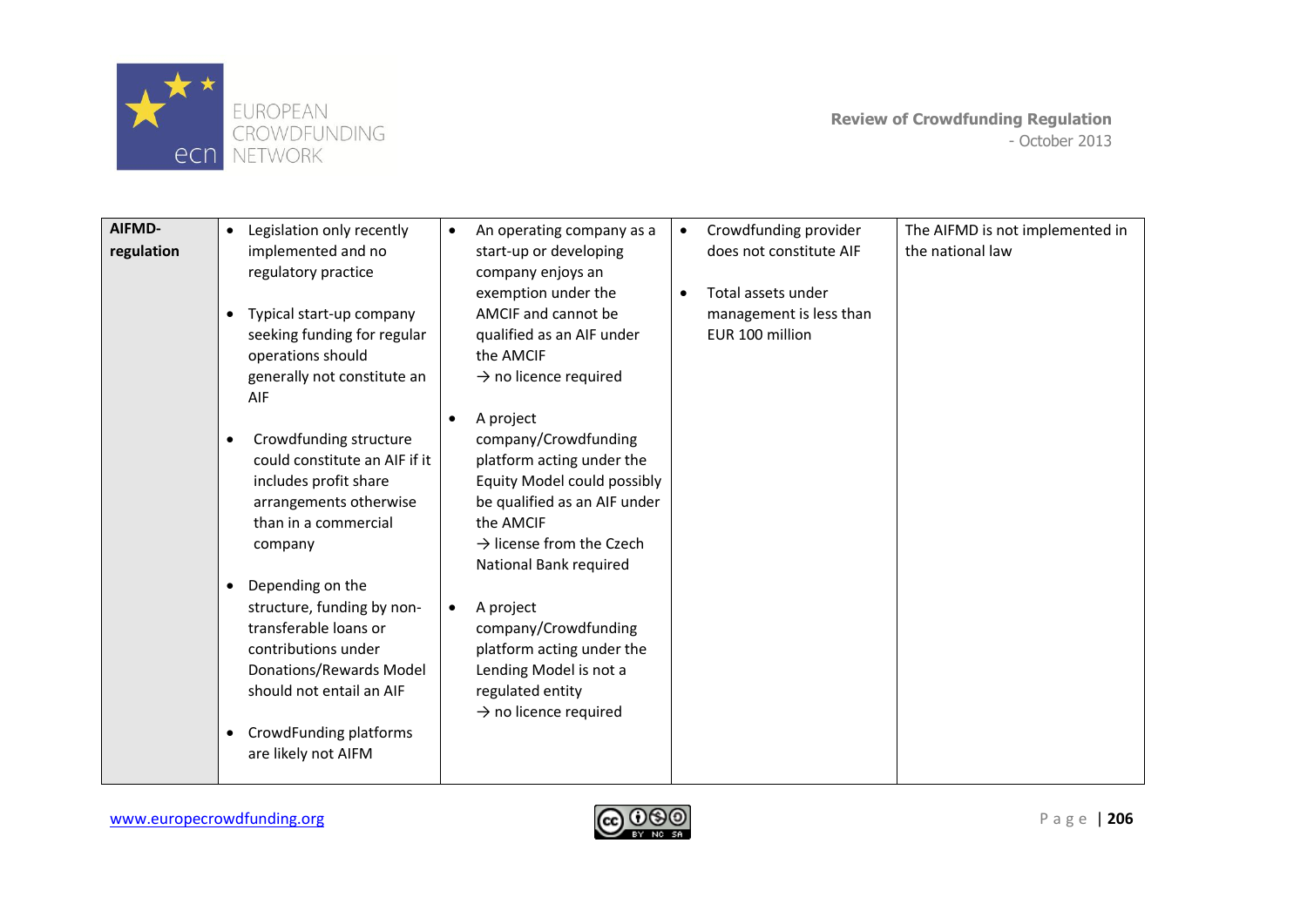

|                                  |                                                                                                                                                                                                                                                                                             | A project<br>$\bullet$<br>company/Crowdfunding<br>platform acting under the<br>Donations or Rewards<br>Model enjoys an exemption<br>under the AMCIF and<br>cannot be qualified as an<br>AIF under the AMCIF<br>$\rightarrow$ no licence required |                                                                                                                                                      |                                                                                                                                                                                                                                                                                                |
|----------------------------------|---------------------------------------------------------------------------------------------------------------------------------------------------------------------------------------------------------------------------------------------------------------------------------------------|--------------------------------------------------------------------------------------------------------------------------------------------------------------------------------------------------------------------------------------------------|------------------------------------------------------------------------------------------------------------------------------------------------------|------------------------------------------------------------------------------------------------------------------------------------------------------------------------------------------------------------------------------------------------------------------------------------------------|
| Payment<br>service<br>regulation | Transfer of funds through<br>$\bullet$<br>operator may constitute<br>money remittance service<br>$\rightarrow$ Ministry of Finance /<br>CNB authorisation required<br><b>Exemption for "Commercial</b><br>$\bullet$<br>Agents" likely to apply to<br>operators of Crowdfunding<br>platforms | The provision of payment<br>٠<br>services as defined under<br>the Payment Services Act<br>by a project company or a<br>Crowdfunding platform<br>triggers licensing<br>requirements (licence<br>granted by the Czech<br>National Bank)            | Transfer of funds through<br>$\bullet$<br>operator may constitute<br>money remittance service<br>Requires Danish FSA's<br>$\bullet$<br>authorisation | Transfer of funds through<br>operator may constitute<br>payment service or money<br>remittance service<br>$\rightarrow$ FSA activity licence or<br>application to use exemption<br>required<br>"Commercial Agents"<br>exemption may be applicable<br>to operators of Crowdfunding<br>platforms |

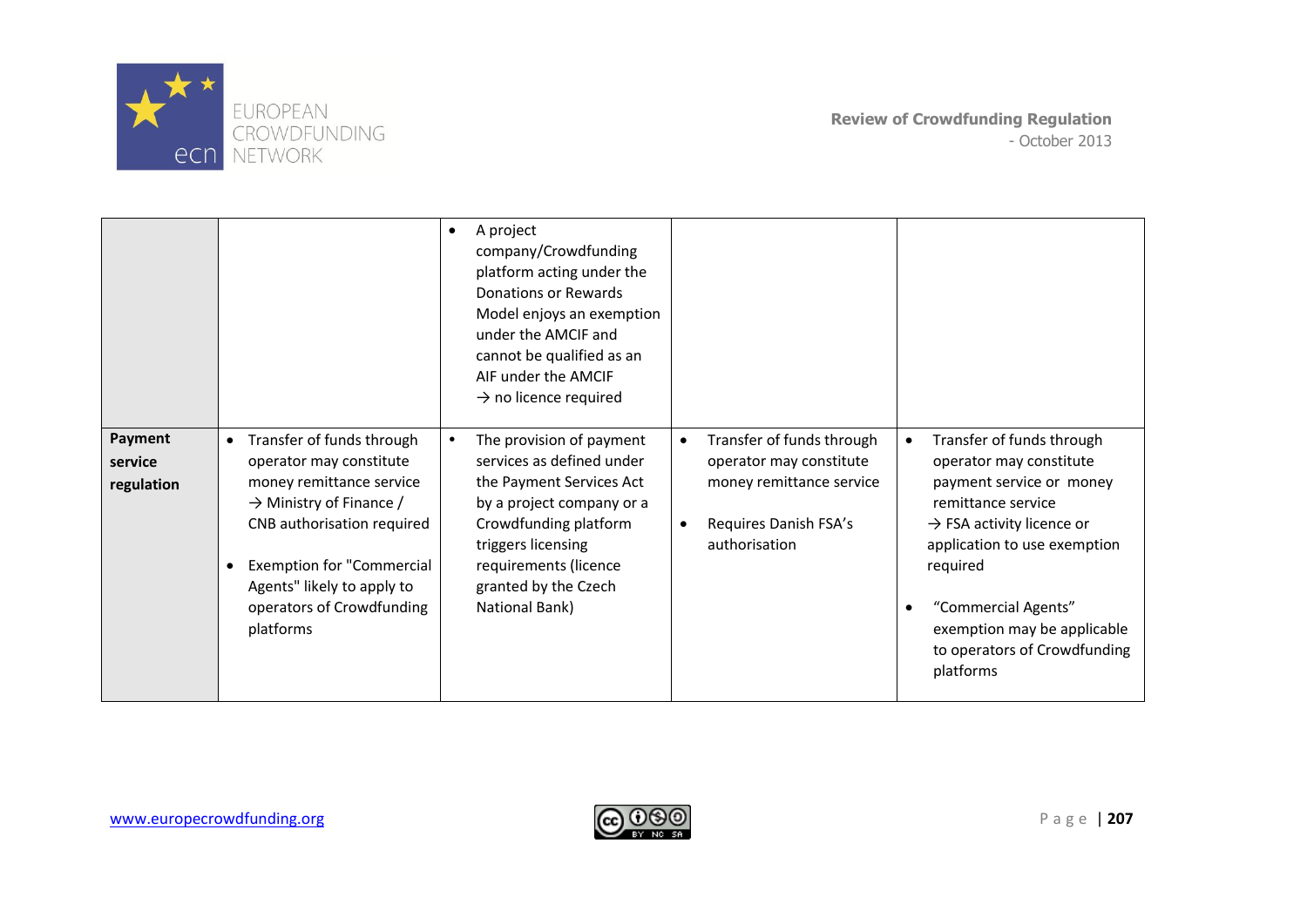

| <b>Consumer</b><br>credit<br>regulation    | If consumer borrowers are<br>permitted on a platform<br>(Lending Model) a consumer<br>credit license is required<br>$\rightarrow$ implications for the form<br>and content of the lending<br>agreements | Consumer Credit Act only<br>applies to individuals who are<br>consumers (i.e. individuals who<br>are <i>not</i> going about their<br>business activities or<br>performing their profession in<br>an independent way).<br>Consumer Credit Act does not<br>apply to companies. | If consumer borrowers are<br>permitted on a platform and<br>the Crowdfunding offered is<br>base d on the Lending Model<br>there are requirements to the<br>lending agreement pursuant to<br>the Danish Act on Credit<br>Agreements                           | If consumer borrowers are<br>permitted on a platform (Lending<br>Model) there are implications for<br>the form and content of the<br>lending agreements                                                                                                                                                                                                          |
|--------------------------------------------|---------------------------------------------------------------------------------------------------------------------------------------------------------------------------------------------------------|------------------------------------------------------------------------------------------------------------------------------------------------------------------------------------------------------------------------------------------------------------------------------|--------------------------------------------------------------------------------------------------------------------------------------------------------------------------------------------------------------------------------------------------------------|------------------------------------------------------------------------------------------------------------------------------------------------------------------------------------------------------------------------------------------------------------------------------------------------------------------------------------------------------------------|
| <b>Further</b><br>possible<br>requirements | Croatian Act on Money<br>$\bullet$<br>Laundering and Financing<br>of Terrorism<br>Croatian Act on<br>$\bullet$<br><b>Protection of Personal</b><br>Data<br><b>Croatian Companies Act</b><br>$\bullet$   | • Trade Licensing Act<br>Capital Markets Act<br><b>AML Act</b><br>$\bullet$                                                                                                                                                                                                  | The Danish Act on Measures<br>to Prevent Money<br>Laundering and Financing of<br>Terrorism<br>Danish Marketing Practices<br>$\bullet$<br>Act<br>Danish Investment<br>$\bullet$<br>Associations, etc. Act.<br>Danish Act on Credit<br>$\bullet$<br>Agreements | • The new Investment<br><b>Funds Act</b><br>(investeerimisfondide<br>seadus), incorporating AIFMD<br>Money Laundering and<br><b>Terrorist Financing</b><br>Prevention Act (rahapesu ja<br>terrorismi rahastamise<br>tõkestamise seadus)<br><b>Estonian Advertising Act</b><br>(reklaamiseadus)<br>Estonian Law of<br><b>Obligations Act</b><br>(võlaõigusseadus) |

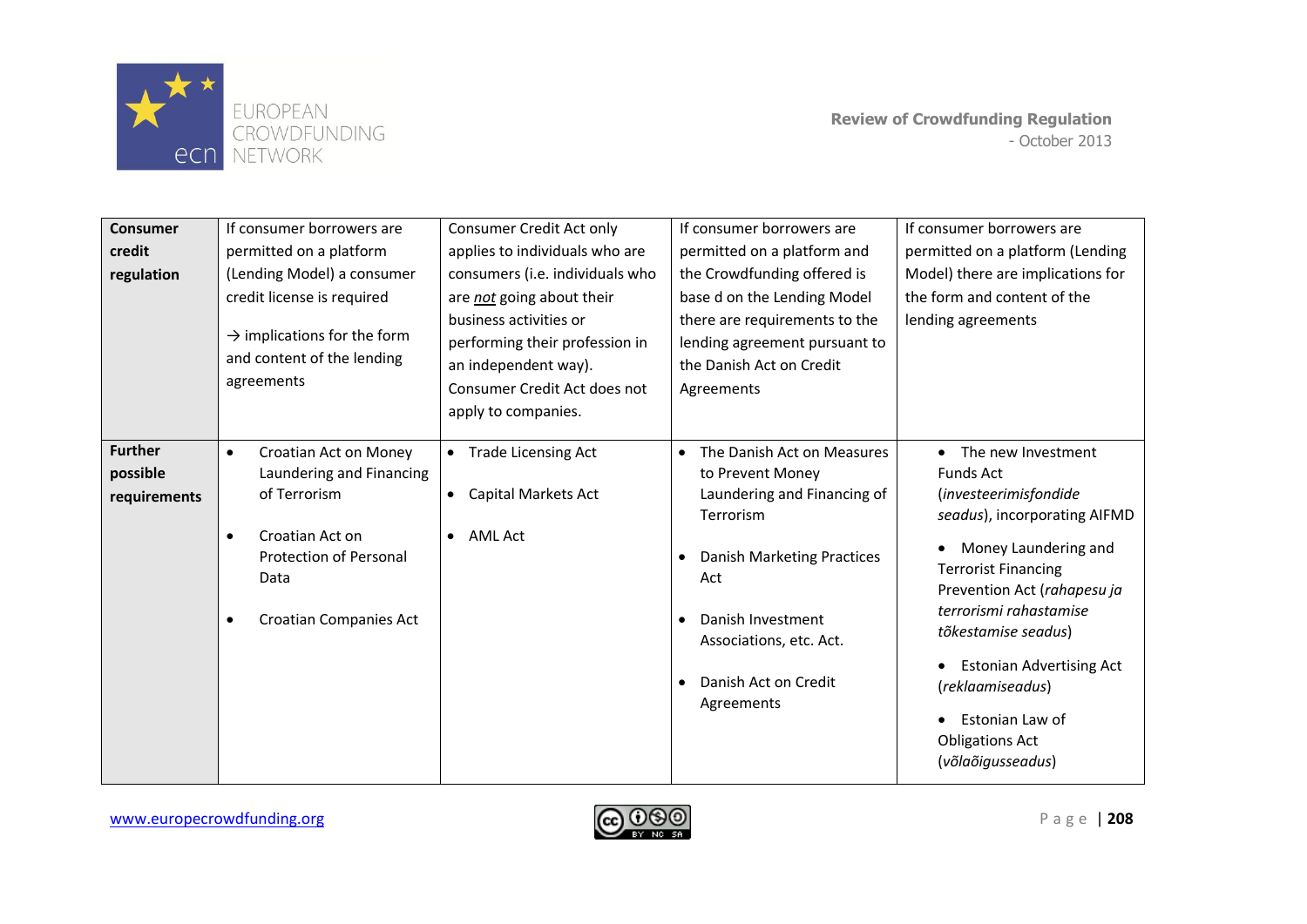

| Country           | <b>Finland</b>                                                                                                                                                                                                                                                                                                                                                                                                                                                                  | <b>France</b>                                                                                                                                                                                                                                                                                                                                                                                                                                                                                                               | Germany                                                                                                                                                                                                                                                                                                                                                                                                                                                                              | Greece                                                                                                                                                              |
|-------------------|---------------------------------------------------------------------------------------------------------------------------------------------------------------------------------------------------------------------------------------------------------------------------------------------------------------------------------------------------------------------------------------------------------------------------------------------------------------------------------|-----------------------------------------------------------------------------------------------------------------------------------------------------------------------------------------------------------------------------------------------------------------------------------------------------------------------------------------------------------------------------------------------------------------------------------------------------------------------------------------------------------------------------|--------------------------------------------------------------------------------------------------------------------------------------------------------------------------------------------------------------------------------------------------------------------------------------------------------------------------------------------------------------------------------------------------------------------------------------------------------------------------------------|---------------------------------------------------------------------------------------------------------------------------------------------------------------------|
| <b>Regulation</b> |                                                                                                                                                                                                                                                                                                                                                                                                                                                                                 |                                                                                                                                                                                                                                                                                                                                                                                                                                                                                                                             |                                                                                                                                                                                                                                                                                                                                                                                                                                                                                      |                                                                                                                                                                     |
| General           | At present all<br>$\bullet$                                                                                                                                                                                                                                                                                                                                                                                                                                                     | If a Crowdfunding platform<br>$\bullet$                                                                                                                                                                                                                                                                                                                                                                                                                                                                                     | If Crowdfunding platform<br>$\bullet$                                                                                                                                                                                                                                                                                                                                                                                                                                                | If Crowdfunding platform<br>$\bullet$                                                                                                                               |
| regulation        | Crowdfunding platforms<br>operate outside the<br>regulatory scope without<br>authorisations granted by<br>the Finnish Financial<br><b>Supervisory Authority</b><br>Pursuant to current<br>$\bullet$<br>interpretation, the<br>operations of<br>Crowdfunding platforms<br>offering the Equity Model<br>do not require a license<br>Licenses not required for<br>$\bullet$<br>peer-to-peer lending since<br>it has been interpreted to<br>be an unregulated<br>investment product | provides advice on a regular<br>basis regarding investments<br>and certain related matters<br>it must be licensed in France<br>(or another EEA member<br>state) as a financial<br>investment adviser<br>(conseiller en<br>investissements financiers).<br>Any lending activity in<br>$\bullet$<br>France, if conducted<br>"habitually" and for profit (à<br>titre onéreux), is a credit<br>operation subject to the<br>French banking monopoly,<br>which can be carried out<br>only by French or<br>"passported" EEA credit | facilitates offering of<br>securities, investment<br>products (Vermögens-<br>anlagen) or shares in<br>collective investment<br>undertakings (Investment-<br>vermögen), the operator of<br>the platform provides<br>financial services<br>$\rightarrow$ BaFin authorisation<br>required<br>Exemption for investment<br>$\bullet$<br>broking and contract<br>broking only regarding<br>investment products<br>(Vermögensanlagen) or<br>shares in collective<br>investment undertakings | facilitates offering of<br>financial instruments, the<br>operator of the platform<br>provides investment<br>services<br>$\rightarrow$ CMC authorisation<br>required |

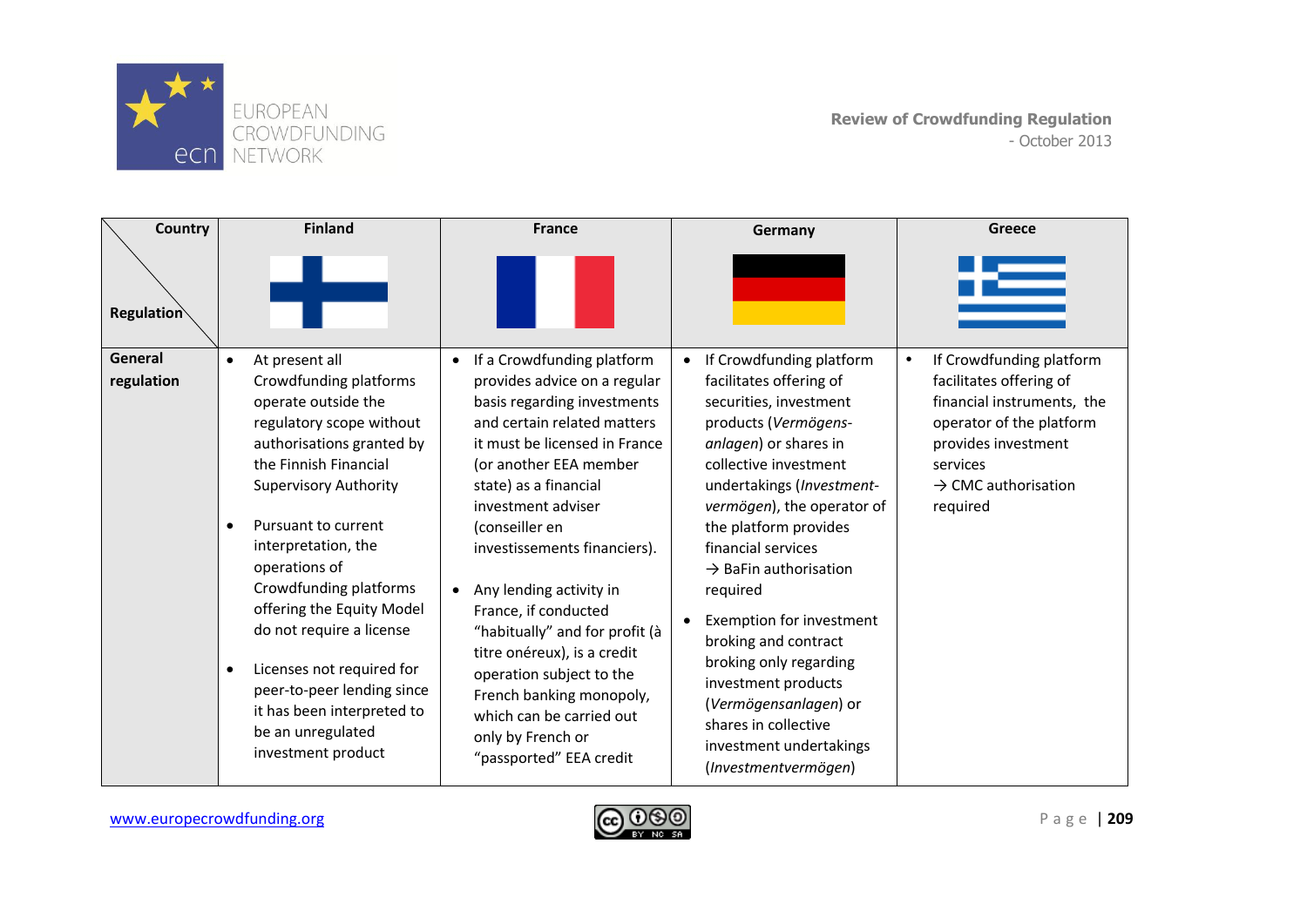

| The use of Donations<br>$\bullet$<br>Model restricted by strict<br>interpretation of the<br><b>Fundraising Act</b> | establishments. Loans<br>granted without interest or<br>other consideration are not<br>subject to the banking<br>monopoly. There are<br>exceptions to the banking<br>monopoly for various<br>lending activities by non-<br>profit organisations, which<br>are also permitted to make<br>profit-participation loans<br>under certain conditions.<br>Proposed legislation would<br>٠<br>establish a new category of<br>advisor, a conseiller en<br>investissements participatifs<br>("CIP") and allow interest-<br>bearing loans to be made by<br>at least 21 individuals acting<br>collectively, up to limits of<br>€250 per lender and<br>€300,000 per borrower. | $\bullet$ | Depending on the structure<br>in detail: sound arguments<br>that subordinated loans<br>(Nachrangdarlehen) and<br>contributions under<br>Donations/Rewards Model<br>do not constitute<br>investment products<br>(Vermögensanlagen) |  |
|--------------------------------------------------------------------------------------------------------------------|------------------------------------------------------------------------------------------------------------------------------------------------------------------------------------------------------------------------------------------------------------------------------------------------------------------------------------------------------------------------------------------------------------------------------------------------------------------------------------------------------------------------------------------------------------------------------------------------------------------------------------------------------------------|-----------|-----------------------------------------------------------------------------------------------------------------------------------------------------------------------------------------------------------------------------------|--|
|                                                                                                                    |                                                                                                                                                                                                                                                                                                                                                                                                                                                                                                                                                                                                                                                                  |           |                                                                                                                                                                                                                                   |  |

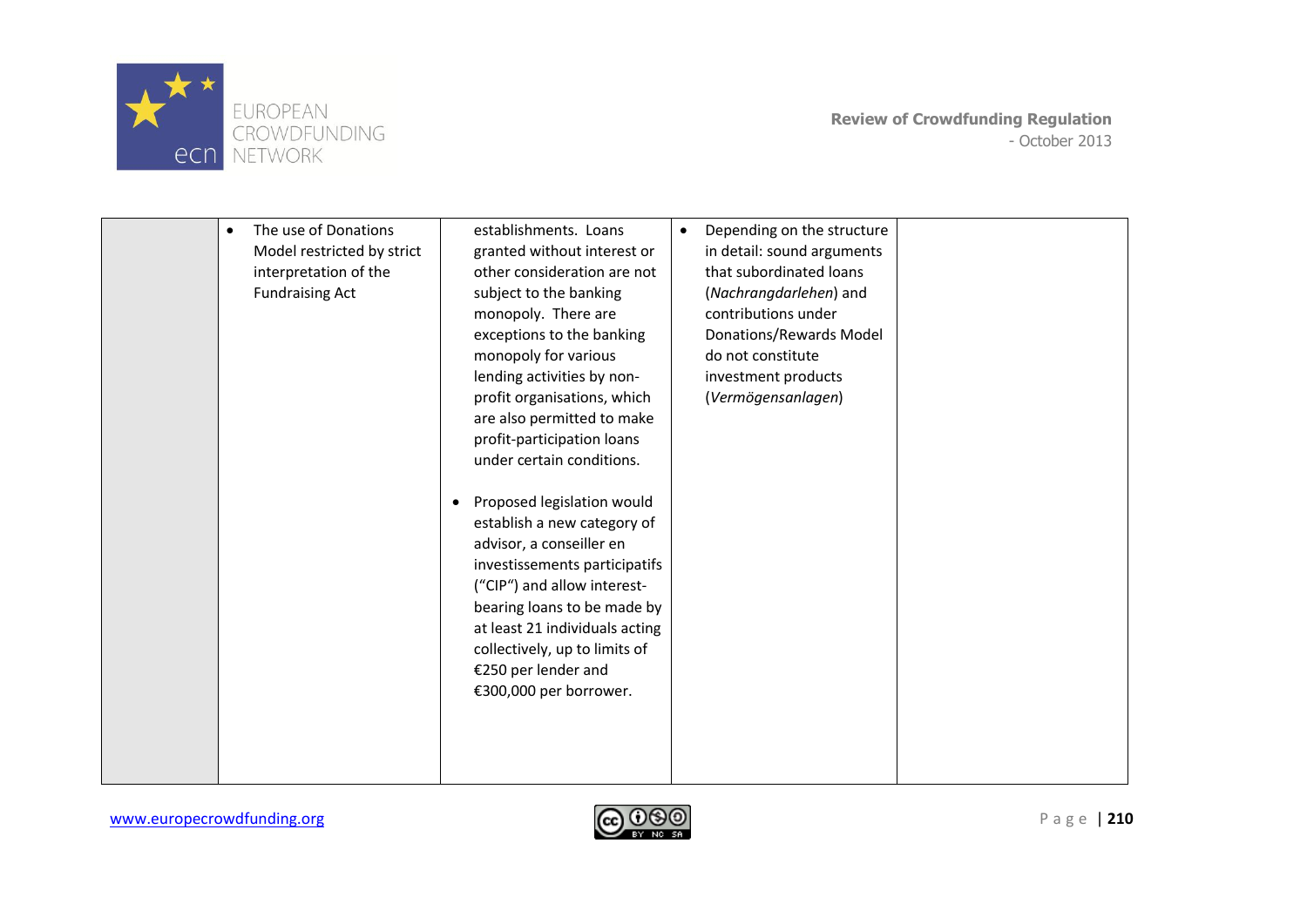

| <b>Prospectus</b><br>requirement | Prospectus requirement<br>$\bullet$<br>for offering of securities<br>Threshold: EUR 1.500.000<br>$\bullet$<br>per 12 months | Prospectus<br>requirement<br>$\bullet$<br>for offering of securities or<br>other financial securities:<br>Threshold: EUR 100.000<br>per issuer for<br>any $12$<br>month period<br>Exemptions: private place<br>"qualified<br>ments<br>to                                                                                                                                                                                                                                                               | Prospectus requirement for<br>$\bullet$<br>offering of securities or<br>investment products<br>(Vermögensanlagen)<br>Threshold: EUR 100.000<br>$\bullet$<br>per issuer within 12<br>months | Prospectus requirement for<br>offering of securities<br>Threshold: securities<br>offerings with total value of<br>less than EUR 100,000<br>within a time period of<br>twelve (12) months                                                                                                                                                           |
|----------------------------------|-----------------------------------------------------------------------------------------------------------------------------|--------------------------------------------------------------------------------------------------------------------------------------------------------------------------------------------------------------------------------------------------------------------------------------------------------------------------------------------------------------------------------------------------------------------------------------------------------------------------------------------------------|--------------------------------------------------------------------------------------------------------------------------------------------------------------------------------------------|----------------------------------------------------------------------------------------------------------------------------------------------------------------------------------------------------------------------------------------------------------------------------------------------------------------------------------------------------|
|                                  |                                                                                                                             | investors" and up to 149<br>other investors (for up to<br>20% of the issuer's pre-<br>offer capital); issues of at<br>least €100,000 per investor<br>or $£100,000$ per security;<br>offerings of up to 50% of<br>issuer's<br>pre-offer<br>the<br>capital, limited to $\epsilon$ 2.5<br>million if traded on a MTF<br>or €5 million if not so<br>traded.<br>Proposed legislation would<br>establish a new exemption<br>from<br>prospectus<br>requirements for offerings<br>of equity or debt securities | Depending on the structure<br>$\bullet$<br>in detail: no prospectus<br>requirements for<br>subordinated loans<br>(Nachrangdarlehen) or<br>contributions under<br>Donations/Rewards Model   | Exemption from prospectus<br>requirement does not<br>extend to offers of<br>investments which do not<br>qualify as "securities",<br>within the meaning of Law<br>3401/2005<br>Article 10 Law 876/1979<br>requires the approval of the<br>CMC in all cases where<br>persons aim to induce the<br>public for investing in any<br>kind of instruments |

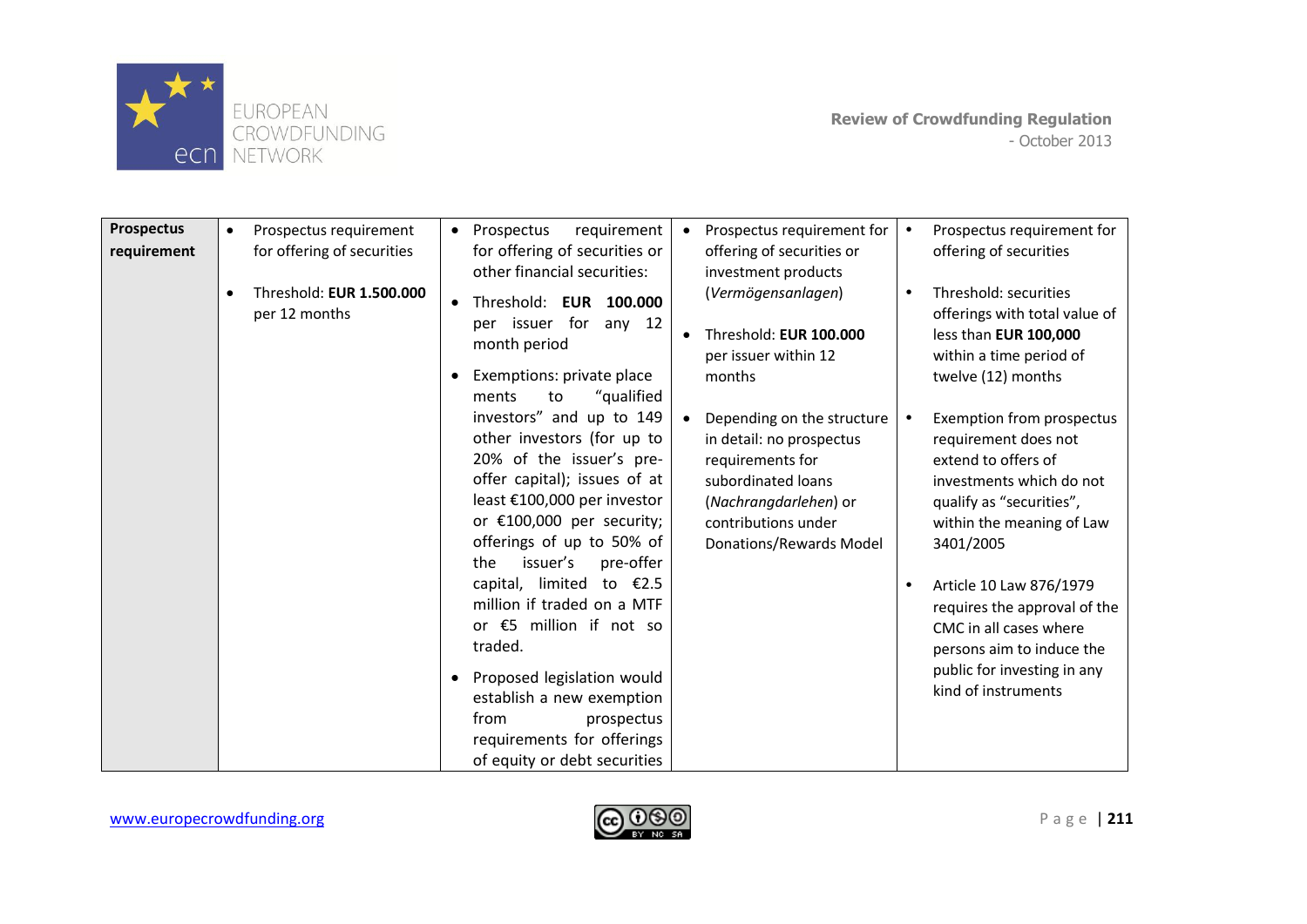

|                      |                                                                                                                                                                                                                                                                                                                                                                                                                                                                                                                                                                                 | made exclusively via an<br>internet platform operated<br>by a CIP.                                                                                                                              |                                                                                                                                                                                                                                                                                                                                                                                                                                                                                                                                                                           |                                                                                                                                                                                                                                                                  |
|----------------------|---------------------------------------------------------------------------------------------------------------------------------------------------------------------------------------------------------------------------------------------------------------------------------------------------------------------------------------------------------------------------------------------------------------------------------------------------------------------------------------------------------------------------------------------------------------------------------|-------------------------------------------------------------------------------------------------------------------------------------------------------------------------------------------------|---------------------------------------------------------------------------------------------------------------------------------------------------------------------------------------------------------------------------------------------------------------------------------------------------------------------------------------------------------------------------------------------------------------------------------------------------------------------------------------------------------------------------------------------------------------------------|------------------------------------------------------------------------------------------------------------------------------------------------------------------------------------------------------------------------------------------------------------------|
| AIFMD-<br>regulation | An operating company<br>$\bullet$<br>seeking for funding would<br>not in general constitute<br>an AIF<br>A project company, if<br>$\bullet$<br>qualified as a joint<br>venture, would not<br>primary constitute an AIF<br>Equity and certain lending<br>$\bullet$<br>models might constitute<br>an AIF unless an investor<br>retains the decision<br>making power in respect<br>of the investment targets<br>Donations and Rewards<br>$\bullet$<br>Model would not primarily<br>seem to constitute an AIF<br>It cannot be ruled out that<br>$\bullet$<br>Crowdfunding platforms | Typically, neither an operating<br>or project company in France<br>seeking financing Crowd-<br>funding, nor a French Crowd-<br>funding platform, is subject to<br>legislation governing an AIF. | Typical start-up company in<br>$\bullet$<br>general does not constitute<br>an AIF<br>"Project Company" might<br>$\bullet$<br>constitute AIF<br>$\rightarrow$ extensive AIFMD<br>regulation for AIF and its<br>manager<br>$\rightarrow$ manager (AIFM) requires<br><b>BaFin authorisation</b><br>Depending on the structure<br>in detail: funding by means<br>of subordinated loans<br>(Nachrangdarlehen) or<br>contributions under<br>Donations/Rewards Model<br>should not entail an AIF<br>Sound arguments that<br>Crowdfunding platforms<br>should not constitute AIFM | The AIFMD has not yet<br>been implemented; future<br>implementation according<br>to the draft proposal of law<br>could affect Crowdfunding<br>platforms if they are<br>considered AIF as defined in<br>the proposed draft law and<br>provided they are not UCITS |

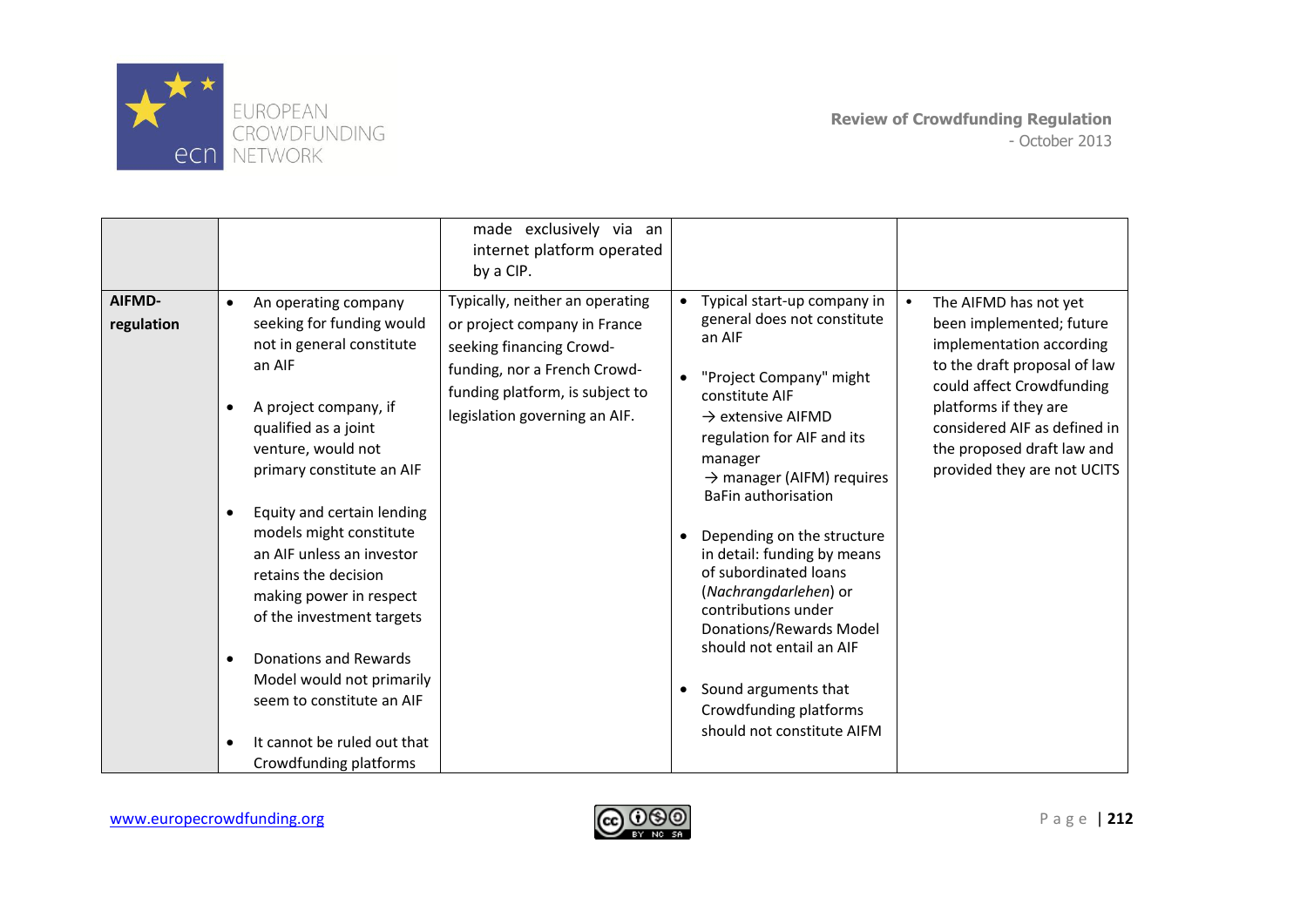

|                                  | would not constitute an<br>AIFM.                                                                                                                                                                                                                                                                                                                                                                                                         |                                                                                                                                                                                                                                                                                                                                                                                                                                                                                                                                                                                                                                                                      |                                                                                                                                                                                                                                                           |                                                                                                                                     |
|----------------------------------|------------------------------------------------------------------------------------------------------------------------------------------------------------------------------------------------------------------------------------------------------------------------------------------------------------------------------------------------------------------------------------------------------------------------------------------|----------------------------------------------------------------------------------------------------------------------------------------------------------------------------------------------------------------------------------------------------------------------------------------------------------------------------------------------------------------------------------------------------------------------------------------------------------------------------------------------------------------------------------------------------------------------------------------------------------------------------------------------------------------------|-----------------------------------------------------------------------------------------------------------------------------------------------------------------------------------------------------------------------------------------------------------|-------------------------------------------------------------------------------------------------------------------------------------|
| Payment<br>service<br>regulation | "Commercial Agents"<br>$\bullet$<br>exemption might be<br>applicable<br>Pursuant to the current<br>$\bullet$<br>interpretation, transfer of<br>funds through the<br>platform operator's<br>customer deposit account<br>does not constitute<br>money remittance service<br>$\rightarrow$ However, this<br>interpretation has not<br>been tested and<br>authorisation or<br>notification may be<br>required from the<br>platform providers | Any person providing<br>$\bullet$<br>payment services must be<br>licensed as a payment<br>institution, but exemptions<br>may be obtained from the<br>ACPR for platforms which<br>collect donations in<br>exchange for a definite and<br>clearly defined counterpart<br>having a value<br>commensurate with the<br>donation made.<br>Crowdfunding platforms<br>$\bullet$<br>which arrange for funds for<br>a given project to be<br>collected in an account at a<br>banking institution may<br>require a licence, but an<br>exemption is available<br>under certain conditions for<br>platforms which accept<br>payments from investors<br>within a "limited network" | • Transfer of funds through<br>operator may constitute<br>money remittance service<br>$\rightarrow$ BaFin authorisation<br>required<br>"Commercial Agents"<br>$\bullet$<br>exemption probably not<br>applicable to operators of<br>Crowdfunding platforms | Transfer of funds may<br>$\bullet$<br>constitute money<br>remittance service<br>$\rightarrow$ BoG license required or<br>"passport" |

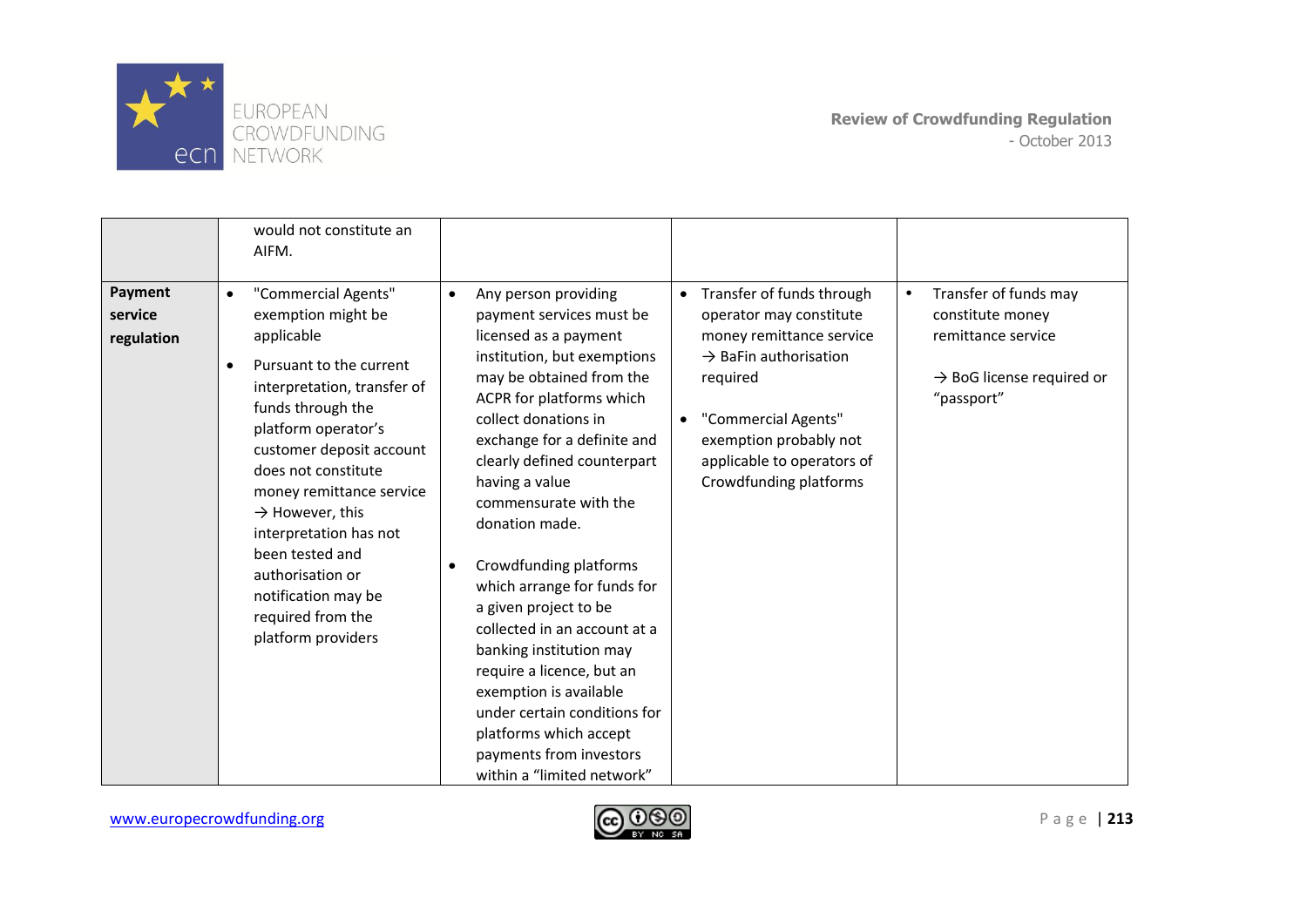

|                                  |                                                                                                                                                                                                                                                                                                           | or for a "limited range of<br>goods or services.<br>Proposed legislation would<br>$\bullet$<br>allow Crowdfunding<br>platforms to process<br>payments of up to €3 million<br>per month, subject to<br>certain conditions. |                                                                                                                                                                 |                                                                                                                                                                                                                                                                                                                                                                                                                                                                                                                                  |
|----------------------------------|-----------------------------------------------------------------------------------------------------------------------------------------------------------------------------------------------------------------------------------------------------------------------------------------------------------|---------------------------------------------------------------------------------------------------------------------------------------------------------------------------------------------------------------------------|-----------------------------------------------------------------------------------------------------------------------------------------------------------------|----------------------------------------------------------------------------------------------------------------------------------------------------------------------------------------------------------------------------------------------------------------------------------------------------------------------------------------------------------------------------------------------------------------------------------------------------------------------------------------------------------------------------------|
| Consumer<br>credit<br>regulation | Currently does not apply -<br>$\bullet$<br>existing operators do not<br>give consumer credit<br>If platform provides<br>$\bullet$<br>consumer credit, the<br>provisions arising from the<br><b>Consumer Protection Act</b><br>or the Credit Institutions<br><b>Actor Investment Services</b><br>Act apply | If consumer borrowers are<br>permitted on a platform and<br>the Crowdfunding offered is<br>based on the Lending Model<br>consumer-protection rules will<br>apply.                                                         | If consumer borrowers are<br>permitted on a platform<br>(Lending Model) there might<br>be implications for the form<br>and content of the lending<br>agreements | The Lending Model is not used<br>in Greece; any provision of<br>loans or other credits, in a<br>professional capacity, is allowed<br>only to credit institutions and<br>certain financial institutions<br>licensed by BoG, or alternatively<br>to credit institutions and certain<br>financial institutions established<br>in other European Union (EU)<br>countries benefiting from the<br>European "passport" to offer<br>services either through a branch<br>or on a cross-border basis<br>without establishment in<br>Greece |

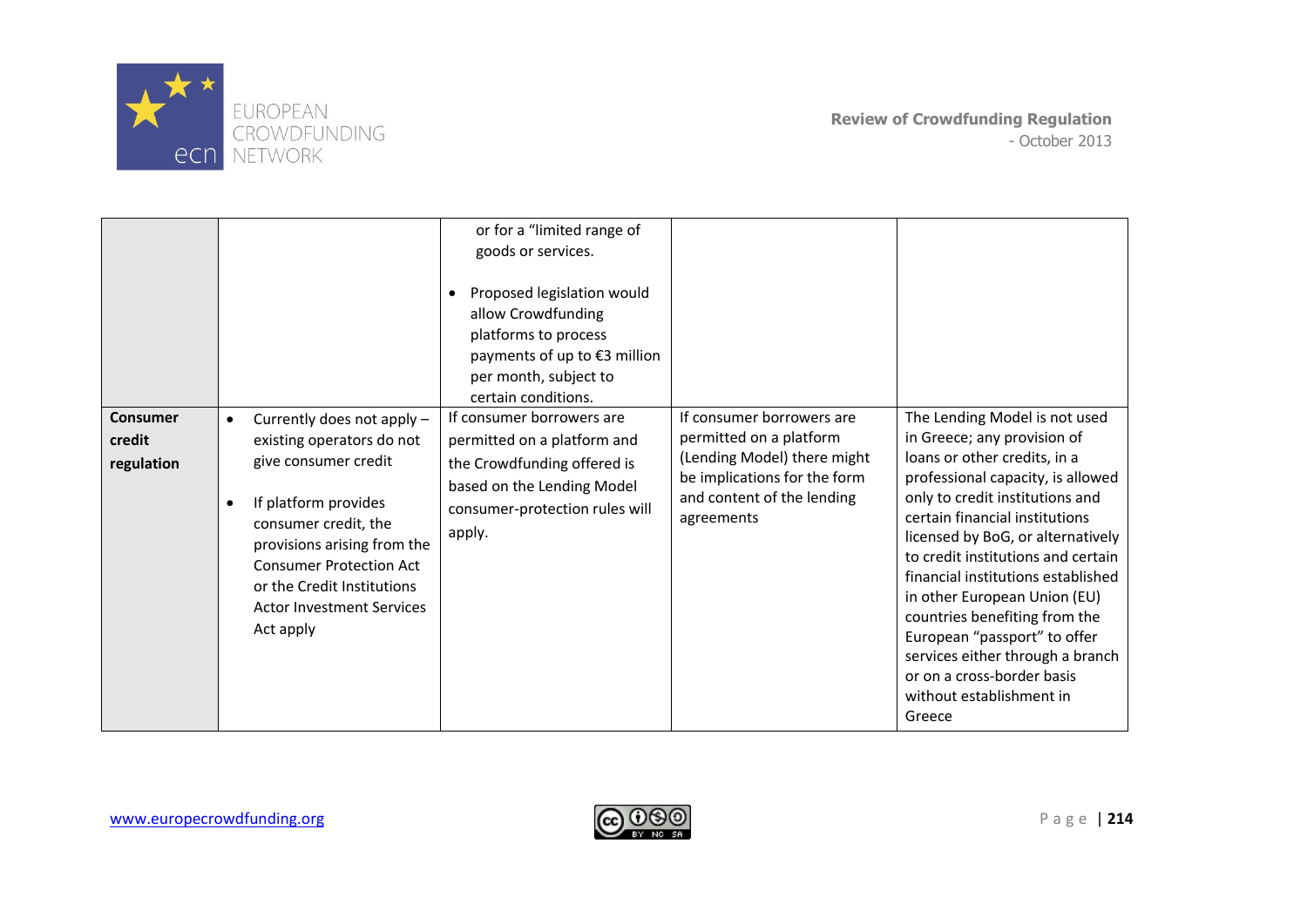

| <b>Further</b><br>possible<br>requirements | <b>Fundraising Act</b><br>$\bullet$<br>(Rahankeräyslaki) | Regulation of marketing and<br>$\bullet$<br>distance selling may apply. | German Trade, Commerce<br>and Industry Regulation Act<br>(Gewerbeordnung) | Law 3691/2008 on Money<br>Laundering prevention;  |
|--------------------------------------------|----------------------------------------------------------|-------------------------------------------------------------------------|---------------------------------------------------------------------------|---------------------------------------------------|
|                                            | <b>Consumer Protection Act</b><br>(Kuluttajansuojalaki)  | AML/CFT/sanctions rules<br>may apply.                                   | German Act on Money                                                       | Laws 2472/1997 and<br>3471/2006 on Data           |
|                                            |                                                          |                                                                         | Laundering                                                                | Protection;                                       |
|                                            | Finnish Act on Preventing<br>and Investigating Money     |                                                                         | (Geldwäschegesetz)                                                        | Law 2251/1994 on                                  |
|                                            | Laundering and Funding<br>Terrorism (Laki rahanpesun     |                                                                         | <b>German Securities Trading</b><br>Act                                   | Consumer Protection and<br>sales performed from a |
|                                            | ja terrorismin<br>rahoittamisen estämisestä              |                                                                         | (Wertpapierhandelsgesetz)                                                 | distance;                                         |
|                                            | ja selvittämisestä)                                      |                                                                         |                                                                           | Law 2121/1993 on<br>Intellectual Property;        |
|                                            | Personal Data Act<br>(Henkilötietolaki)                  |                                                                         |                                                                           | Law 3862/2010 on Payment<br><b>Services</b>       |

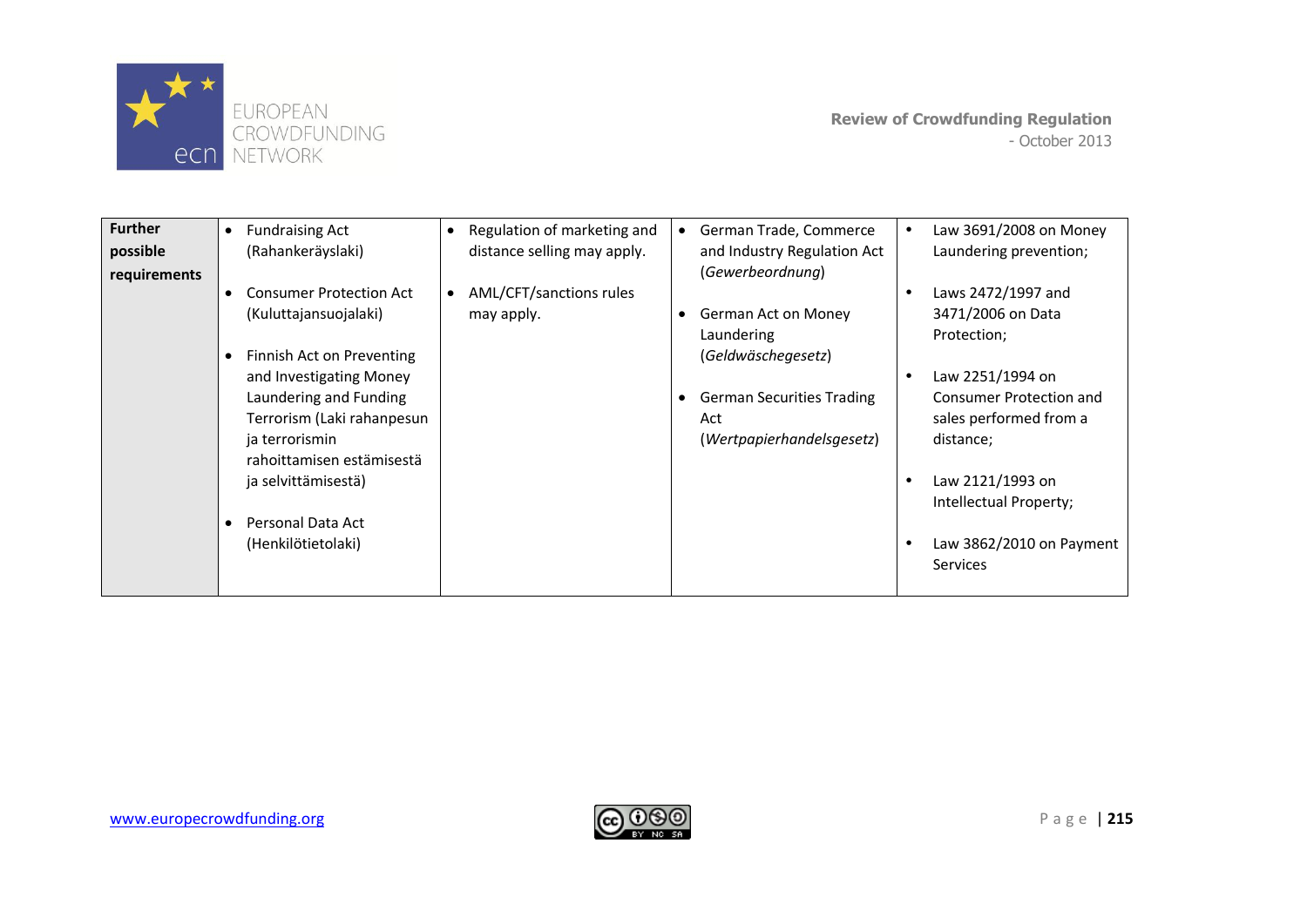

| <b>Country</b>        | <b>Hungary</b>                                                                                                                                                                                                                                                                                                                                                                                                                                                                                   | Ireland                                                                                                                                                                                                                                                                                                                                                                                                                                                                                                                             | <b>Israel</b>                                                                                                                                                                                                                                                                                                                                                                                                                      | <b>Italy</b>                                                                                                                                                                                                                                                                                                                                                                                                                                                                             |
|-----------------------|--------------------------------------------------------------------------------------------------------------------------------------------------------------------------------------------------------------------------------------------------------------------------------------------------------------------------------------------------------------------------------------------------------------------------------------------------------------------------------------------------|-------------------------------------------------------------------------------------------------------------------------------------------------------------------------------------------------------------------------------------------------------------------------------------------------------------------------------------------------------------------------------------------------------------------------------------------------------------------------------------------------------------------------------------|------------------------------------------------------------------------------------------------------------------------------------------------------------------------------------------------------------------------------------------------------------------------------------------------------------------------------------------------------------------------------------------------------------------------------------|------------------------------------------------------------------------------------------------------------------------------------------------------------------------------------------------------------------------------------------------------------------------------------------------------------------------------------------------------------------------------------------------------------------------------------------------------------------------------------------|
| <b>Regulation</b>     |                                                                                                                                                                                                                                                                                                                                                                                                                                                                                                  |                                                                                                                                                                                                                                                                                                                                                                                                                                                                                                                                     |                                                                                                                                                                                                                                                                                                                                                                                                                                    |                                                                                                                                                                                                                                                                                                                                                                                                                                                                                          |
| General<br>regulation | If the Crowdfunding<br>$\bullet$<br>platform facilitates the<br>offering of securities, the<br>operator of the platform<br>may be subject to<br>investment services<br>requirements<br>$\rightarrow$ licence from the<br>Hungarian supervisory<br>authority required<br>If the Crowdfunding<br>$\bullet$<br>platform facilitates and/or<br>intermediates the granting<br>of loans to the<br>crowdfunded business,<br>such activity may trigger<br>financial services<br>requirements in relation | Lending to corporates is not<br>$\bullet$<br>a regulated activity.<br>Arranging credit for a<br>$\bullet$<br>person acting outside his<br>business may require<br>authorisation as a credit<br>intermediary.<br>Crowdfunding platforms<br>$\bullet$<br>cannot use the term "bank"<br>or any variant of that term<br>in their names or<br>advertising.<br>Crowdfunding platforms<br>must be careful not to<br>provide MiFID investment<br>services such as receipt and<br>transmission of orders and /<br>or investment advice. Non- | If securities are offered, a<br>$\bullet$<br>prospectus is required<br>unless an exemption is<br>available<br>Lending Model platforms<br>may be subject to<br>regulations related to<br>loans<br>If investment advice is<br>$\bullet$<br>provided, a platform may<br>need an investment<br>advisor license<br>A platform may need to<br>$\bullet$<br>register its database if it<br>contains sensitive<br>information of its users | Equity Model is subject to<br>regulated activities regime<br>According to Italian Law<br>221/2012 platform must<br>restrict offers of securities<br>to shares and quotas in<br>"innovative start-up Italian<br>company"<br>Many Crowdfunding<br>$\bullet$<br>platforms use exclusions<br>and exemptions from<br>regulated activities regime<br>(acting as broker and not as<br>offeror)<br>$\rightarrow$ position to be cleared<br>after the issuing of Law<br>221/2012 and the entering |

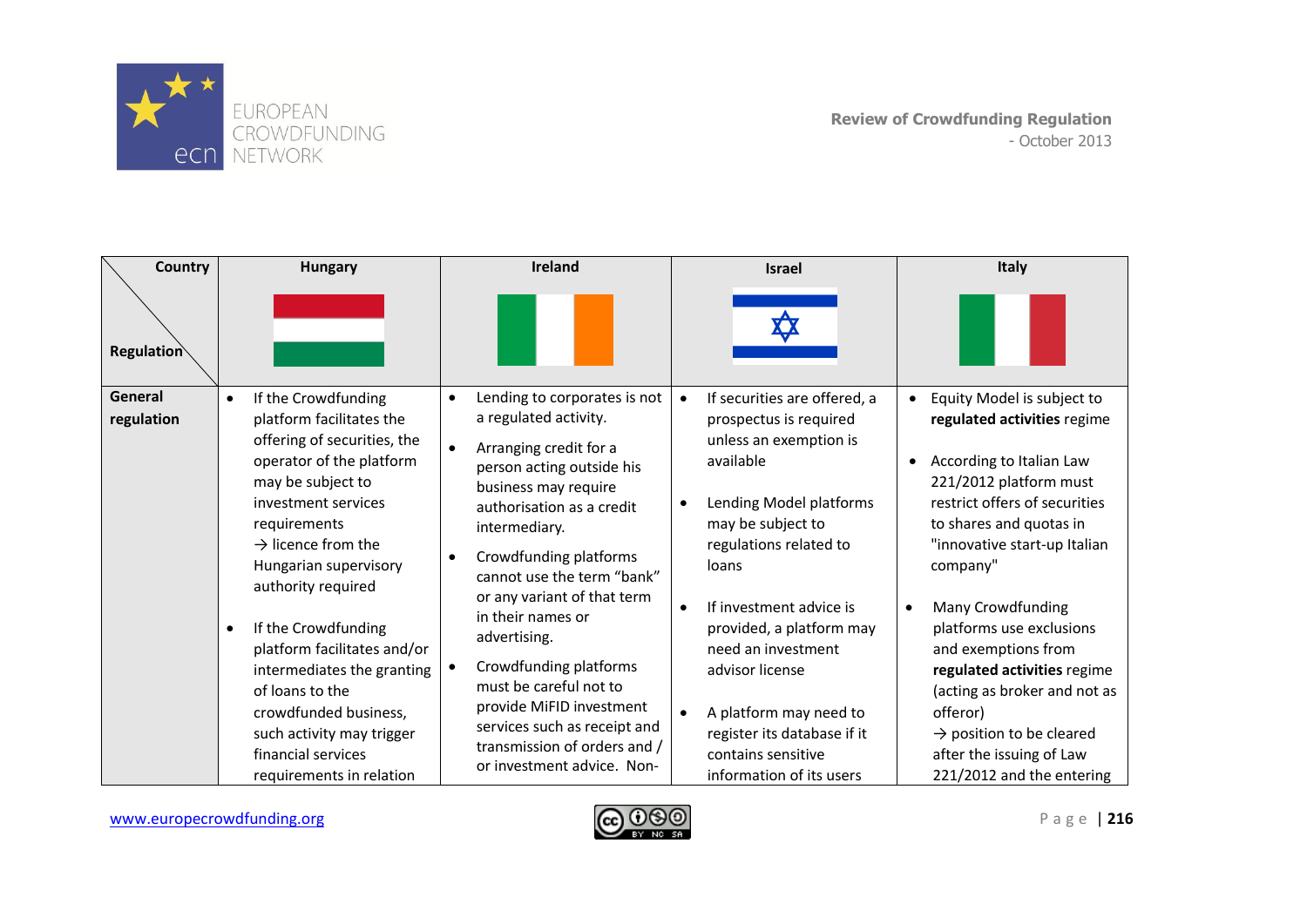

|                           | to the platform operator<br>and individuals granting<br>loans<br>$\rightarrow$ licence from the<br>Hungarian supervisory<br>authority required<br>Crowdfunding under both<br>٠<br>the Equity Model and<br>Lending Model could be<br>structured so as to<br>eliminate/limit the risk of<br>triggering licensing<br>requirements<br>The Donation or Rewards<br>$\bullet$<br>Model do not raise any<br>specific Hungarian<br>regulatory issues | MiFID investment services<br>which are regulated under<br>the IIA should also be<br>avoided. Of these, the<br>provision of investment<br>advice which includes<br>advice on where to get<br>advice would be relevant<br>for Crowdfunding<br>platforms. | If credit data of borrowers<br>$\bullet$<br>is stored and used, a<br>Lending Model platform<br>may need a license as a<br>credit data service                        | into force of the CONSOB<br>Regulation<br>Platform operating Lending<br>Model are not subject to<br>specific legislation<br>addressed to lending<br>Crowdfunding but are<br>subject to the Consolidated<br>Banking Law and relevant<br>regulation, depending on<br>the activity carried out<br>Depending on the structure<br>in detail: investments under<br>the Donations/Rewards<br>Model do not qualify as<br>investment products |
|---------------------------|---------------------------------------------------------------------------------------------------------------------------------------------------------------------------------------------------------------------------------------------------------------------------------------------------------------------------------------------------------------------------------------------------------------------------------------------|--------------------------------------------------------------------------------------------------------------------------------------------------------------------------------------------------------------------------------------------------------|----------------------------------------------------------------------------------------------------------------------------------------------------------------------|--------------------------------------------------------------------------------------------------------------------------------------------------------------------------------------------------------------------------------------------------------------------------------------------------------------------------------------------------------------------------------------------------------------------------------------|
| Prospectus<br>requirement | Prospectus requirement<br>$\bullet$<br>for the offering of<br>securities and certain<br>other financial<br>instruments (e.g. shares,<br>bonds, certain derivatives)                                                                                                                                                                                                                                                                         | Prospectus requirement<br>$\bullet$<br>may apply depending on<br>the structure and amounts<br>raised by the issuers.                                                                                                                                   | Prospectus is required for<br>$\bullet$<br>offering securities to the<br>public<br>Exemptions include:<br>$\bullet$<br>Up to 35 investors in<br>$\circ$<br>12 months | Prospectus requirement for<br>offering of securities<br>Threshold: EUR 5 Mio. per<br>issuer within 12 months                                                                                                                                                                                                                                                                                                                         |

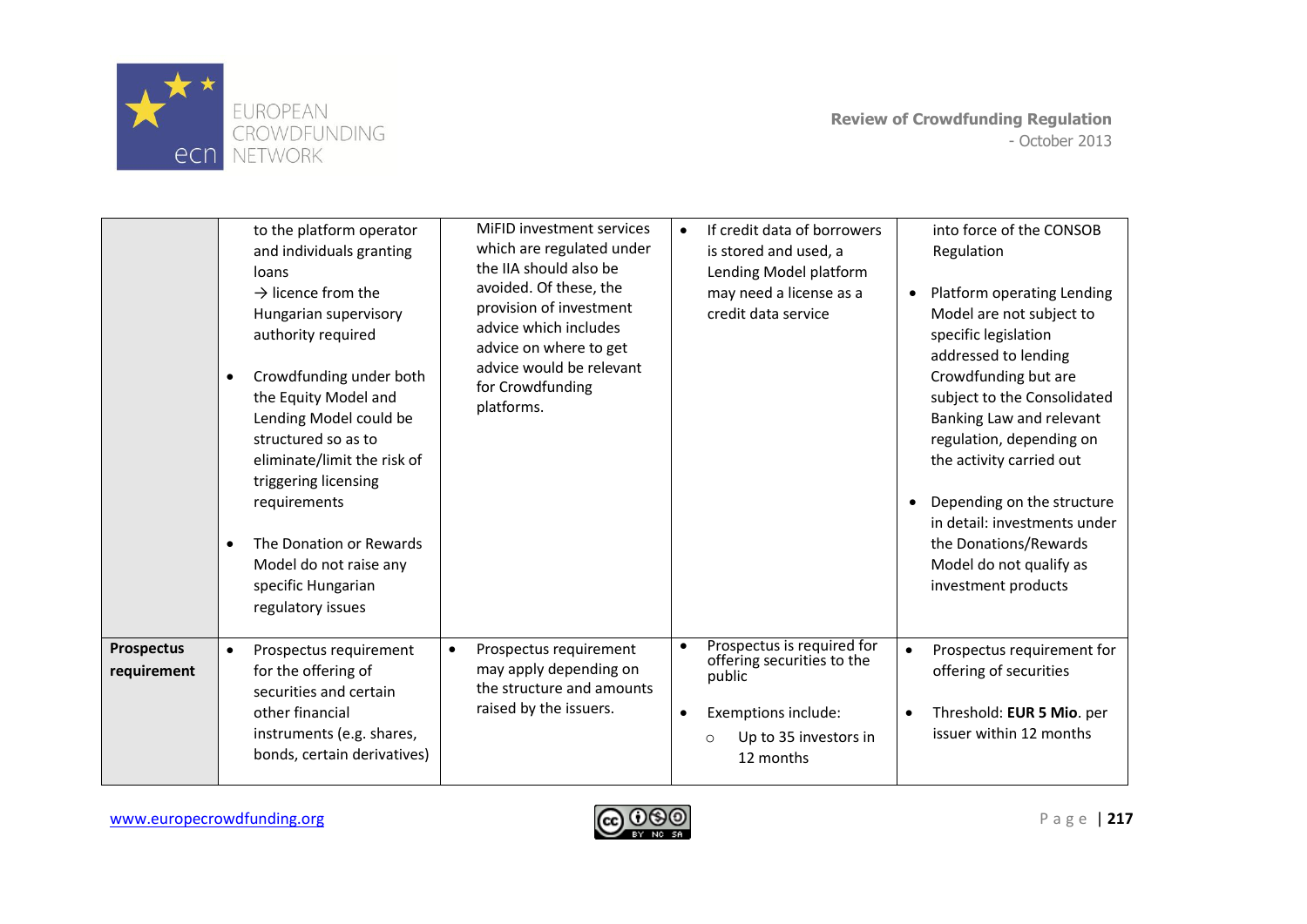

|                                  | Threshold: EUR 100,000<br>$\bullet$<br>aggregated issue value for<br>securities offered in all<br>member states of the<br>European Union within a<br>period of 12 months                                                                                                                                   |                                                                                                        | Certain sophisticated<br>$\circ$<br>investors                                                                                                          |                                                                                                                                                                                                                           |
|----------------------------------|------------------------------------------------------------------------------------------------------------------------------------------------------------------------------------------------------------------------------------------------------------------------------------------------------------|--------------------------------------------------------------------------------------------------------|--------------------------------------------------------------------------------------------------------------------------------------------------------|---------------------------------------------------------------------------------------------------------------------------------------------------------------------------------------------------------------------------|
| AIFMD-<br>regulation             | Despite the deadline<br>$\bullet$<br>applicable to the adoption<br>and publication of national<br>regulations implementing<br>the provisions of the<br>AIFMD, the Hungarian<br>Parliament has not yet<br>approved any of the laws<br>necessary for the<br>implementation of the<br><b>AIFMD in Hungary</b> | AIFMD regulations may be<br>applicable however the<br>Directive provides for an<br>exemption           | Israel is not an EU member<br>state and therefore the<br><b>European Alternative</b><br><b>Investment Fund Managers</b><br>Directive is not applicable | From the perspective of<br>$\bullet$<br>Equity Crowdfunding,<br>platforms should not<br>constitute AIFM and<br>innovative start-up should<br>not constitute an AIF (but<br>implementation law has not<br>been passed yet) |
| Payment<br>service<br>regulation | Transfer of funds through<br>$\bullet$<br>the platform operator may<br>constitute money<br>remittance service<br>$\rightarrow$ licence from the<br>$\bullet$<br>Hungarian supervisory<br>authority required                                                                                                | Payment services regulations<br>may be applicable, depending<br>on money transmission route<br>chosen. | Israel is not an EU member<br>state and therefore the<br>Payment Services Directive is<br>not applicable                                               | Transfer of funds through<br>operator may constitute money<br>remittance service<br>$\rightarrow$ Bank of Italy authorisation                                                                                             |

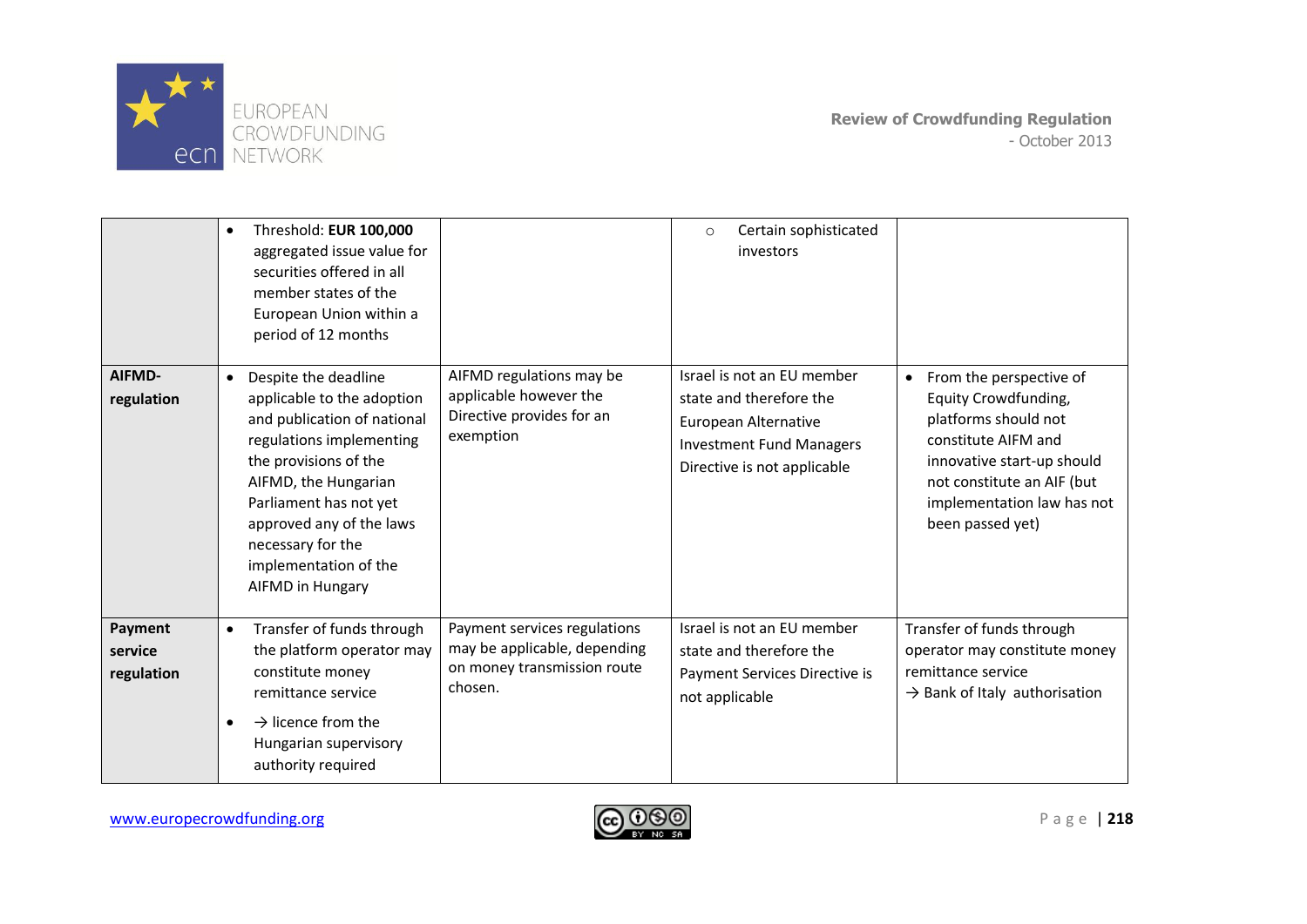

|                                            | Collection and holding of<br>$\bullet$<br>funds as escrow by the<br>platform operator may<br>constitute financial service<br>$\rightarrow$ licence from the<br>Hungarian supervisory<br>authority required                                       |                                                                                                                         |                                                                                                                                                                             |                                                                                                                            |
|--------------------------------------------|--------------------------------------------------------------------------------------------------------------------------------------------------------------------------------------------------------------------------------------------------|-------------------------------------------------------------------------------------------------------------------------|-----------------------------------------------------------------------------------------------------------------------------------------------------------------------------|----------------------------------------------------------------------------------------------------------------------------|
| Consumer                                   | Depending on the structure                                                                                                                                                                                                                       |                                                                                                                         | <b>Regulation of Non-Banking</b>                                                                                                                                            | If consumer borrowers are                                                                                                  |
| credit                                     | used by the platform,                                                                                                                                                                                                                            |                                                                                                                         | Loans Law, 5753 - 1993 and                                                                                                                                                  | permitted on a platform there                                                                                              |
| regulation                                 | consumer credit regulations                                                                                                                                                                                                                      |                                                                                                                         | other consumer regulations                                                                                                                                                  | are implications for the form                                                                                              |
|                                            | may be applicable                                                                                                                                                                                                                                |                                                                                                                         | may apply to a Lending Model                                                                                                                                                | and content                                                                                                                |
|                                            |                                                                                                                                                                                                                                                  |                                                                                                                         | platform                                                                                                                                                                    |                                                                                                                            |
| <b>Further</b><br>possible<br>requirements | Laws applicable to on-line<br>$\bullet$<br>marketing and contracts<br>Anti money laundering laws<br>٠<br>Data privacy and data<br>٠<br>protection laws<br>Consumer credit<br>$\bullet$<br>regulations<br>Consumer protection<br>٠<br>regulations | Arranging credit for a person<br>acting outside his business will<br>require authorisation as a credit<br>intermediary. | Prohibition on Money<br>$\bullet$<br>Laundering Law, $5760 -$<br>2000<br>Standard Contracts Law,<br>$\bullet$<br>$5743 - 1982$<br>Consumer Protection Law,<br>$5741 - 1981$ | Italian Money Laundering<br>$\bullet$<br>law<br>Italian Data Privacy law<br>$\bullet$<br>Italian Law 231/2001<br>$\bullet$ |

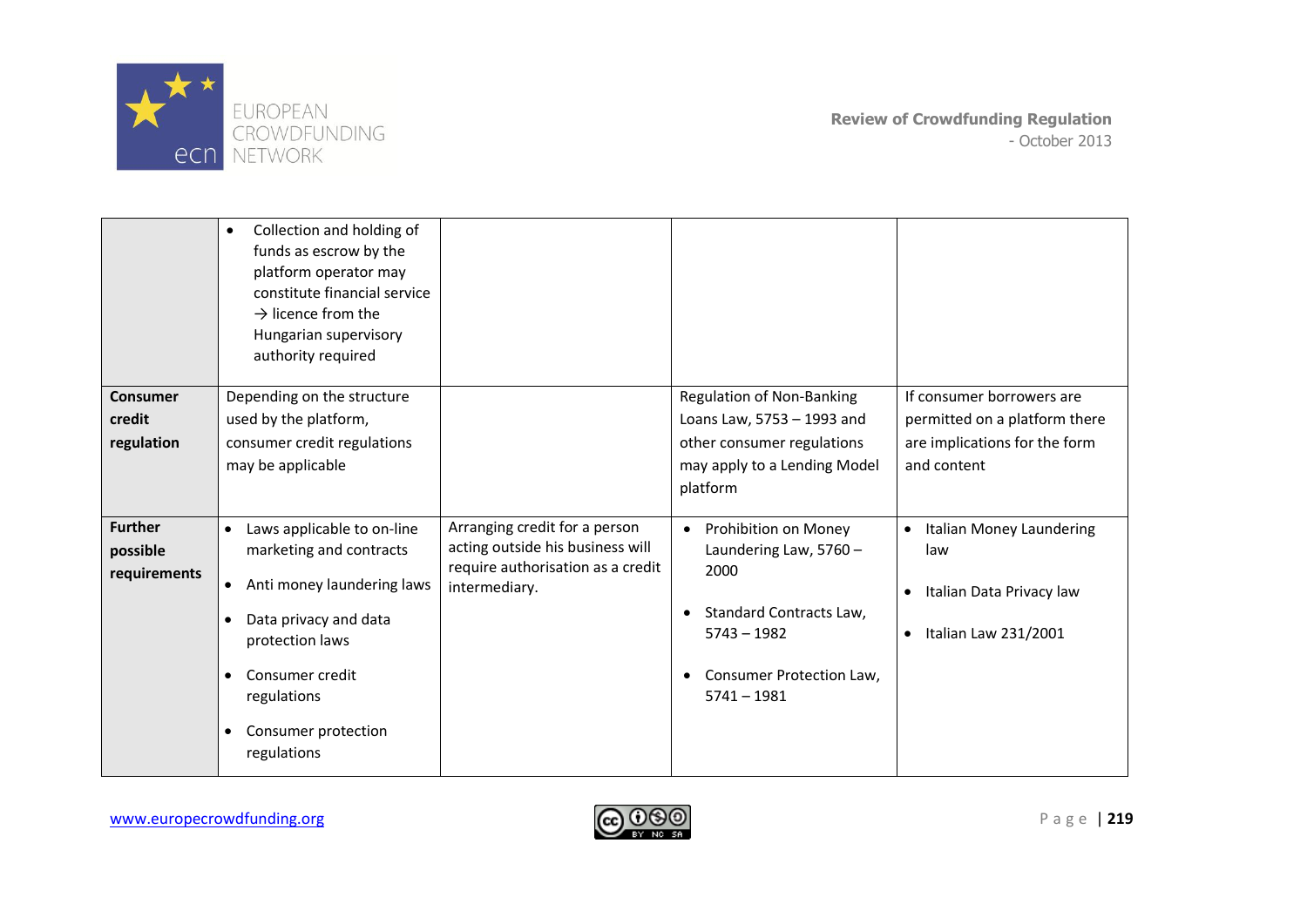

| <b>Country</b>    | Latvia                                                   | Lithuania                           | Luxembourg                                    | <b>The Netherland</b>                        |
|-------------------|----------------------------------------------------------|-------------------------------------|-----------------------------------------------|----------------------------------------------|
| <b>Regulation</b> |                                                          |                                     |                                               |                                              |
| General           | Theoretically it would be<br>$\bullet$                   | If the activities of a<br>$\bullet$ | If the Crowdfunding<br>$\bullet$              | Distinction should be made<br>$\bullet$      |
| regulation        | possible to carry out such                               | Crowdfunding platform are           | platform operates banking,                    | between the activities of                    |
|                   | projects in Latvia. In each                              | related to the offering,            | lending or investment                         | the Crowdfunding platform                    |
|                   | situation it is                                          | distribution and acquisition        | services -> a license from                    | and the activities of the                    |
|                   | recommended to                                           | of securities, the operator         | the minister, having in his                   | Crowdfunding entity. For                     |
|                   | coordinate the envisaged                                 | of the platform has to be           | competence the CSSF,                          | the latter please see the                    |
|                   | project with Latvian                                     | licensed;                           | could in theory be required                   | box below.                                   |
|                   | supervisory authority $-$                                | No need for licence if<br>$\bullet$ |                                               |                                              |
|                   | <b>Financial and Capital</b><br><b>Market Commission</b> | Crowdfunding is based on            | If the Crowdfunding<br>platform operates as a | The Crowdfunding<br>platform could be taking |
|                   | and/or involve local                                     | the Lending Model and               | multilateral trading facility -               | up a regulated activity                      |
|                   | counsel.                                                 | financing through the loan          | > a license from the                          | under the FSA due to the                     |
|                   |                                                          | agreements between                  | minister, having in his                       | fact that it intermediates                   |
|                   | If Crowdfunding platform                                 | professional clients and            | competence the CSSF,                          | (or advises) in relation to:                 |
|                   | facilitates offering of                                  | companies seeking to be             | could in theory be required                   |                                              |
|                   | securities or other                                      | financed                            | required                                      | consumer credit                              |
|                   | financial instruments or                                 |                                     |                                               |                                              |
|                   | holds money belonging to                                 |                                     |                                               |                                              |

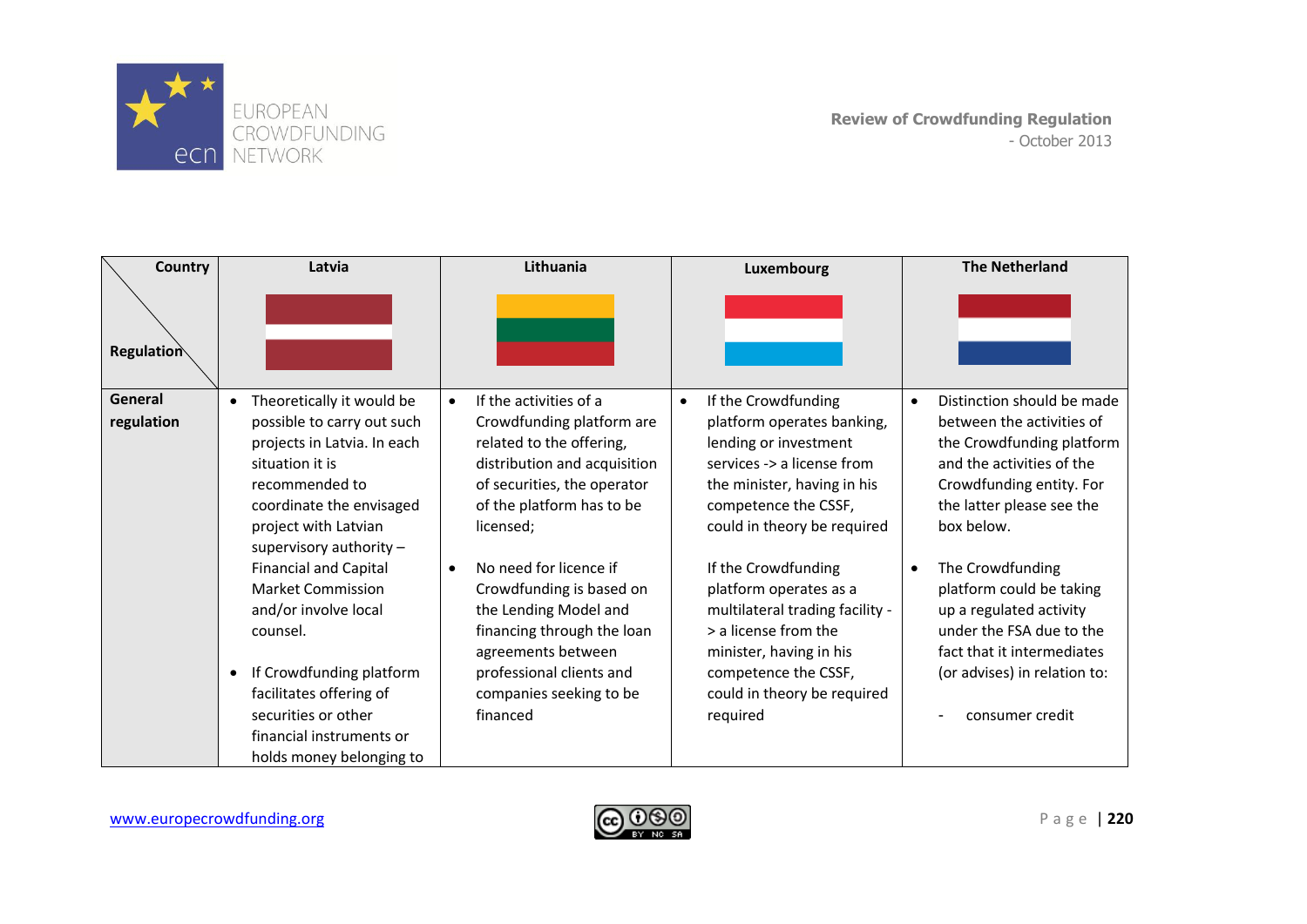

|                                  | third persons, the<br>operator of the platform<br>most likely provides<br>investment or financial<br>services<br>$\rightarrow$ FCMC authorisation<br>required<br>Depending on the<br>structure in detail: there<br>are sound arguments that<br>loans and contributions<br>under Donations/Rewards<br>Model do not constitute<br>provision of investment or<br>financial services | The Donations or Rewards<br>$\bullet$<br>Model is not qualified as a<br>licensed activity                                                                                                                                                                                                                                                         | repayable funds<br>financial<br>instrumentsother type<br>of financial products<br>(depending on the<br>structuring of the<br>Crowdfunding<br>platform)                                                                                       |
|----------------------------------|----------------------------------------------------------------------------------------------------------------------------------------------------------------------------------------------------------------------------------------------------------------------------------------------------------------------------------------------------------------------------------|---------------------------------------------------------------------------------------------------------------------------------------------------------------------------------------------------------------------------------------------------------------------------------------------------------------------------------------------------|----------------------------------------------------------------------------------------------------------------------------------------------------------------------------------------------------------------------------------------------|
| <b>Prospectus</b><br>requirement | Prospectus requirement<br>$\bullet$<br>for public offer regarding<br>transferable securities (i.e,<br>offer is expressed to more<br>than 150 individuals in<br>one EU Member State)<br>Threshold: EUR 100.000<br>$\bullet$<br>per issuer within 12<br>months. Law also sets out                                                                                                  | Prospectus requirement for<br>Prospectus requirement for<br>$\bullet$<br>offers of securities to the<br>the offering of securities,<br>investment units and shares<br>public and admission of<br>trading of securities on a<br>of investment companies.<br>regulated market<br>Threshold: EUR 100.000 per<br>$\bullet$<br>issuer within 12 months | Prospectus requirement<br>$\bullet$<br>for securities within the<br>meaning of the Prospectus<br><b>Directive</b><br>Threshold: EUR 2.500.000<br>per issuer within 12<br>months (bear in mind strict<br>selling restriction<br>requirements) |

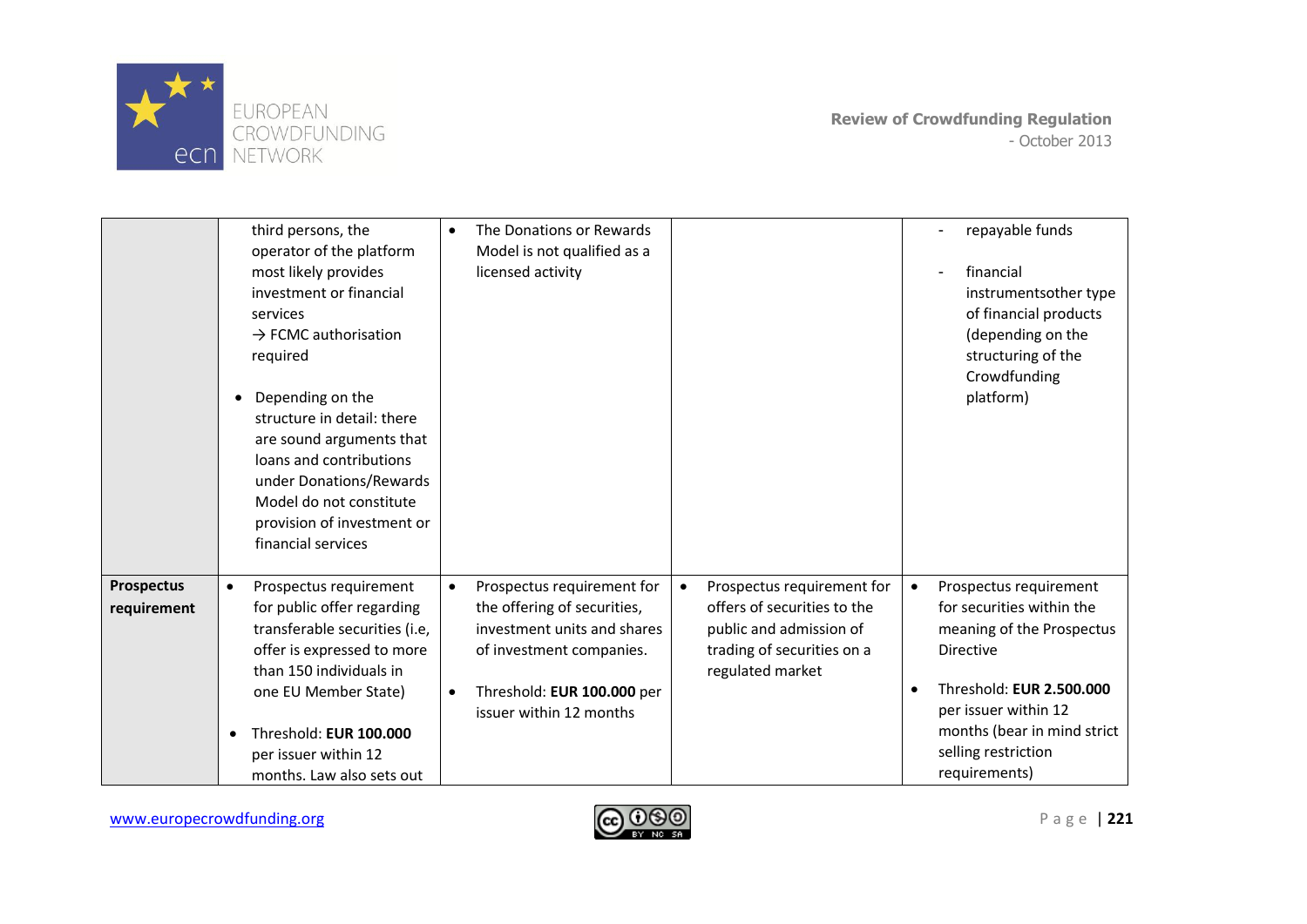

|                      | other exemptions when<br>the prospectus is not<br>required<br>Depending on the<br>$\bullet$<br>structure in detail: there<br>are no prospectus<br>requirements for loans or<br>contributions under<br>Donations/Rewards Model                                                                                                                                                      | There is no threshold for<br>the investment units and<br>shares of an investment<br>company<br>A prospectus regarding the<br>offering of investment units<br>and shares of investment<br>companies is required in all<br>cases. |                                                                                                                                                                                                                                                                                                                                                                                                                                                                                                                                                                                                                    |
|----------------------|------------------------------------------------------------------------------------------------------------------------------------------------------------------------------------------------------------------------------------------------------------------------------------------------------------------------------------------------------------------------------------|---------------------------------------------------------------------------------------------------------------------------------------------------------------------------------------------------------------------------------|--------------------------------------------------------------------------------------------------------------------------------------------------------------------------------------------------------------------------------------------------------------------------------------------------------------------------------------------------------------------------------------------------------------------------------------------------------------------------------------------------------------------------------------------------------------------------------------------------------------------|
| AIFMD-<br>regulation | • AIF can be established as<br>pool of assets, joint stock<br>company or as partnership<br>Typical start-up company in<br>$\bullet$<br>general does not constitute<br>an AIF<br>"Project Company" might<br>$\bullet$<br>constitute AIF<br>$\rightarrow$ extensive AIFMD<br>regulation for AIF and its<br>manager<br>$\rightarrow$ manager (AIFM)<br>requires FCMC<br>authorisation | The AIFMD is not<br>$\bullet$<br>implemented in the<br>national law                                                                                                                                                             | If the Crowdfunding<br>Crowdfunding structure<br>$\bullet$<br>platform would be<br>could constitute an AIF,<br>considered as an AIF, the<br>although regulators have<br>AIFMD could apply and<br>not yet made any<br>licencing requirements<br>comments on this issue to<br>thereof would have to be<br>date<br>complied with. Depending<br>on the form of the Model<br>Notwithstanding the EUR<br>$\bullet$<br>and the investments,<br>100 million threshold an<br>AIF that offers<br>exceptions or derogations<br>might apply.<br>participations to retail<br>investors is caught by the<br>AIFMD regime in full |

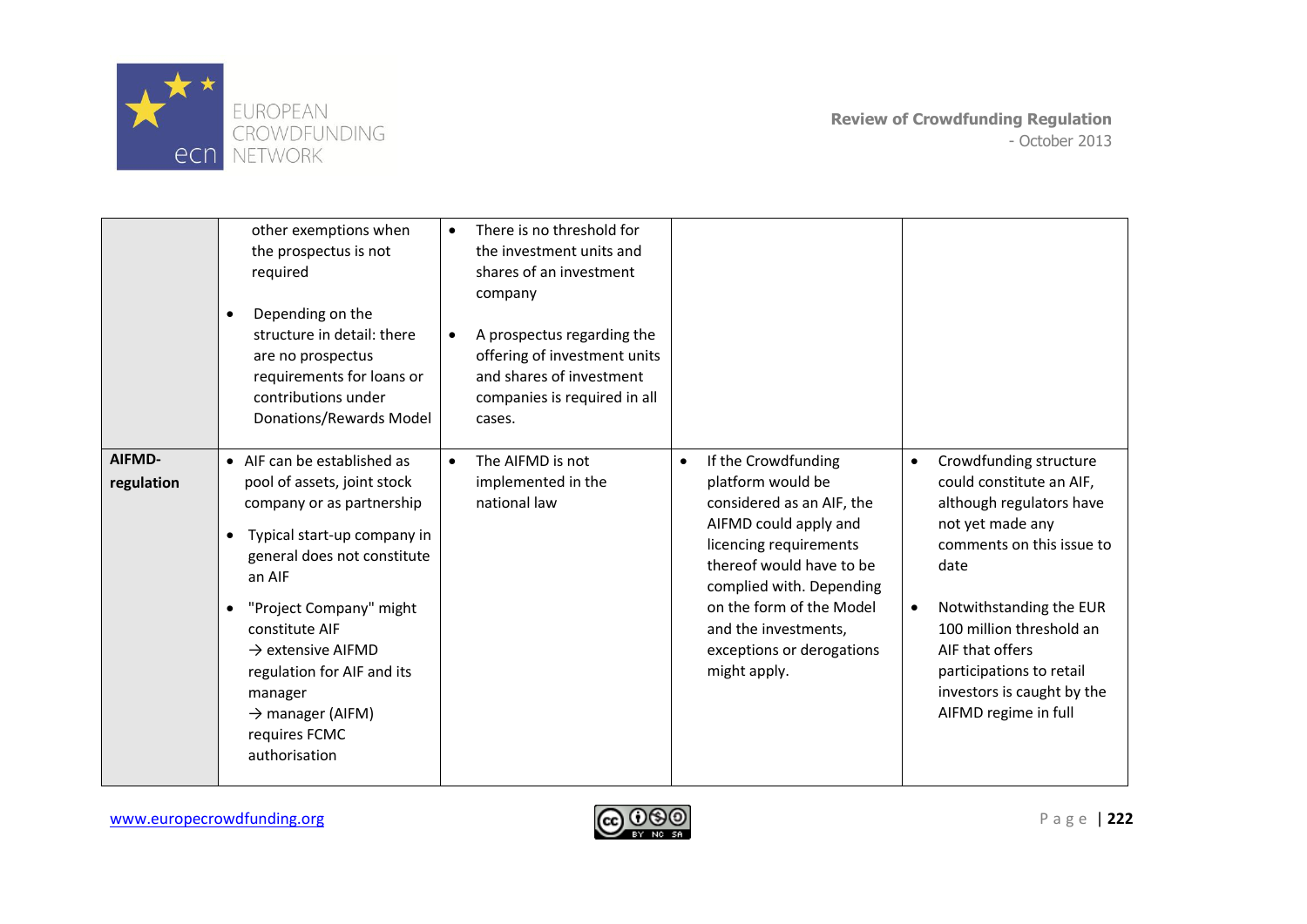

|                                  | Depending on the structure<br>$\bullet$<br>in detail: funding by means<br>of or contributions under<br>Donations/Rewards Model<br>should not entail an AIF<br>Depending on the scope<br>$\bullet$<br>of the services provided<br>by the Crowdfunding<br>platform, Crowdfunding<br>platforms might be<br>constituted as AIFM. |                                                                                                                                                                                                                                                                       |                                                                                                                                                                                                                                                                                                                                                                                               | An additional disclosure<br>$\bullet$<br>regime applies to retail<br>offerings of AIFs and the<br>rules are aimed to ensure<br>transparency and that<br>retail investors receive<br>proper information on<br>their potential<br>participation/investment |
|----------------------------------|------------------------------------------------------------------------------------------------------------------------------------------------------------------------------------------------------------------------------------------------------------------------------------------------------------------------------|-----------------------------------------------------------------------------------------------------------------------------------------------------------------------------------------------------------------------------------------------------------------------|-----------------------------------------------------------------------------------------------------------------------------------------------------------------------------------------------------------------------------------------------------------------------------------------------------------------------------------------------------------------------------------------------|----------------------------------------------------------------------------------------------------------------------------------------------------------------------------------------------------------------------------------------------------------|
| Payment<br>service<br>regulation | Transfer of funds through<br>$\bullet$<br>operator may constitute<br>money remittance service<br>$\rightarrow$ FCMC licensing or<br>notification to the FCMC<br>required.<br>"Commercial Agents"<br>$\bullet$<br>exemption probably not<br>applicable to operators of<br>Crowdfunding platforms                              | The transfer of funds<br>$\bullet$<br>through the operator may<br>be considered as payment<br>services subject to the<br>licensing requirements in<br>Lithuania<br>Exemptions under the<br>$\bullet$<br>Lithuanian law must be<br>assessed in each individual<br>case | The Crowdfunding<br>$\bullet$<br>undertaking may fall within<br>the scope of the PSD. The<br>envisaged services may<br>constitute either (i) money<br>re-mittance (in the event<br>that no account is being<br>created in the name of the<br>payer or the payee) or (ii)<br>payment transaction, which<br>implies an existence of a<br>payment account, at least,<br>in the recipient's side. | Transfer of funds through<br>operator may constitute a<br>payment service which<br>requires a license as<br>payment institution. In<br>such case Dutch Central<br>Bank authorisation would<br>be required                                                |

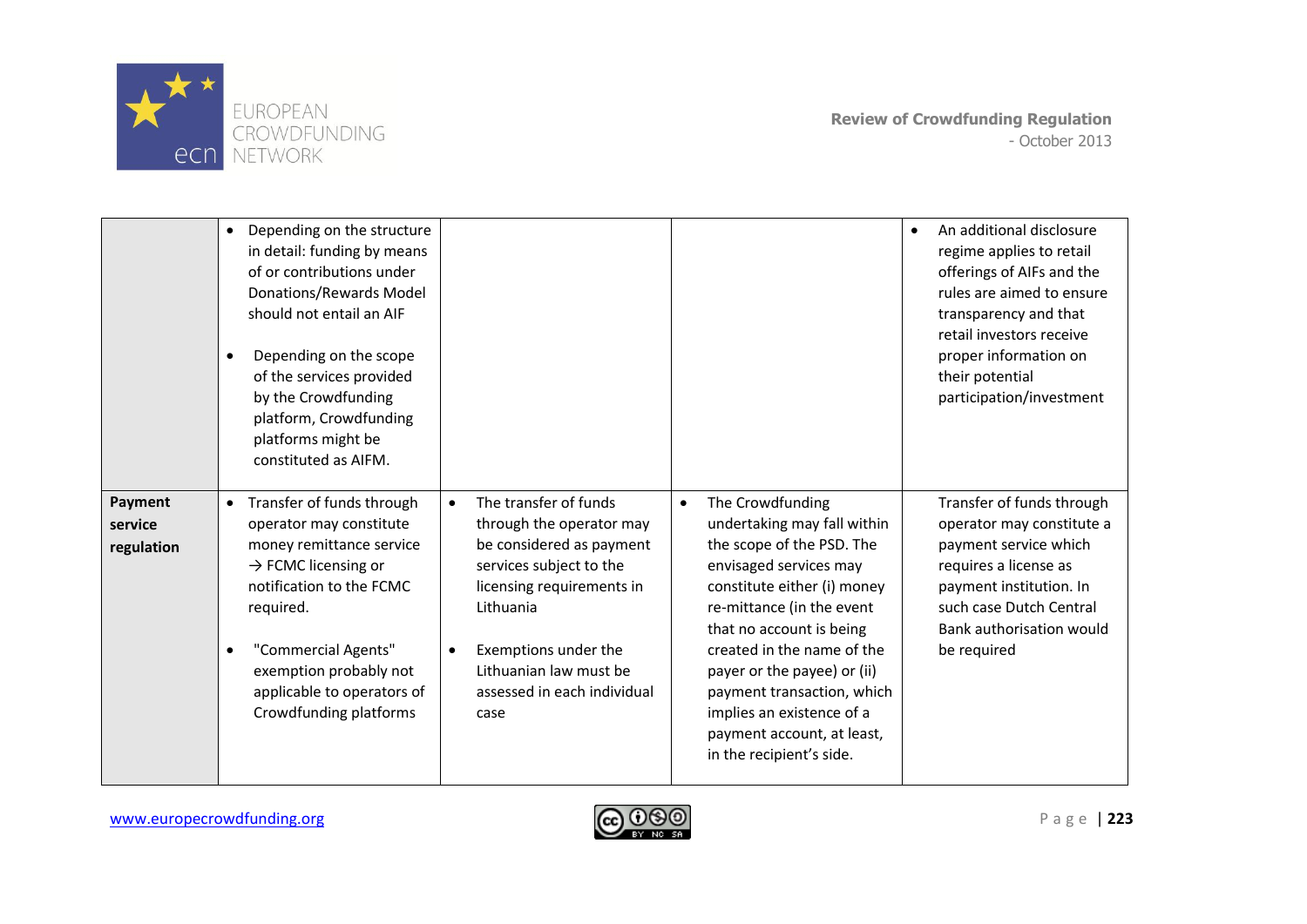

|                                         | Other exemption might be<br>$\bullet$<br>that the operator of a<br>Crowdfunding platform<br>uses an external provider<br>or partner for processing<br>payments rather than<br>acting as an intermediary<br>himself |                                                                                                                                                                                                   | In the event that the<br>٠<br>Crowdfunding does fall<br>within the scope of the<br>PSD, potential exemption<br>methods would have to be<br>addressed on a case-by-<br>case basis.                                                                                         |                                                                                                                                                                                                                                                                                                                    |
|-----------------------------------------|--------------------------------------------------------------------------------------------------------------------------------------------------------------------------------------------------------------------|---------------------------------------------------------------------------------------------------------------------------------------------------------------------------------------------------|---------------------------------------------------------------------------------------------------------------------------------------------------------------------------------------------------------------------------------------------------------------------------|--------------------------------------------------------------------------------------------------------------------------------------------------------------------------------------------------------------------------------------------------------------------------------------------------------------------|
| <b>Consumer</b><br>credit<br>regulation | If consumer borrowers are<br>permitted on a platform<br>(Lending Model) there are<br>implications for the licence for<br>consumer crediting, form and<br>content of the lending<br>agreements.                     | If consumer borrowers are<br>permitted on a platform<br>(Lending Model), there are<br>implications for the form and<br>content of lending agreements,<br>including pre-contractual<br>information | With regard to consumer credit<br>regulations, it is possible that<br>Crowdfunding platforms might<br>be considered to perform a<br>banking activity which would in<br>theory require for them to have<br>a licence under the Law on the<br>financial sector (see above). | If consumer borrowers are<br>permitted on a platform<br>(Lending Model) there are<br>implications for the form and<br>content of the lending<br>agreements. The Crowdfunding<br>platform would normally<br>require a license as an<br>intermediary in relation to<br>consumer credit<br>(financieeldienstverlener) |

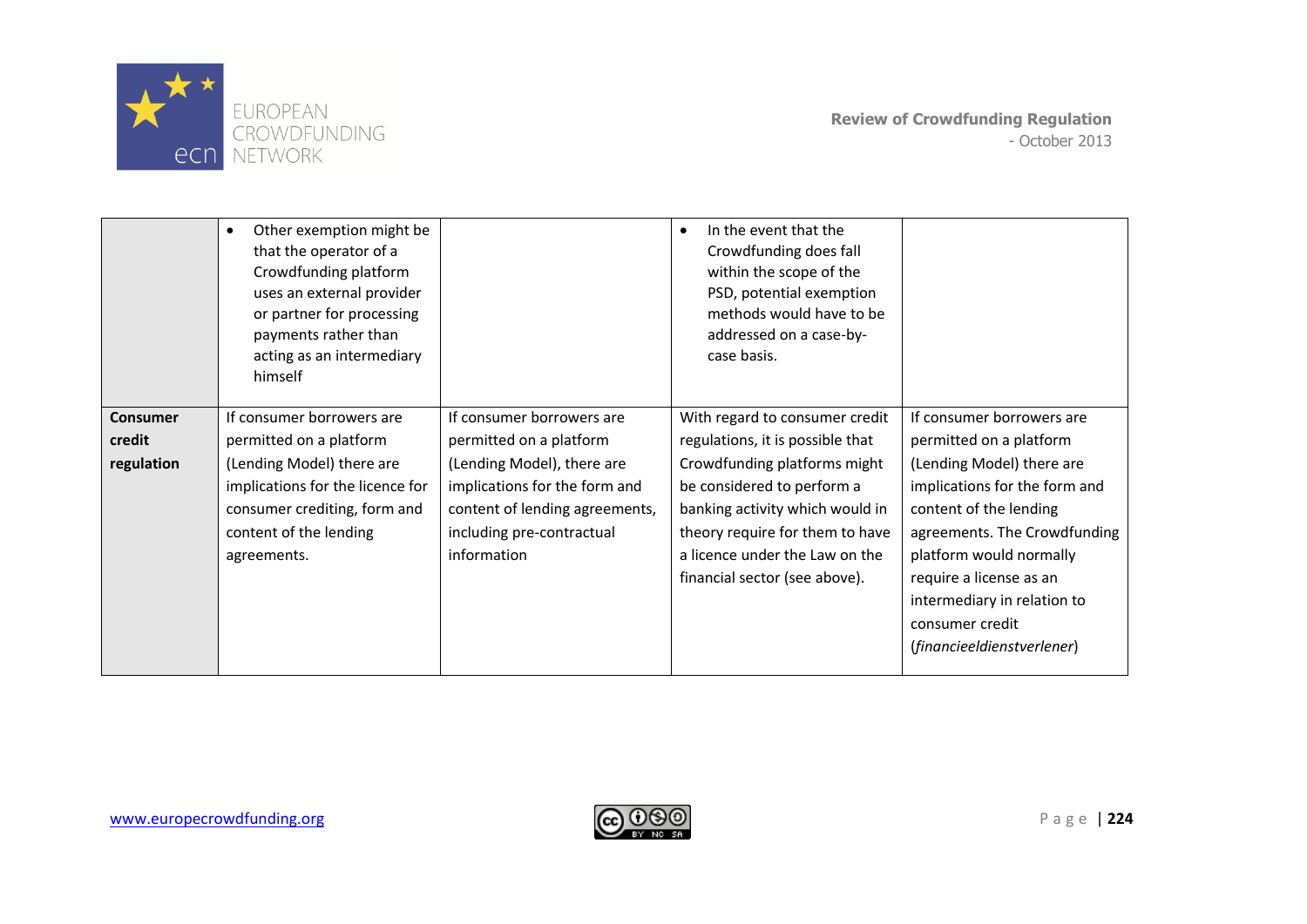

| <b>Further</b><br>possible<br>requirements | Civil Law (in Latvian -<br>$\bullet$<br>Civillikums)<br>Commercial Law (in<br>$\bullet$<br>Latvian - Komerclikums)                                                                                                                                                                                                                                                                                                            | Law of the Republic of<br>$\bullet$<br>Lithuania on the Prevention<br>of Money Laundering and<br>Terrorist Financing (Lith.<br>Lietuvos Respublikos pinigų<br>plovimo ir teroristy      | Anti-money laundering law<br>$\bullet$<br>dated 12 November 2004,<br>as amended<br>Law regulating the access<br>$\bullet$    | Anti-money laundering<br>$\bullet$<br>regulations (Wet ter<br>voorkoming van<br>witwassen en financieren<br>van terrorisme)                                                                                                                                                                                 |
|--------------------------------------------|-------------------------------------------------------------------------------------------------------------------------------------------------------------------------------------------------------------------------------------------------------------------------------------------------------------------------------------------------------------------------------------------------------------------------------|-----------------------------------------------------------------------------------------------------------------------------------------------------------------------------------------|------------------------------------------------------------------------------------------------------------------------------|-------------------------------------------------------------------------------------------------------------------------------------------------------------------------------------------------------------------------------------------------------------------------------------------------------------|
|                                            | Law on the Prevention of<br>$\bullet$<br>Laundering the Proceeds<br>from Criminal Activity<br>(Money Laundering) and<br>of Terrorist Financing (in<br>Latvian - Noziedzīgi iegūtu<br>līdzekļu legalizācijas un<br>terorisma finansēšanas<br>novēršanas likums)<br>Natural Persons' Data<br>$\bullet$<br>Protection Law (in Latvian<br>- Fizisko personu datu<br>aizsardzības likums)<br>The Cabinet of Ministers<br>$\bullet$ | finansavimo prevencijos<br><i>jstatymas</i> )<br>Law of the Republic of<br>$\bullet$<br>Lithuania on Consumer<br>Credit (Lith. Lietuvos<br>Respublikos vartojimo<br>kredito įstatymas). | to the occupations of<br>craftsman, tradesman,<br>industrialist and certain<br>liberal professions dated 2<br>September 2011 | Act on protection of<br>personal data (Wet<br>bescherming<br>persoonsgegevens)<br>Act on unfair trade<br>practices (Wet oneerlijke<br>handelspraktijken, as<br>implemented in several<br>Dutch acts, including the<br>Dutch Civil Code<br>(Burgerlijk Wetboek)<br>Act on the consumer<br>credit (Wet op het |
|                                            | regulations and FCMC<br>regulations in relation to<br>investment services and<br>payment institutions (if<br>any)                                                                                                                                                                                                                                                                                                             |                                                                                                                                                                                         |                                                                                                                              | consumentenkrediet)<br>Dutch civil code<br>(Burgerlijk Wetboek), not<br>only in relation to<br>corporate / contract law,                                                                                                                                                                                    |

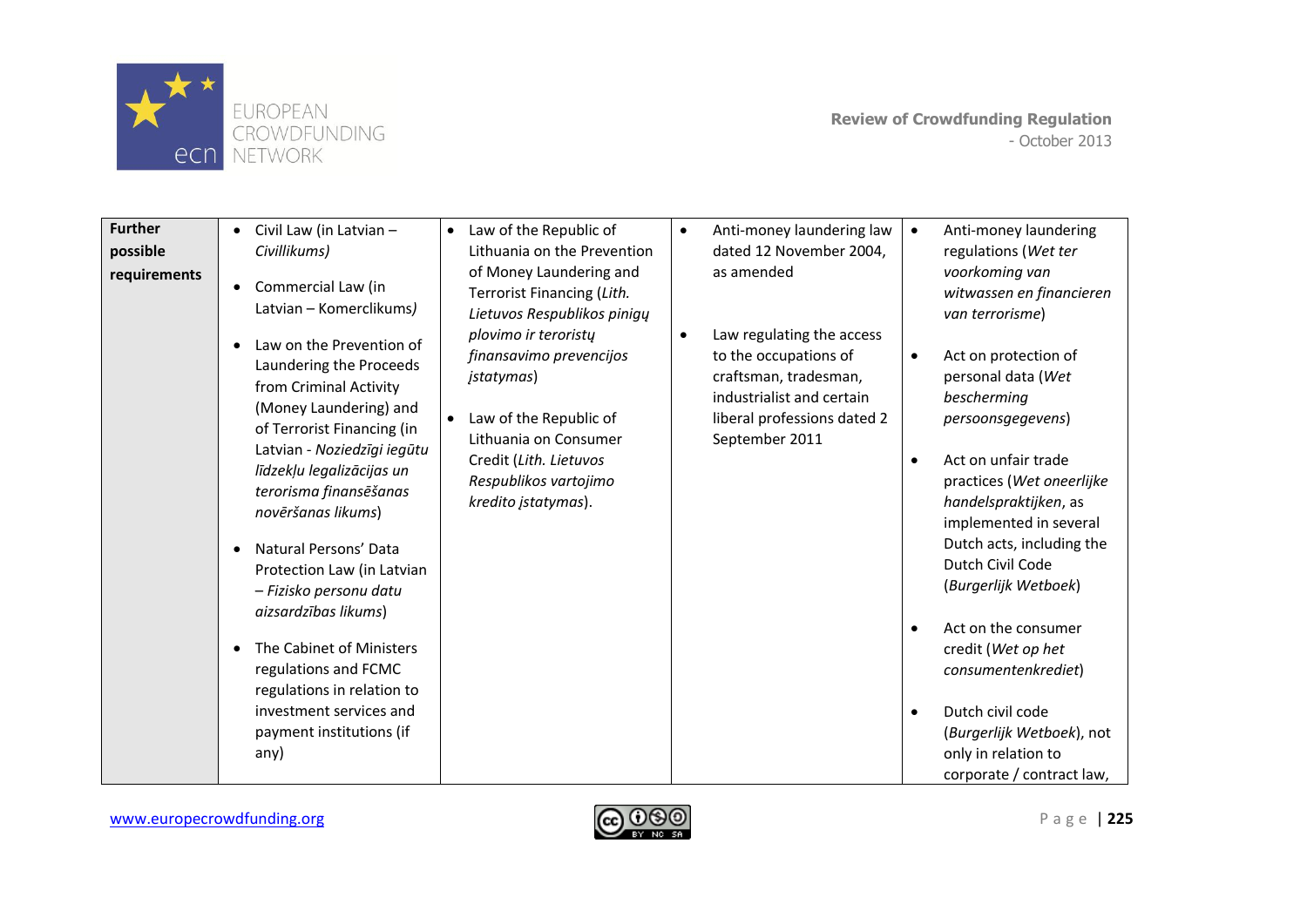

| <b>Consumer Rights</b>     |  | but also implementing   |
|----------------------------|--|-------------------------|
| Protection Law (in Latvian |  | provisions on consumer  |
| – Patērētāju tiesību       |  | credit and unfair trade |
| aizsardzības likums)       |  | practices               |
|                            |  |                         |
|                            |  |                         |

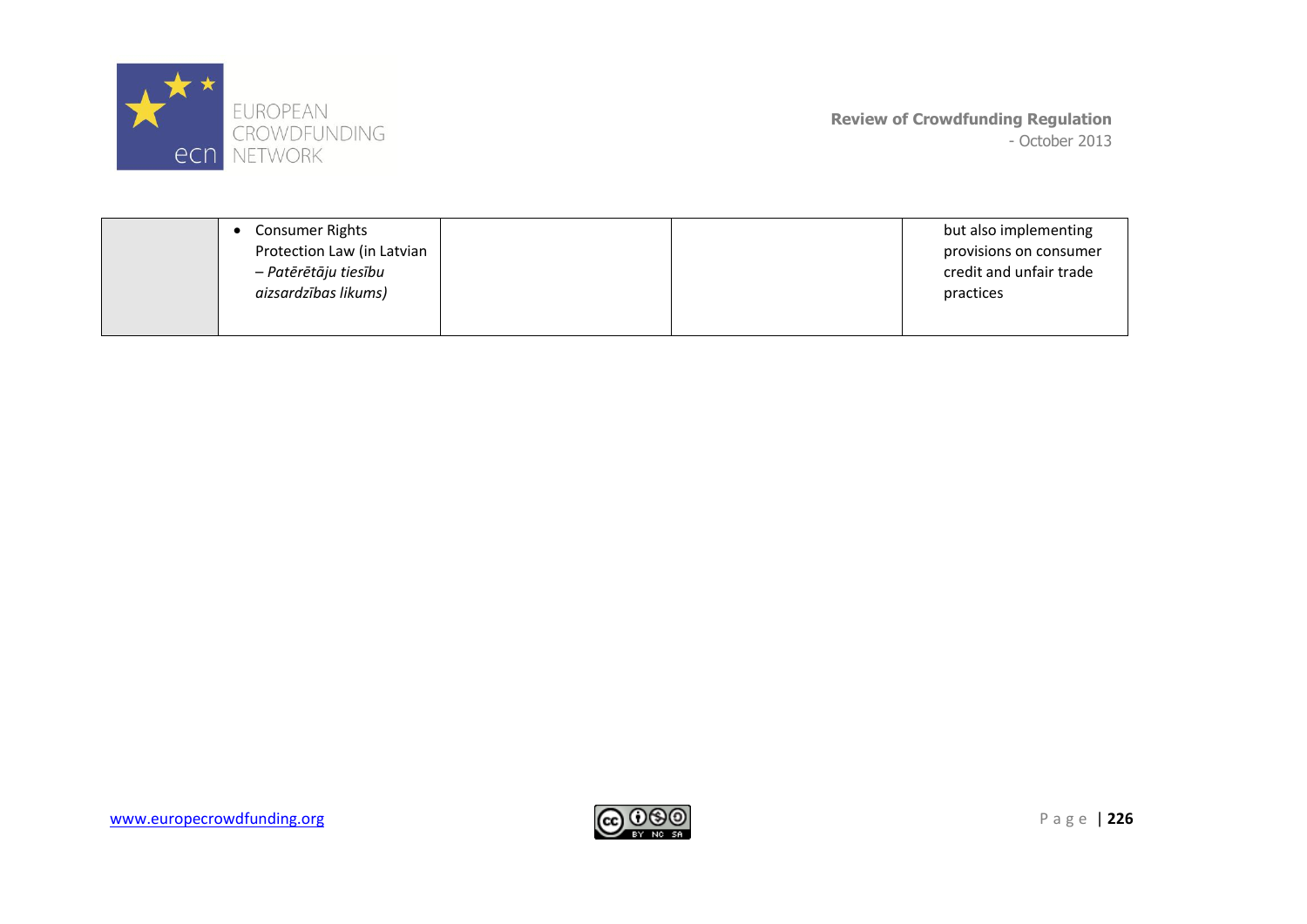

| <b>Country</b>    | <b>Portugal</b>                            | Romania                                    | <b>Slovak Republic</b>             | Slovenia                                |
|-------------------|--------------------------------------------|--------------------------------------------|------------------------------------|-----------------------------------------|
| <b>Regulation</b> |                                            |                                            |                                    |                                         |
| General           | <b>Crowdfunding Platforms</b><br>٠         | In case the Crowdfunding<br>$\bullet$      | A project company acting           | Financial services and                  |
| regulation        | operating under the                        | platform supports financing                | under the Equity Model             | transactions related to                 |
|                   | Donation and Rewards                       | through investment                         | can be qualified as an AIF         | offerings of securities                 |
|                   | Model are not subject to                   | products or securities, the                | under the Collective               | provided by a                           |
|                   | regulation                                 | platform operator is                       | <b>Investment Act</b>              | Crowdfunding platform                   |
|                   |                                            | deemed to provide financial                | $\rightarrow$ licence from the NBS | trigger requirement for a               |
|                   | <b>Crowdfunding Platforms</b><br>$\bullet$ | services and ASF                           | required                           | licence by the Securities               |
|                   | operating under the Pre-                   | authorisation will be                      |                                    | Market Agency                           |
|                   | sale Sub-model are not                     | required.                                  | Crowdfunding platform<br>$\bullet$ |                                         |
|                   | subject to regulation                      |                                            | facilitating offering of           | Intermediary services with<br>$\bullet$ |
|                   |                                            | Exception for: (i) securities<br>$\bullet$ | securities (which is very          | respect to consumer credit              |
|                   | Crowdfunding Platforms in<br>٠             | targeting solely qualified                 | likely under the Equity            | and other loan agreements               |
|                   | Portugal that offer                        | investors or fewer than 150                | Model) would be viewed             | require a licence by the                |
|                   | services under the                         | natural persons or legal                   | as providing investment            | Bank of Slovenia or the                 |
|                   | traditional Lending Model                  | entities, (ii) securities                  | service and therefore              | Securities Market Agency                |
|                   | and the Equity Model, will                 | offered or allotted in                     | regulated under the                |                                         |
|                   | fall under the supervision                 | connection with a merger                   | Securities and Investment          | Donations and Reward                    |
|                   | of Bank of Portugal and                    | or winding-up, (iii)                       | Services Act                       | Crowdfunding models                     |

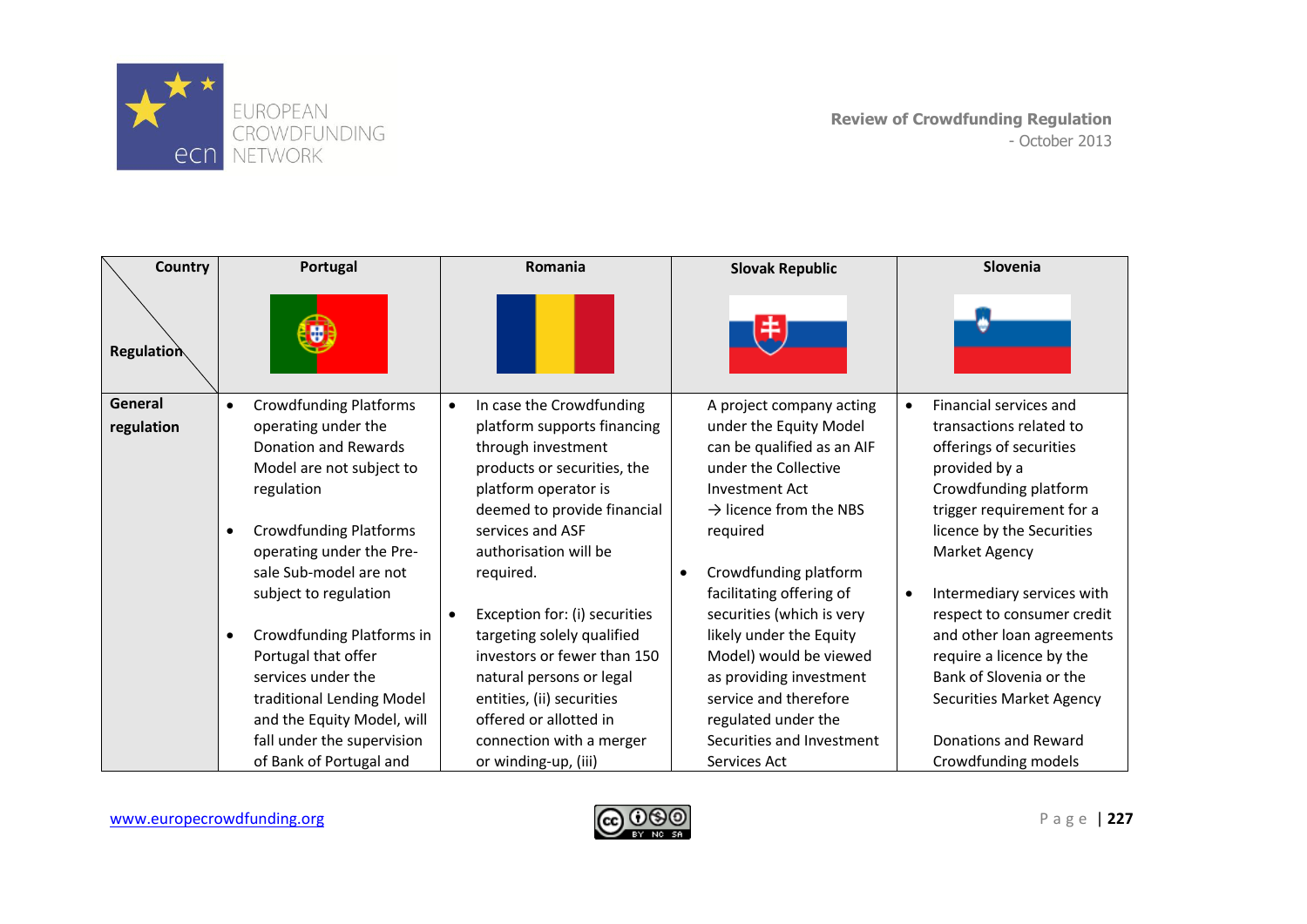

|                                  | Securities Exchange<br>Comission (CMVM)                                                                                                                                                                                                                                     | dividends paid in the form<br>of shares to existing<br>shareholders and (iv) in<br>other cases specified by<br>regulations issued by ASF.<br>The Donations/ Rewards<br>$\bullet$<br>Model are not subject to<br>the public-offering rules.              | $\rightarrow$ licence from the NBS<br>required<br>A project company or a<br>$\bullet$<br>Crowdfunding platform<br>acting under the Lending<br>Model is likely not a<br>regulated entity<br>$\rightarrow$ no licence required<br>A project company or a<br>$\bullet$<br>Crowdfunding platform<br>acting under the Donations<br>or Rewards Model is likely<br>not a regulated entity<br>$\rightarrow$ no licence required | would among others likely<br>have tax, game of chance<br>and consumer protection<br>legal implications                                                                                                                                   |
|----------------------------------|-----------------------------------------------------------------------------------------------------------------------------------------------------------------------------------------------------------------------------------------------------------------------------|---------------------------------------------------------------------------------------------------------------------------------------------------------------------------------------------------------------------------------------------------------|-------------------------------------------------------------------------------------------------------------------------------------------------------------------------------------------------------------------------------------------------------------------------------------------------------------------------------------------------------------------------------------------------------------------------|------------------------------------------------------------------------------------------------------------------------------------------------------------------------------------------------------------------------------------------|
| <b>Prospectus</b><br>requirement | Prospectus requirement<br>$\bullet$<br>for offering securities<br>Exemptions: if the nominal<br>$\bullet$<br>value of securities is equal<br>or higher than EUR<br>100.000 or if the price of<br>subscription/sale per<br>subscriber is equal or<br>higher then EUR 100.000 | Prospectus requirement for<br>$\bullet$<br>the offering of securities or<br>investment products.<br>Threshold: EUR 1.000.000<br>$\bullet$<br>for shares and EUR 200.000<br>for bonds.<br>The donations/rewards<br>$\bullet$<br>model are not subject to | Prospectus must be<br>$\bullet$<br>published for offering<br>securities<br>Threshold: EUR 100.000 in<br>$\bullet$<br>the EU issuer within 12<br>months<br>Depending on the<br>$\bullet$<br>structure in detail: no<br>prospectus requirements                                                                                                                                                                           | Prospectus requirement for<br>offer of securities<br>Threshold: EUR 100.000 in<br>the European Union within<br>12 months<br>Other most relevant<br>exceptions: (i) offering of<br>securities to sophisticated<br>investors only, or (ii) |

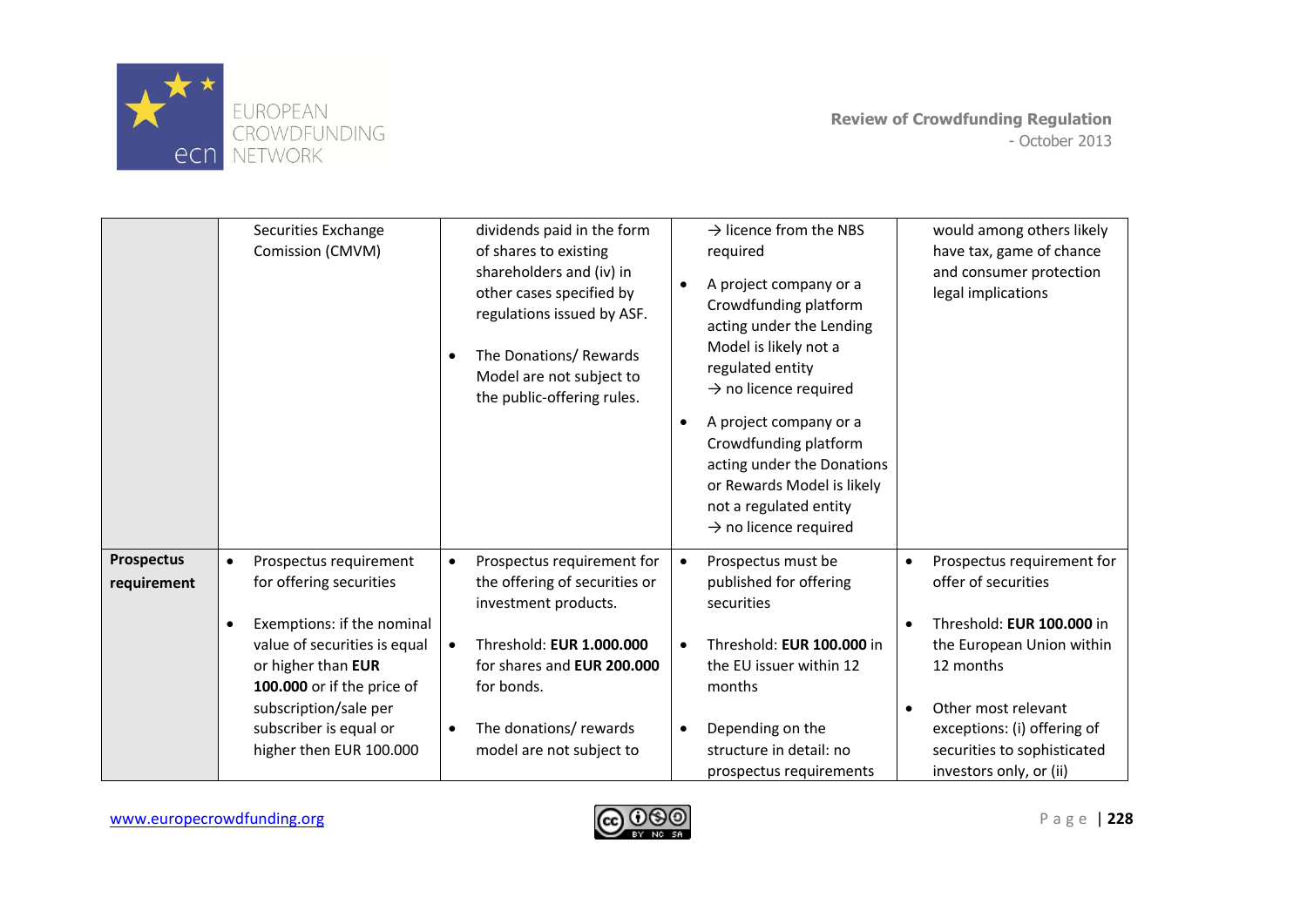

|                      |                                                                                                                                                                                                                                                                                    | the public-offering rules.                                                                                                                                                                                                                                                                                                                                                                             | for simple loans or<br>contributions under<br>Donations/Rewards Model                                                                                                                                                                                                                                                          | offering of securities to up<br>to 150 natural or legal<br>persons, who are not<br>sophisticated investors<br>Simplified prospectus<br>possible for offerings of<br>securities below or equal to<br>EUR 5.000.000 in the<br>European Union within 12<br>months                                                                                           |
|----------------------|------------------------------------------------------------------------------------------------------------------------------------------------------------------------------------------------------------------------------------------------------------------------------------|--------------------------------------------------------------------------------------------------------------------------------------------------------------------------------------------------------------------------------------------------------------------------------------------------------------------------------------------------------------------------------------------------------|--------------------------------------------------------------------------------------------------------------------------------------------------------------------------------------------------------------------------------------------------------------------------------------------------------------------------------|----------------------------------------------------------------------------------------------------------------------------------------------------------------------------------------------------------------------------------------------------------------------------------------------------------------------------------------------------------|
| AIFMD-<br>regulation | AIFMD Directive has not<br>$\bullet$<br>been implemented in<br>Portugal until now.<br>According to AIFMD,<br>$\bullet$<br>companies that submit<br>projects to Crowdfunding<br>platforms could be<br>deemed as AIF's, and<br>therefore their<br>management qualified as<br>AIFM's. | <b>AIMFD Regulation not</b><br>implemented, but a preliminary<br>Proposal is subject to public<br>debates. As per the Proposal:<br>The following do not<br>$\bullet$<br>constitute an AIF: holdings,<br>pension funds<br>(occupational pension),<br>supranational institutions<br>(ECB, EIB, EIF etc.), NBR,<br>local investment<br>authorities, employee<br>participation schemes,<br>special purpose | An operating company<br>$\bullet$<br>should not be regulated<br>under the Collective<br>Investment Act and should<br>not be qualified as an AIF<br>$\rightarrow$ no licence required<br>Crowdfunding platform<br>$\bullet$<br>under Equity Model will<br>likely be regulated<br>$\rightarrow$ licence from the NBS<br>required | AIFMD has not yet been<br>implemented in Slovenia<br>AIFs presently regulated by<br>$\bullet$<br>the Investment Trusts and<br><b>Management Companies</b><br>Act and the Venture<br>Capital Companies Act<br>Crowdfunding platform<br>$\bullet$<br>might fall under the AIF<br>regulation and future<br>regulation implementing<br>the AIFMD in Slovenia |

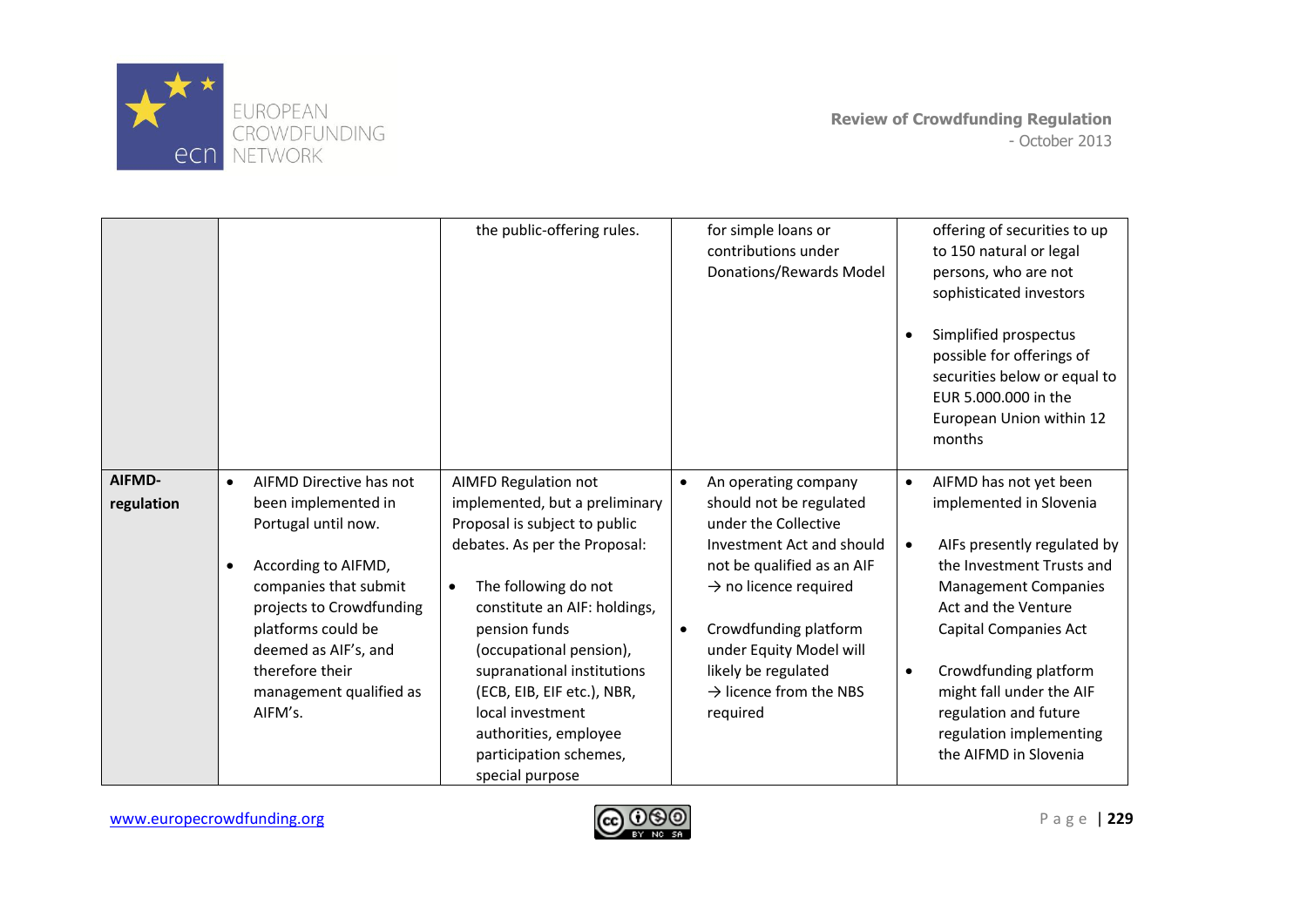

|  | securitisation entities.<br><b>Extensive AIFMD regulation</b><br>$\bullet$<br>for AIF and its manager $-$<br>ASF authorisation required.<br>The donations/ rewards<br>$\bullet$<br>model will not be subject to<br>the AIMFD Regulation.<br>The Crowdfunding platform<br>$\bullet$<br>will most likely not be<br>subject to the AIMFD<br>Regulation. | A project company acting<br>under the Equity Model<br>could possibly be qualified<br>as an AIF<br>$\rightarrow$ license from the NBS<br>required<br>A project company /<br>$\bullet$<br>Crowdfunding platform<br>acting under the Lending<br>Model should not be a<br>regulated entity<br>$\rightarrow$ no licence required<br>A project company /<br>Crowdfunding platform<br>acting under the Donations<br>or Rewards Model should<br>not be a regulated entity<br>$\rightarrow$ no licence required | Intermediary services with<br>$\bullet$<br>respect to consumer credit<br>and other loan agreements<br>would require a licence by<br>the Bank of Slovenia or the<br><b>Securities Market Agency</b> |
|--|------------------------------------------------------------------------------------------------------------------------------------------------------------------------------------------------------------------------------------------------------------------------------------------------------------------------------------------------------|--------------------------------------------------------------------------------------------------------------------------------------------------------------------------------------------------------------------------------------------------------------------------------------------------------------------------------------------------------------------------------------------------------------------------------------------------------------------------------------------------------|----------------------------------------------------------------------------------------------------------------------------------------------------------------------------------------------------|
|--|------------------------------------------------------------------------------------------------------------------------------------------------------------------------------------------------------------------------------------------------------------------------------------------------------------------------------------------------------|--------------------------------------------------------------------------------------------------------------------------------------------------------------------------------------------------------------------------------------------------------------------------------------------------------------------------------------------------------------------------------------------------------------------------------------------------------------------------------------------------------|----------------------------------------------------------------------------------------------------------------------------------------------------------------------------------------------------|

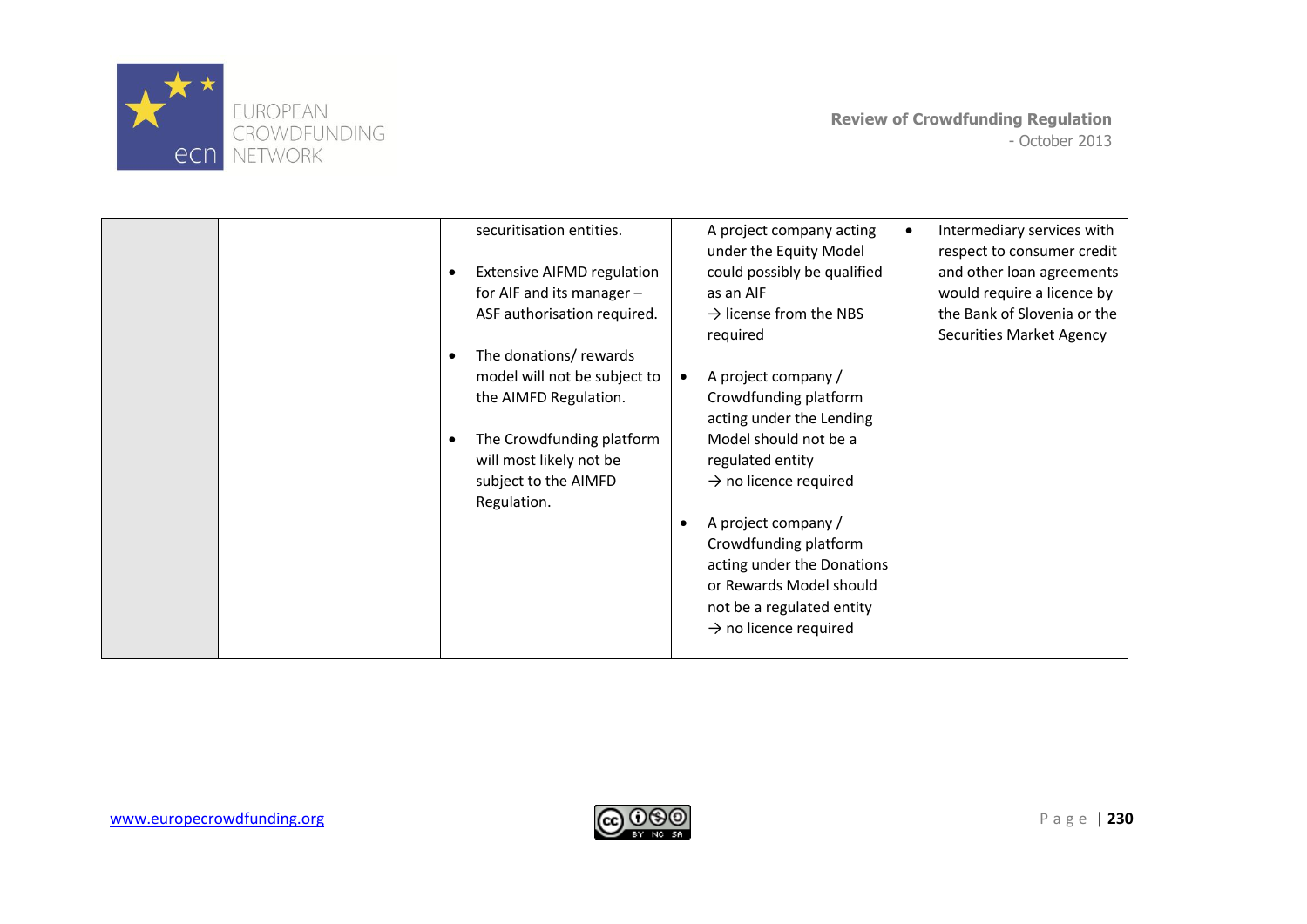

| <b>Payment</b><br>service<br>regulation | Transfer of funds through<br>$\bullet$<br>operator may constitute<br>money remittance service,<br>and therefore an<br>authorisation from Bank<br>of Portugal would be<br>required<br><b>Exemption for</b><br>$\bullet$<br>"Commercial Agents" may<br>be applicable to<br>Crowdfunding platforms | Transfer of funds through<br>$\bullet$<br>payment services operator<br>may constitute payment<br>services, requiring NBR<br>authorisation.<br>Payment transactions<br>through a commercial<br>agent authorized to<br>negotiate or conclude the<br>sale or purchase of goods<br>or services on behalf of the<br>payer or payee are not<br>subject to the payment<br>services regulation. | The provision of payment<br>$\bullet$<br>services as defined under<br>the Payment Services Act<br>by a Crowdfunding platform<br>triggers licensing<br>requirements (licence<br>granted by the NBS) | Remittance of cash<br>$\bullet$<br>payments or transfer of<br>funds by an intermediary<br>between a costumer and a<br>provider of goods and<br>services constitutes<br>provision of payment<br>services, which requires a<br>licence by the Bank of<br>Slovenia.<br>A Crowdfunding platform<br>might rely on the "technical<br>service provider"<br>exemption. |
|-----------------------------------------|-------------------------------------------------------------------------------------------------------------------------------------------------------------------------------------------------------------------------------------------------------------------------------------------------|-----------------------------------------------------------------------------------------------------------------------------------------------------------------------------------------------------------------------------------------------------------------------------------------------------------------------------------------------------------------------------------------|----------------------------------------------------------------------------------------------------------------------------------------------------------------------------------------------------|----------------------------------------------------------------------------------------------------------------------------------------------------------------------------------------------------------------------------------------------------------------------------------------------------------------------------------------------------------------|
| <b>Consumer</b><br>credit<br>regulation | If consumer borrowers are<br>permitted on a platform<br>(Lending Model) there are<br>implications for the form and<br>content of the lending<br>agreements                                                                                                                                      | If the financed initiator is a<br>natural person, certain requests<br>must be observed in the lending<br>agreements.                                                                                                                                                                                                                                                                    | <b>Consumer Protection Act only</b><br>applies to individuals who are<br>consumers (i.e. not<br>entrepreneurs). Consumer<br>Credit Act does not apply to<br>companies.                             | Consumer Credit Act (Zakon o<br>potrošniških kreditih) regulating<br>the content and offering of<br>consumer credit applies only to<br>credit and loan agreements<br>entered into with natural<br>persons who are acting as<br>consumers, which means acting<br>outside of their employment or<br>gainful activity.                                            |

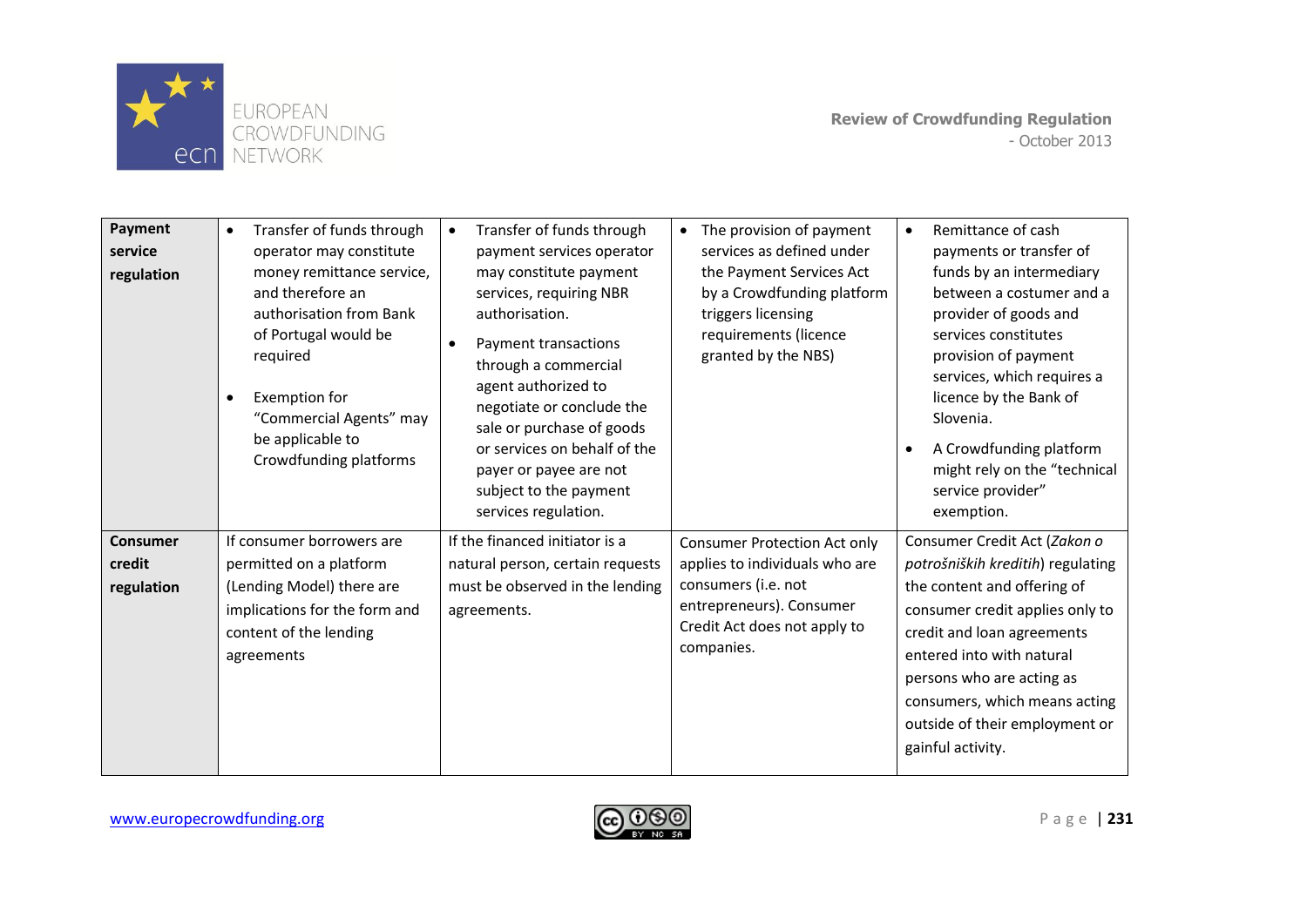

| <b>Further</b><br>possible<br>requirements | Portuguese Money<br>$\bullet$<br>Laundering Regime | Romanian Banking Law or, as<br>$\bullet$<br>applicable, IFN Law.                                                                                                                                                                                                                                           | Act No. 40/1964 the Civil<br>$\bullet$<br>Code                                                                                                                                                                                                                                                                                     | <b>Consumer Protection Act</b><br>$\bullet$<br>(Zakon o varstvu<br>potrošnikov)                                                                                                                                                                                                                    |
|--------------------------------------------|----------------------------------------------------|------------------------------------------------------------------------------------------------------------------------------------------------------------------------------------------------------------------------------------------------------------------------------------------------------------|------------------------------------------------------------------------------------------------------------------------------------------------------------------------------------------------------------------------------------------------------------------------------------------------------------------------------------|----------------------------------------------------------------------------------------------------------------------------------------------------------------------------------------------------------------------------------------------------------------------------------------------------|
|                                            | Portuguese Venture<br>$\bullet$<br>Capital Regime  | Law no. 656/2002 on<br>$\bullet$<br>preventing and sanctioning<br>money laundering and<br>instituting measures for<br>preventing and fighting<br>against financing the acts of<br>terrorism.<br><b>Consumer Protection Law</b><br>$\bullet$<br>(Ordinance no. 21/1992<br>regarding consumer<br>protection. | Act No. 513/1991 the<br>$\bullet$<br><b>Commercial Code</b><br>Act No. 455/1991 the Trade<br>$\bullet$<br>Licence Act<br>Act No. 203/2011 on<br>$\bullet$<br>Collective Investment<br>Act No. 250/2007 on<br>$\bullet$<br><b>Consumer Protection</b><br>Act No. 63/1973 on Public<br>$\bullet$<br><b>Collections and Lotteries</b> | <b>Consumer Protection</b><br>against Unfair Commercial<br>Practices Act (Zakon o<br>varstvu potrošnikov pred<br>nepoštenimi poslovnimi<br>praksami)<br>Prevention of Money<br>Laundering and Terrorist<br>Financing Act (Zakon o<br>preprečevanju pranja<br>denarja in financiranja<br>terorizma) |
|                                            |                                                    |                                                                                                                                                                                                                                                                                                            |                                                                                                                                                                                                                                                                                                                                    | <b>Book Entry Securities Act</b><br>(Zakon o<br>nematerializiranih<br>vrednostnih papirjih)<br><b>Personal Data Protection</b><br>Act (Zakon o varstvu<br>osebnih podatkov)                                                                                                                        |

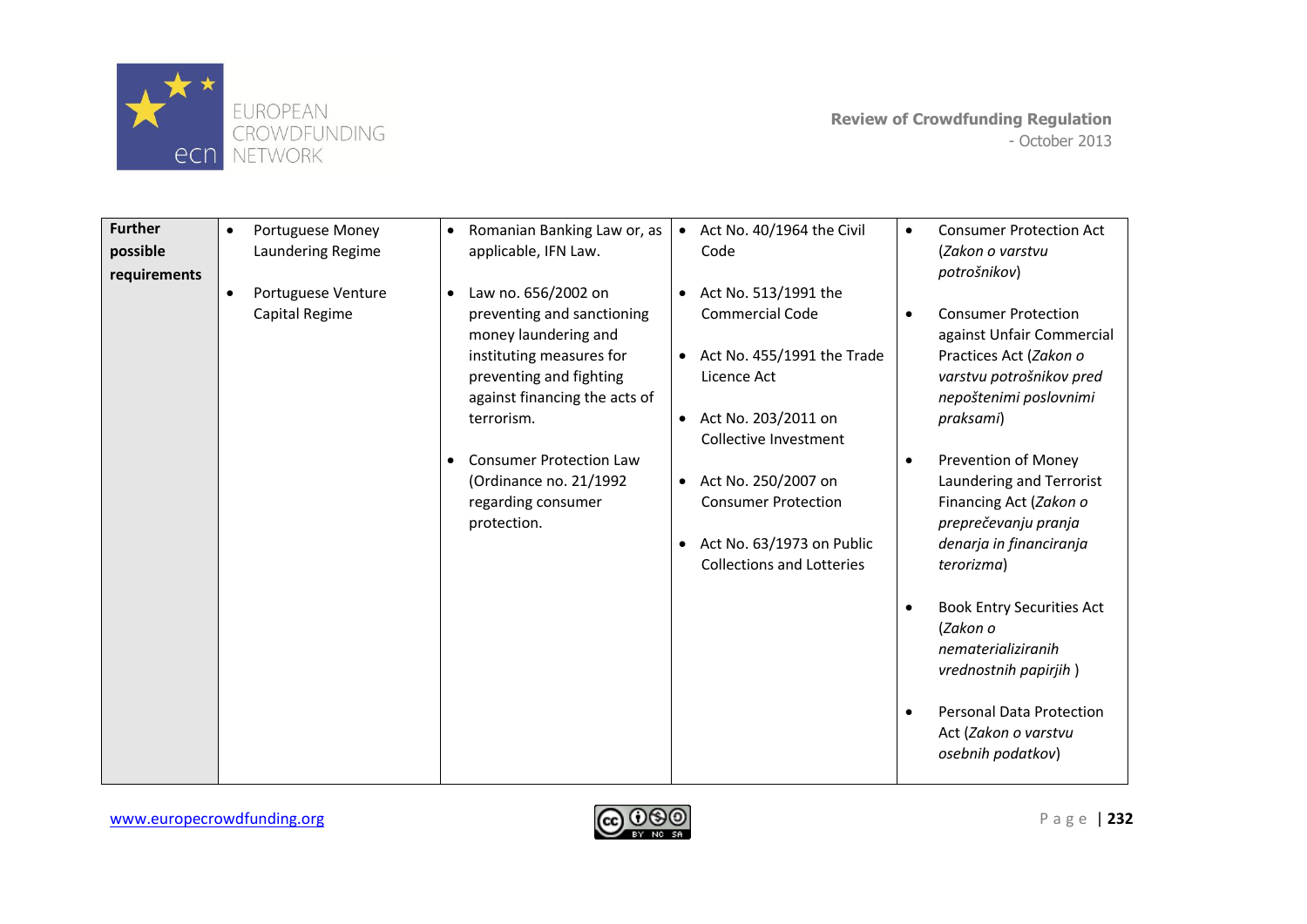

|  |  | $\bullet$ | <b>Investment Trusts and</b><br><b>Management Companies</b><br>Act (Zakon o investicijskih<br>skladih in družbah za<br>upravljanje) |
|--|--|-----------|-------------------------------------------------------------------------------------------------------------------------------------|
|  |  | $\bullet$ | <b>Venture Capital Companies</b><br>Act (Zakon o družbah<br>tveganega kapitala)                                                     |
|  |  |           | <b>Supportive Environment</b><br>for Entrepreneurship Act<br>(Zakon o podpornem okolju<br>za podjetništvo)                          |
|  |  | $\bullet$ | Humanitarian Agencies Act<br>(Zakon o humanitarnih<br>organizacijah)                                                                |
|  |  | $\bullet$ | Code of Obligations<br>(Obligacijski Zakonik)                                                                                       |

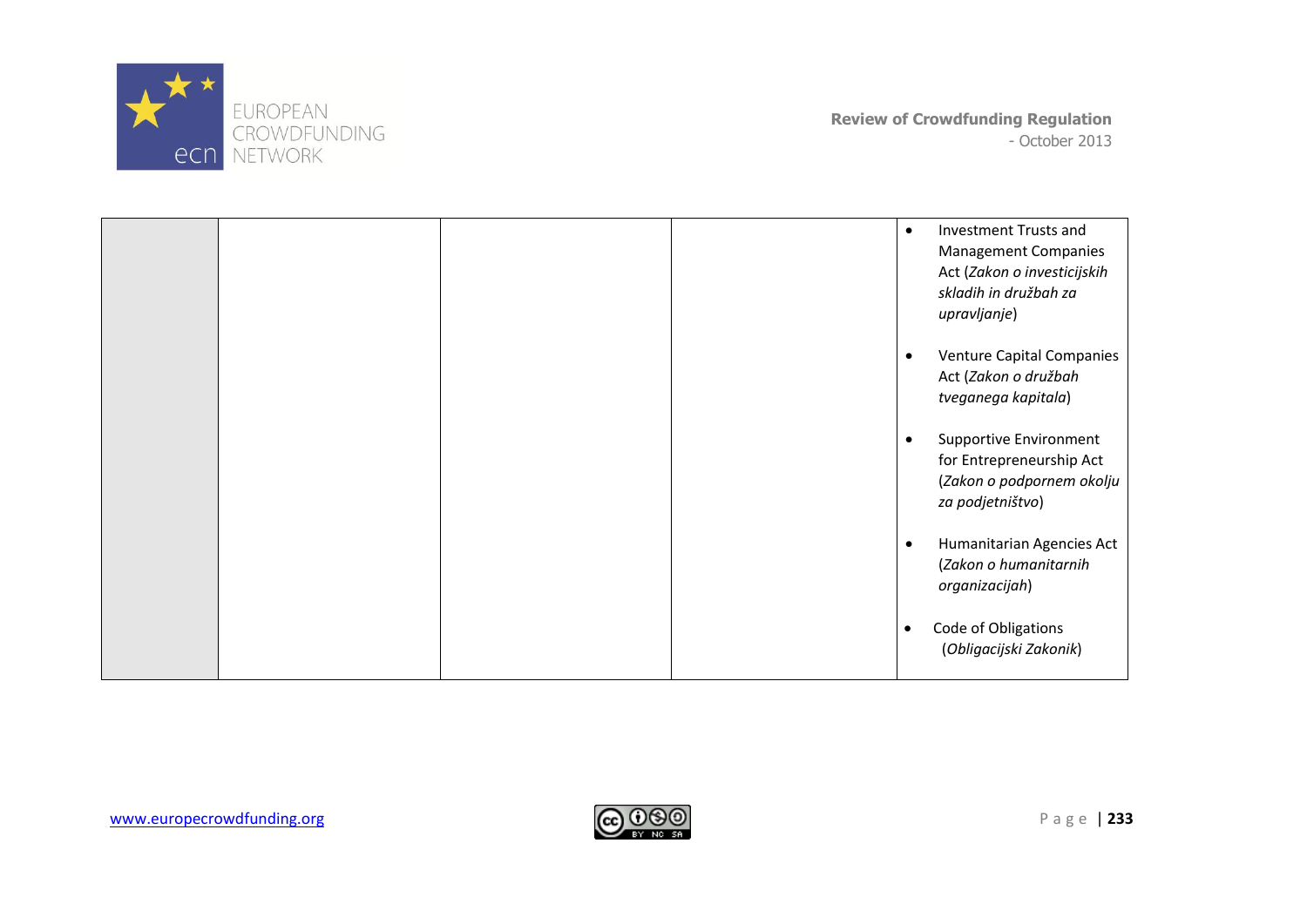

| Country           | <b>Spain</b>                             | Sweden                             | Switzerland                             |           | <b>United Kingdom</b>                 | <b>United States</b>                                     |
|-------------------|------------------------------------------|------------------------------------|-----------------------------------------|-----------|---------------------------------------|----------------------------------------------------------|
| <b>Regulation</b> | 氄                                        |                                    |                                         |           | $\frac{\sum x}{\sum x}$               |                                                          |
| General           | Crowdfunding                             | If CrowdFunding<br>$\bullet$       | <b>Banking Act:</b>                     | $\bullet$ | Equity Model often                    | New rules are yet to be published                        |
| regulation        | platforms operating                      | platform facilitates               |                                         |           | entails conducting                    | but anticipated before the end of                        |
|                   | the Equity Model                         | offering of                        | Collection of funds,<br>$\bullet$       |           | regulated securities                  | 2013, however the JOBS Act                               |
|                   | are not treated as                       | securities or                      | keeping of                              |           | business                              | requires that:                                           |
|                   | performing                               | investment                         | accounts in the                         |           |                                       |                                                          |
|                   | financial services,                      | products, the                      | name of investors                       |           | $\rightarrow$ FCA authorisation       | Issuers are limited to an                                |
|                   | even if a number of                      | operator of the                    | or acceptance of                        |           | required                              | annual aggregate capital                                 |
|                   | platforms appear to                      | platform provides                  | deposits from                           |           |                                       | raise of \$1,000,000                                     |
|                   | fall within the                          | financial services                 | investors might                         |           | Lending Model is due                  |                                                          |
|                   | scope of MiFID and                       | $\rightarrow$ S-FSA license or     | bring operator                          |           | to become a                           | Investors are limited to                                 |
|                   | <b>Spanish financial</b><br>services law | co-operation with<br>licensed firm | within activities<br>covered by Banking |           | regulated activity<br>from April 2014 | annual aggregate                                         |
|                   |                                          | required.                          | Act                                     |           |                                       | investments based on annual                              |
|                   | Crowdfunding                             |                                    | $\rightarrow$ FINMA license             |           | $\rightarrow$ FCA authorisation       | income or net worth (i) if<br>annual income or net worth |
|                   | platforms                                | Possible to offer                  | required                                |           | will be required.                     | are less than \$100,000 - the                            |
|                   | operating the                            | investments in                     |                                         |           |                                       | limit is the greater of \$2,000                          |
|                   | <b>Lending Model</b>                     | limited liability                  |                                         |           | Many Equity Model                     | or 5% of their annual income                             |
|                   | are generally                            | companies formed                   |                                         |           | platforms use                         | or net worth; and (ii) if                                |
|                   | regulated by the                         | as "private", with                 |                                         |           | exclusions and                        | annual income or net worth                               |

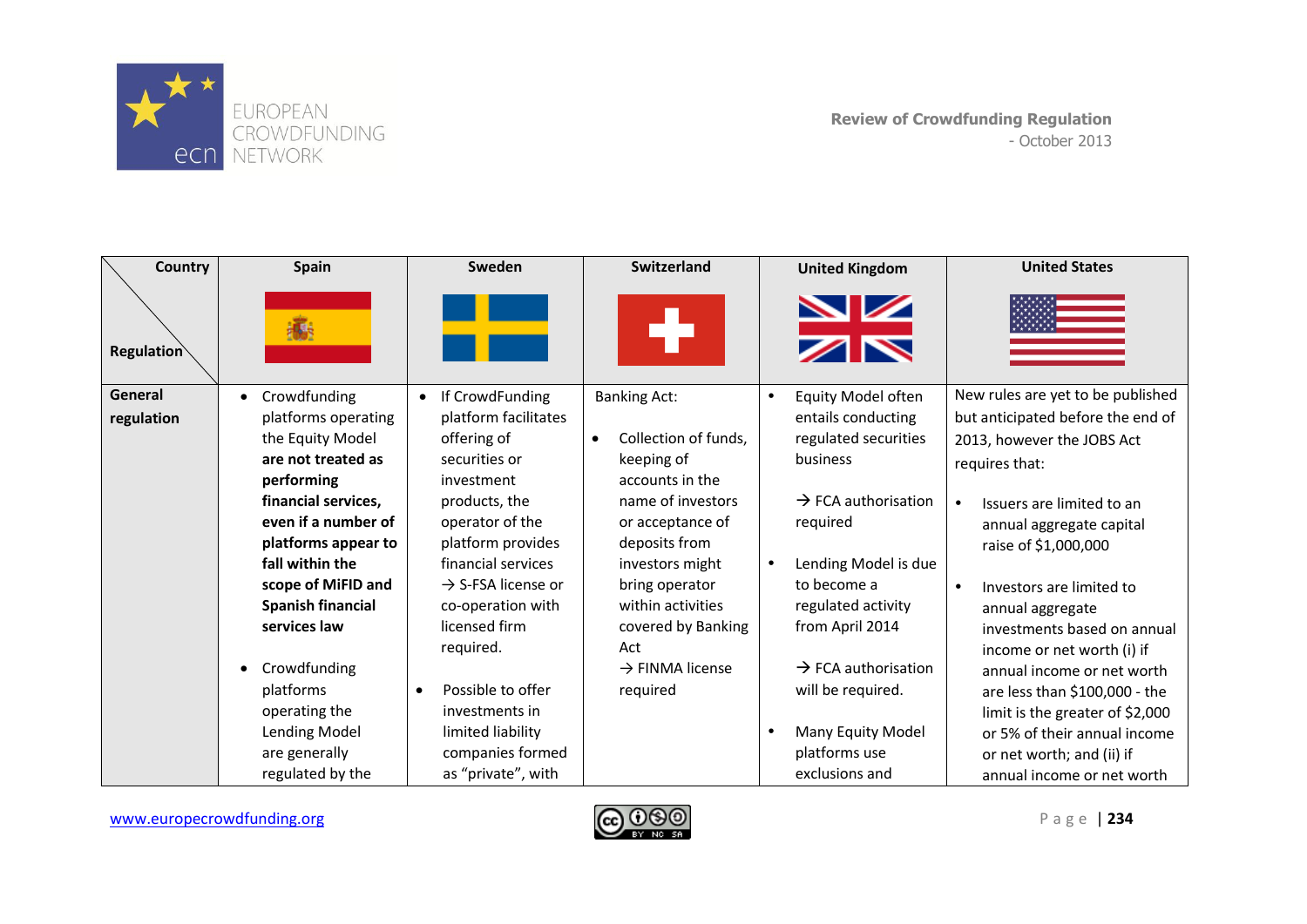

| regime for                   | limitations on the | CISA:                              | exemptions from                 | is greater than $$100,000 -$                   |
|------------------------------|--------------------|------------------------------------|---------------------------------|------------------------------------------------|
| corporations                 | number of          |                                    | regulated activities            | the limit is 10% of the annual                 |
|                              | investors          | Pooling and<br>$\bullet$           | regime                          | income or net worth up to                      |
| Crowdfunding<br>٠            |                    | subsequent                         |                                 | maximum of \$100,000                           |
| platforms                    |                    | collective                         | $\rightarrow$ enhanced policing |                                                |
| operating the                |                    | investment of                      | likely to reduce                | The transaction must be<br>$\bullet$           |
| Donations/Rewa               |                    | funds into a                       | ability of firms to             | conducted through a                            |
| rds Model are                |                    | company might                      | successfully rely on            | registered broker or funding                   |
| not subject to               |                    | bring operator                     | exemptions from                 | portal                                         |
| regulation.                  |                    | within scope of                    | regulation                      |                                                |
|                              |                    | <b>CISA</b>                        |                                 | The issuer must comply with<br>$\bullet$       |
| No Crowdfunding<br>$\bullet$ |                    | $\rightarrow$ FINMA license        | Donations/Rewards<br>$\bullet$  | the filing, disclosure,                        |
| platforms are                |                    | required                           | Model is not subject            | advertising, compensation,                     |
| currently supervised         |                    |                                    | to financial services           | reporting and other                            |
| by the Bank of Spain         |                    | <b>Exemptions for</b><br>$\bullet$ | regulation.                     | requirements set forth in                      |
| or the CNMV                  |                    | direct investments                 |                                 | Section 4A(b) of the                           |
|                              |                    | into an operating                  | In Equity Model,<br>$\bullet$   | Securities Act of 1933, as                     |
|                              |                    | company or in case                 | where profit share is           | amended                                        |
|                              |                    | investment                         | not channelled                  |                                                |
|                              |                    | decision remains                   | through a standard              | <b>Funding Portal limitations</b><br>$\bullet$ |
|                              |                    | with the investor                  | corporate                       | (which would not apply to                      |
|                              |                    |                                    | issuer/shareholder              | broker-dealers conducting a                    |
|                              |                    | SESTA:                             | relationship,                   | crowdfunded offering)                          |
|                              |                    |                                    | investment may be               |                                                |
|                              |                    | Trading of shares,<br>$\bullet$    | characterised as                | cannot provide                                 |
|                              |                    | keeping of                         | collective investment           | investment advice                              |
|                              |                    | accounts or                        | scheme $\rightarrow$            |                                                |

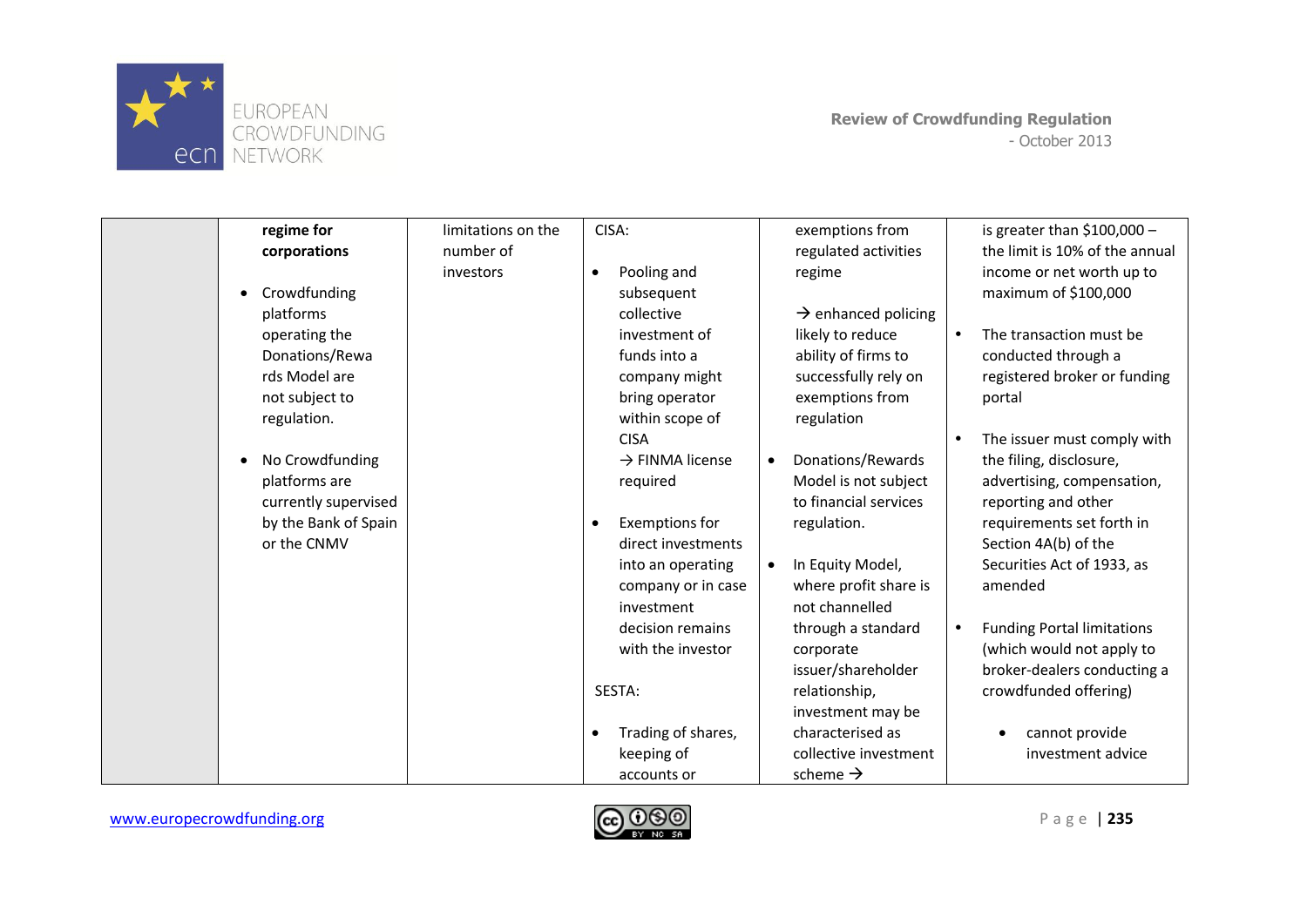

| underwriting of<br>securities could<br>result in operator<br>of platform being a<br>securities dealer<br>$\rightarrow$ FINMA                                                                                                 | prohibition on<br>promoting collective<br>investment schemes<br>to retail investors<br>New FCA rules in               | cannot receive or hold<br>investor funds or<br>securities<br>cannot compensate<br>employees, agents or                                    |
|------------------------------------------------------------------------------------------------------------------------------------------------------------------------------------------------------------------------------|-----------------------------------------------------------------------------------------------------------------------|-------------------------------------------------------------------------------------------------------------------------------------------|
| required<br>Limitation of<br>purpose of the<br>platform to<br>exchange of<br>information (e.g.<br>price, names) and<br>no simultaneous<br>exchange of offers,<br>conclusion of<br>contracts or<br>settlement of<br>contracts | 2014 $\rightarrow$ prohibition<br>on promoting Special<br><b>Purpose Vehicles</b><br>("SPVs") to retail<br>investors. | or commission-based<br>sales of securities<br>posted on the website<br>cannot advertise<br>specific offerings, only<br>the portal website |

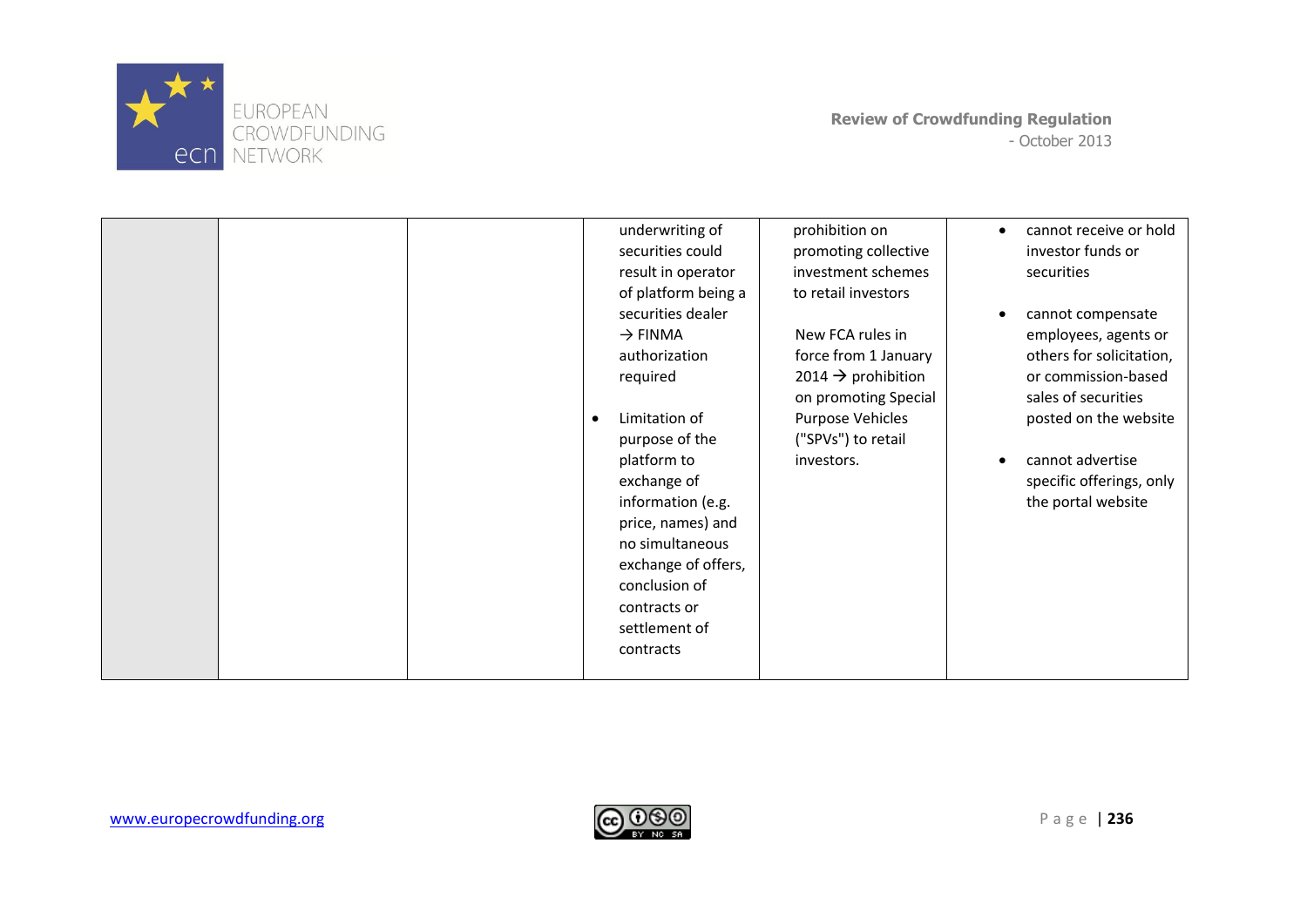

| <b>Prospectus</b> | The companies<br>$\bullet$                                                                                                                                                                                              | Prospectus                                                                                                             | Prospectus<br>$\bullet$                                                                                                                                                                                                                                                                                                                        | Prospectus<br>$\bullet$                                                                                                                        | No prospectus requirement but                                                                                                                                                                                                                                                                                                                                                                                                                                                                                                                            |
|-------------------|-------------------------------------------------------------------------------------------------------------------------------------------------------------------------------------------------------------------------|------------------------------------------------------------------------------------------------------------------------|------------------------------------------------------------------------------------------------------------------------------------------------------------------------------------------------------------------------------------------------------------------------------------------------------------------------------------------------|------------------------------------------------------------------------------------------------------------------------------------------------|----------------------------------------------------------------------------------------------------------------------------------------------------------------------------------------------------------------------------------------------------------------------------------------------------------------------------------------------------------------------------------------------------------------------------------------------------------------------------------------------------------------------------------------------------------|
| requirement       | regime in Spain does<br>not lend itself to the<br>offering of shares<br>$\rightarrow$ the Equity Model<br>is generally operated<br>by means of joint<br>accounts to which<br>the prospectus<br>regime does not<br>apply | requirement for are<br>generally not a problem<br>as threshold is set high<br><b>EUR 2.500.000 within</b><br>12 months | requirement for<br>public offer for<br>subscription of<br>equity securities or<br>bonds for<br>companies<br>advertising on the<br>platform; not the<br>platform itself<br>Platform may be<br>$\bullet$<br>liable for incorrect,<br>misleading or<br>incomplete<br>information in<br>issuing<br>prospectuses or<br>similar offering<br>material | requirement for<br>offering of<br>transferable<br>securities (such as<br>shares)<br>Threshold: EUR 5<br>million per issuer<br>within 12 months | offering materials must include<br>necessary information on the<br>potential risks and rewards of<br>an investment:<br><b>Financial information</b><br>disclosure depends on the<br>aggregate amount offered<br>(including crowdfunded<br>offerings in the preceding<br>12 months):<br>For offerings up to<br>\$100,000 - issuer's<br>most recently filed<br>income tax returns<br>and its financial<br>statements certified<br>by its principal<br>executive officer;<br>For offerings<br>exceeding \$100,000<br>but less than<br>\$500,000 - financial |

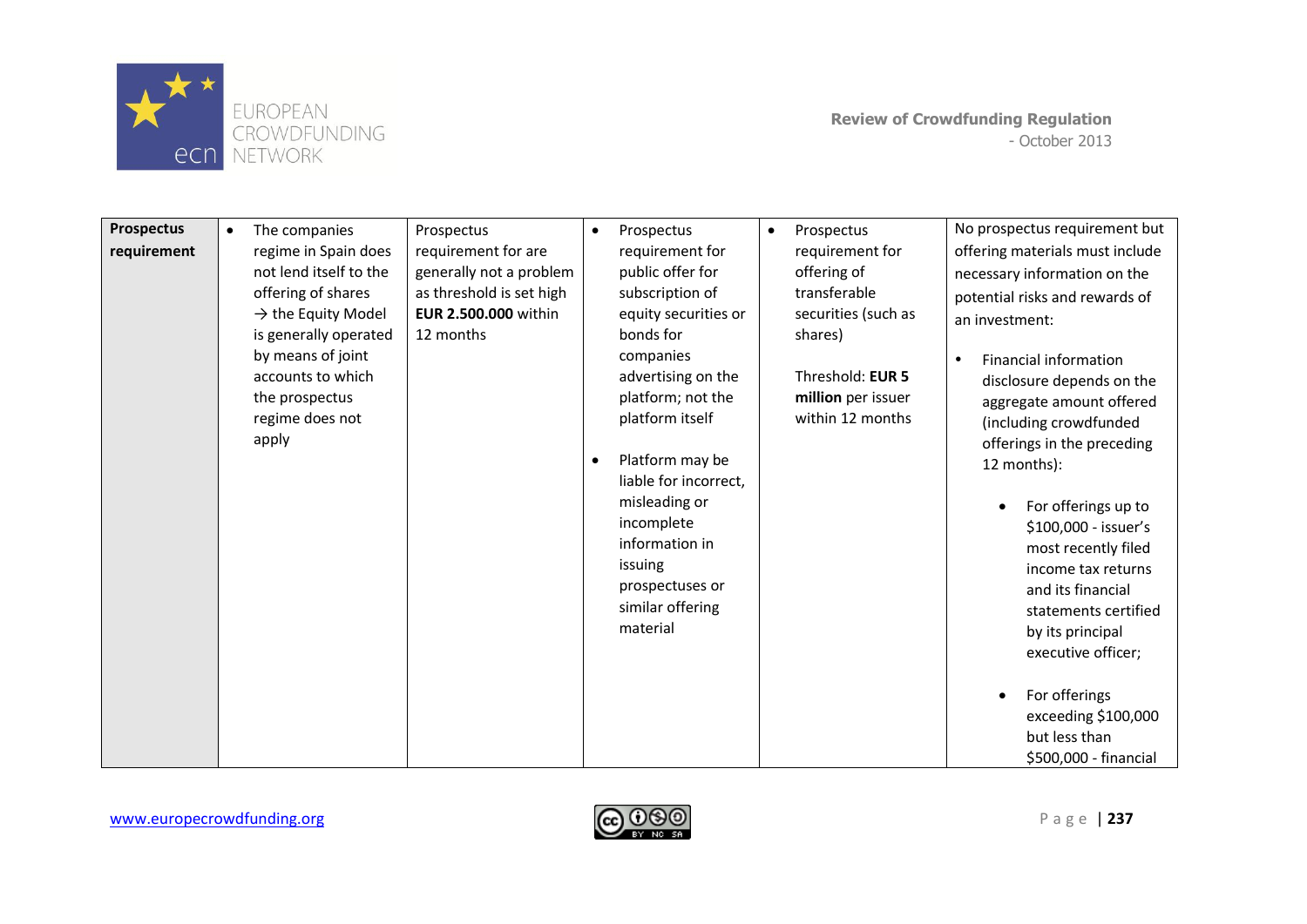

|  |  | statements reviewed<br>by an independent<br>public accountant;<br>For offerings<br>$\bullet$<br>exceeding \$500,000 -<br>audited financial<br>statements                                                          |
|--|--|-------------------------------------------------------------------------------------------------------------------------------------------------------------------------------------------------------------------|
|  |  | Issuer information: name,<br>$\bullet$<br>legal status, physical<br>address, the names of the<br>directors and officers<br>holding more than 20<br>percent of the shares of the<br>issuer                         |
|  |  | Offering: the anticipated<br>$\bullet$<br>business plan of the issuer,<br>the target offering amount,<br>the deadline to reach the<br>target offering amount and<br>the price to the public of<br>the securities. |

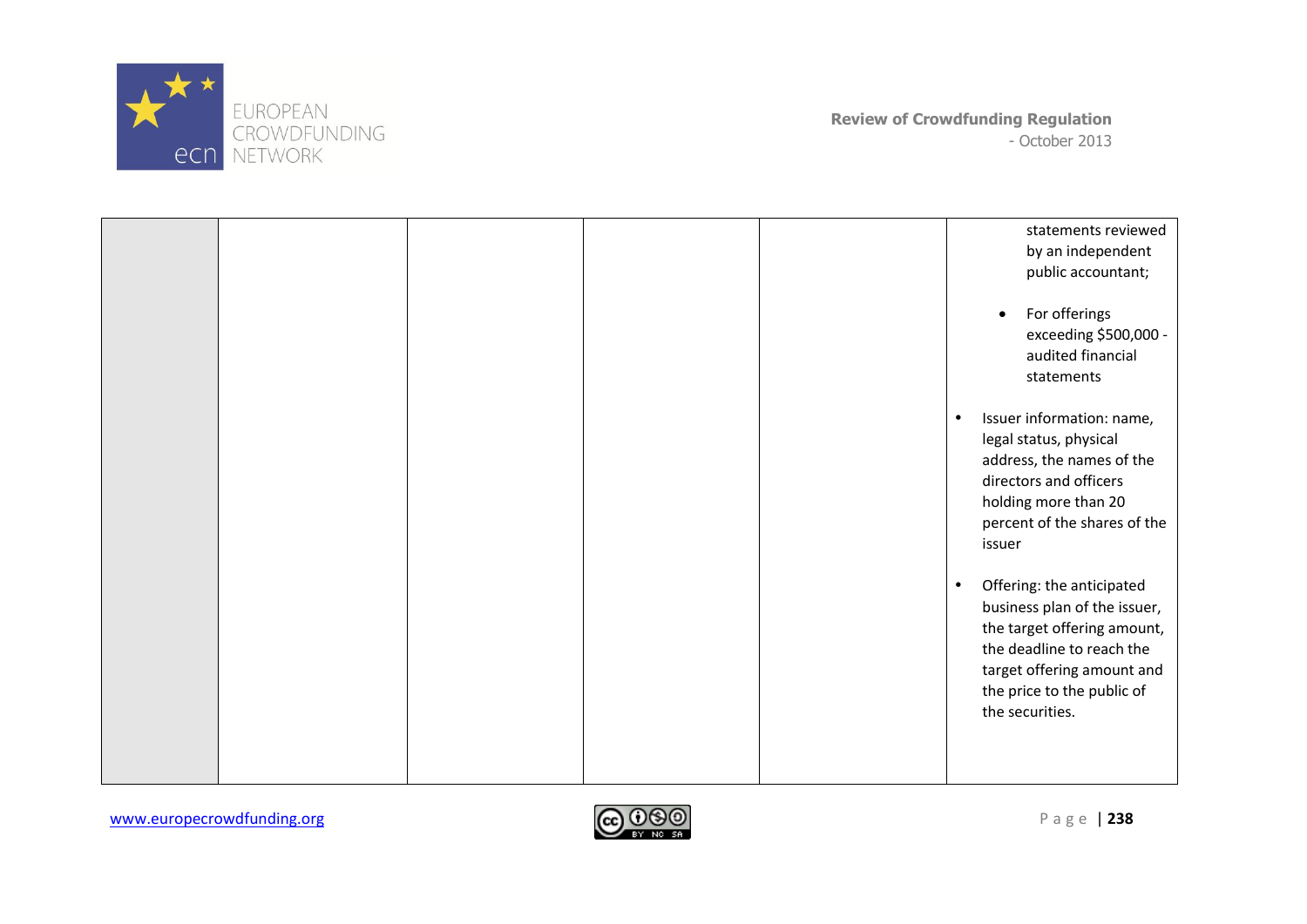

|  |  | Structure: the ownership<br>$\bullet$<br>and capital structure of the<br>issuer, including terms of<br>the securities being offered                                                                                                                                                                                    |
|--|--|------------------------------------------------------------------------------------------------------------------------------------------------------------------------------------------------------------------------------------------------------------------------------------------------------------------------|
|  |  | Valuation: how the<br>$\bullet$<br>securities offered were<br>valued and examples of<br>methods for how such<br>securities may be valued by<br>the issuer in the future,<br>including during<br>subsequent corporate<br>actions; and                                                                                   |
|  |  | Risks: the risks to<br>$\bullet$<br>purchasers of the securities<br>relating to minority<br>ownership in the issuer, the<br>risks associated with<br>corporate actions, including<br>additional issuances of<br>shares, a sale of the issuer<br>or of assets of the issuer, or<br>transactions with related<br>parties |

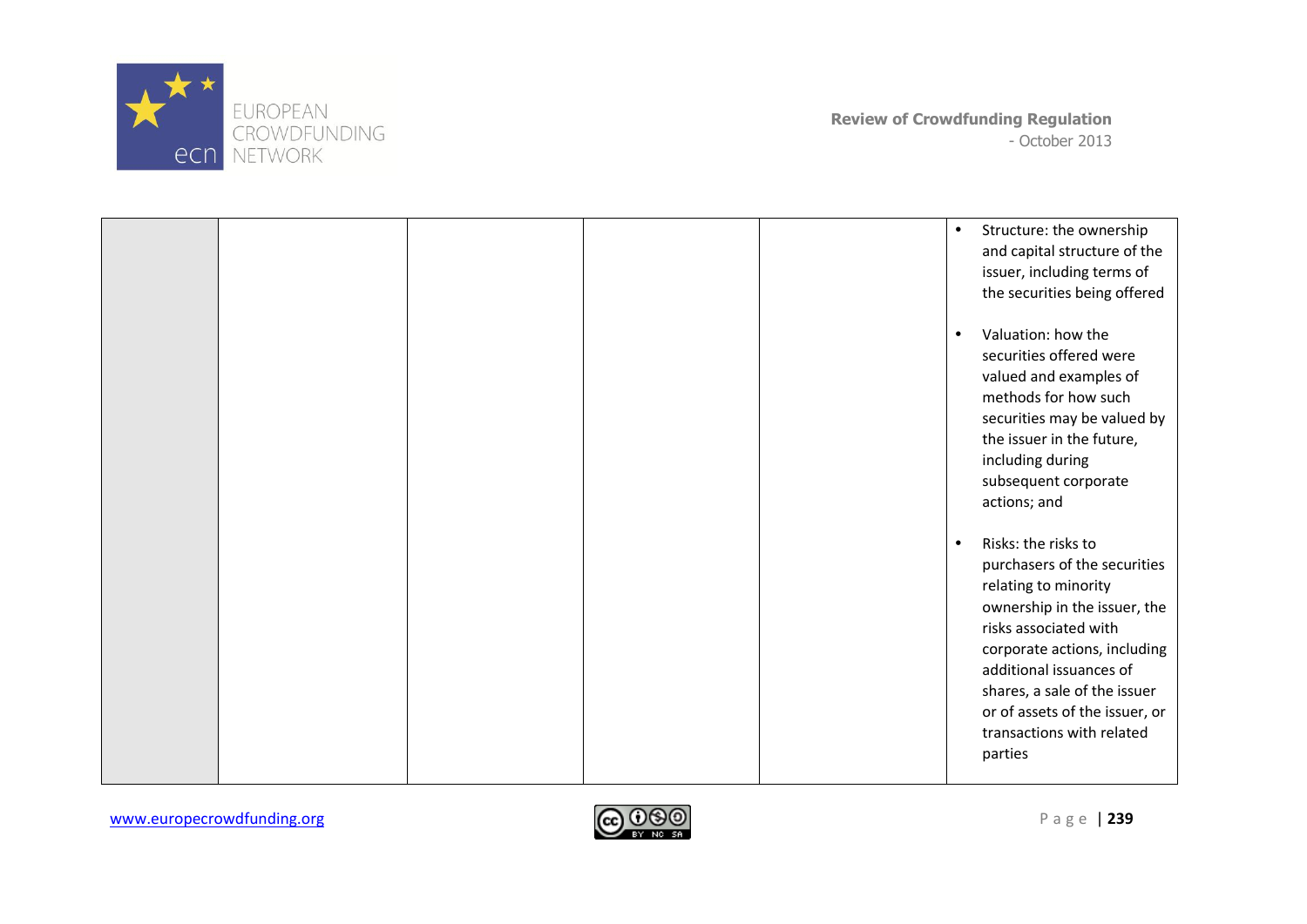

| AIFMD-<br>regulation             | Crowdfunding<br>$\bullet$<br>platforms could entail<br>offering an AIF,<br>although the<br>regulators have not<br>yet made public<br>pronouncements on<br>the issue | Generally not a<br>$\bullet$<br>problem, typical<br>start-up company<br>not subject to<br><b>AIFMD</b><br>Platform could be<br>$\bullet$<br>considered as AIF if<br>managing<br>investments on<br>behalf of investors | $\bullet$ | Crowdfunding<br>structure could<br>constitute an AIF if it<br>includes profit share<br>arrangements<br>otherwise than in a<br>commercial<br>company.<br>Light-touch regime<br>for managers with<br>management assets<br>under EUR 100<br>million $\rightarrow$ FCA<br>authorisation and<br>registration and<br>reporting<br>requirements, but<br>Directive marketing<br>restrictions not<br>applied | The U.S. is not required to adopt<br>the AIFMD, nor would it apply to<br>U.S. crowdfunded offerings                  |
|----------------------------------|---------------------------------------------------------------------------------------------------------------------------------------------------------------------|-----------------------------------------------------------------------------------------------------------------------------------------------------------------------------------------------------------------------|-----------|-----------------------------------------------------------------------------------------------------------------------------------------------------------------------------------------------------------------------------------------------------------------------------------------------------------------------------------------------------------------------------------------------------|----------------------------------------------------------------------------------------------------------------------|
|                                  |                                                                                                                                                                     |                                                                                                                                                                                                                       |           |                                                                                                                                                                                                                                                                                                                                                                                                     |                                                                                                                      |
| Payment<br>service<br>regulation | Transfer of funds through<br>operator does not<br>constitute money<br>remittance service                                                                            | Transfer of funds<br>$\bullet$<br>through operator<br>may constitute<br>money remittance                                                                                                                              | $\bullet$ | Transfer of funds<br>through operator<br>may constitute<br>money remittance                                                                                                                                                                                                                                                                                                                         | Funding portals will not be<br>permitted to receive or hold<br>investor funds; new rules are<br>expected to impose a |
|                                  |                                                                                                                                                                     | service                                                                                                                                                                                                               |           | service $\rightarrow$ FCA                                                                                                                                                                                                                                                                                                                                                                           |                                                                                                                      |

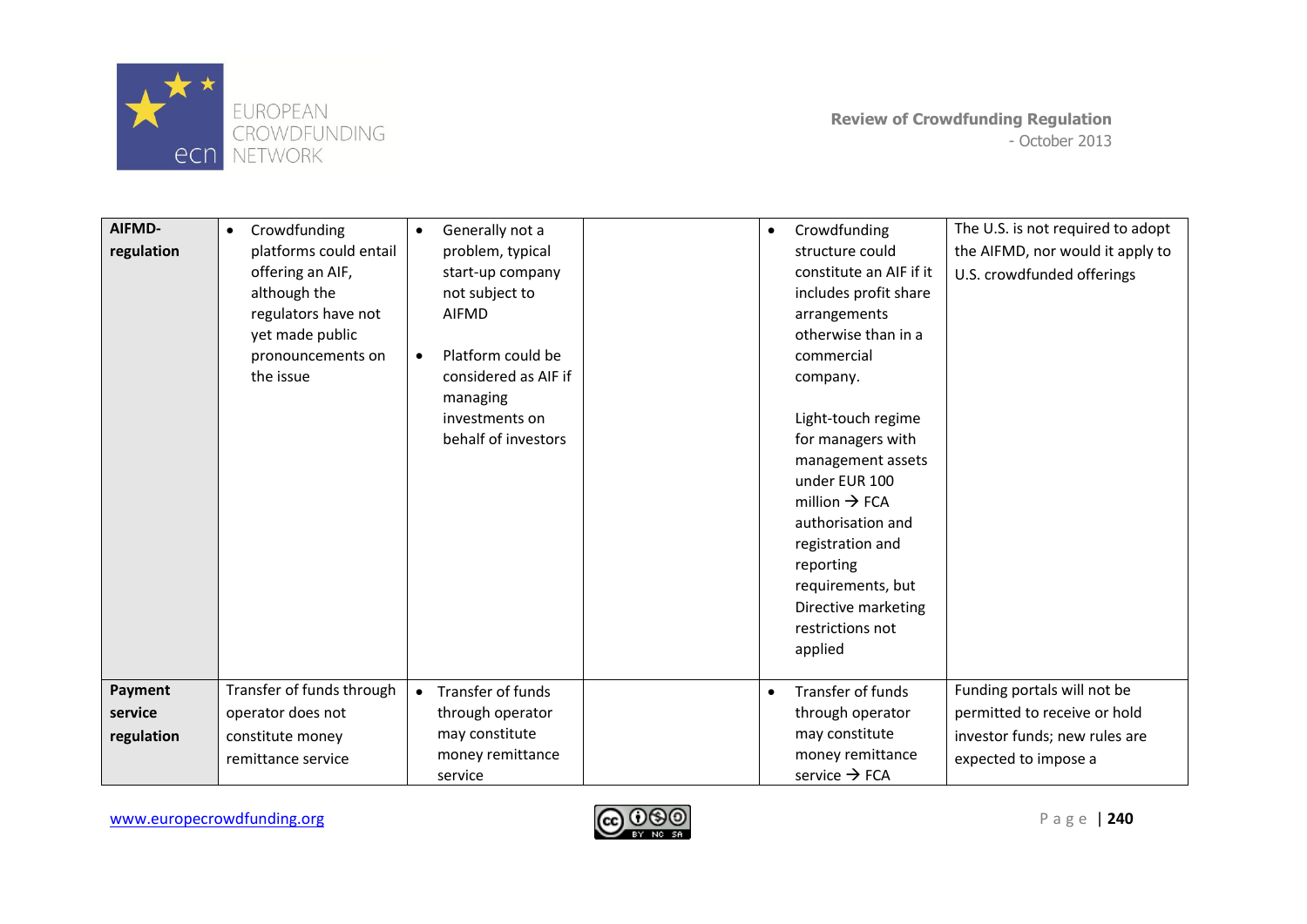

|                                         |                                                                                                                                                            | $\rightarrow$ S-FSA<br>authorisation<br>required |                                                                                                                                                                 | authorisation would<br>be required.<br>Exemption for<br>"Commercial Agents"<br>likely to apply to<br>operators of<br>Crowdfunding<br>platforms.                                                                                                                                                                     | requirement for funds to be held<br>by a bank or trust company or<br>other qualified custodian (a<br>qualified third-party escrow<br>agent) |
|-----------------------------------------|------------------------------------------------------------------------------------------------------------------------------------------------------------|--------------------------------------------------|-----------------------------------------------------------------------------------------------------------------------------------------------------------------|---------------------------------------------------------------------------------------------------------------------------------------------------------------------------------------------------------------------------------------------------------------------------------------------------------------------|---------------------------------------------------------------------------------------------------------------------------------------------|
| <b>Consumer</b><br>credit<br>regulation | If consumer borrowers<br>are permitted on a<br>platform (Lending Model)<br>there are implications for<br>the form and content of<br>the lending agreements |                                                  | Activity as intermediary<br>of consumer credit<br>agreements (charging<br>of fees for intermediary<br>service)<br>$\rightarrow$ FINMA authorization<br>required | If consumer borrowers<br>are permitted on a<br>platform (Lending Model)<br>a Consumer Credit<br>licence is required<br>$\rightarrow$ implications for the<br>form and content of<br>lending agreements<br>$\rightarrow$ Consumer Credit<br>regulation is being<br>transferred from Office<br>of Fair Trading to FCA |                                                                                                                                             |

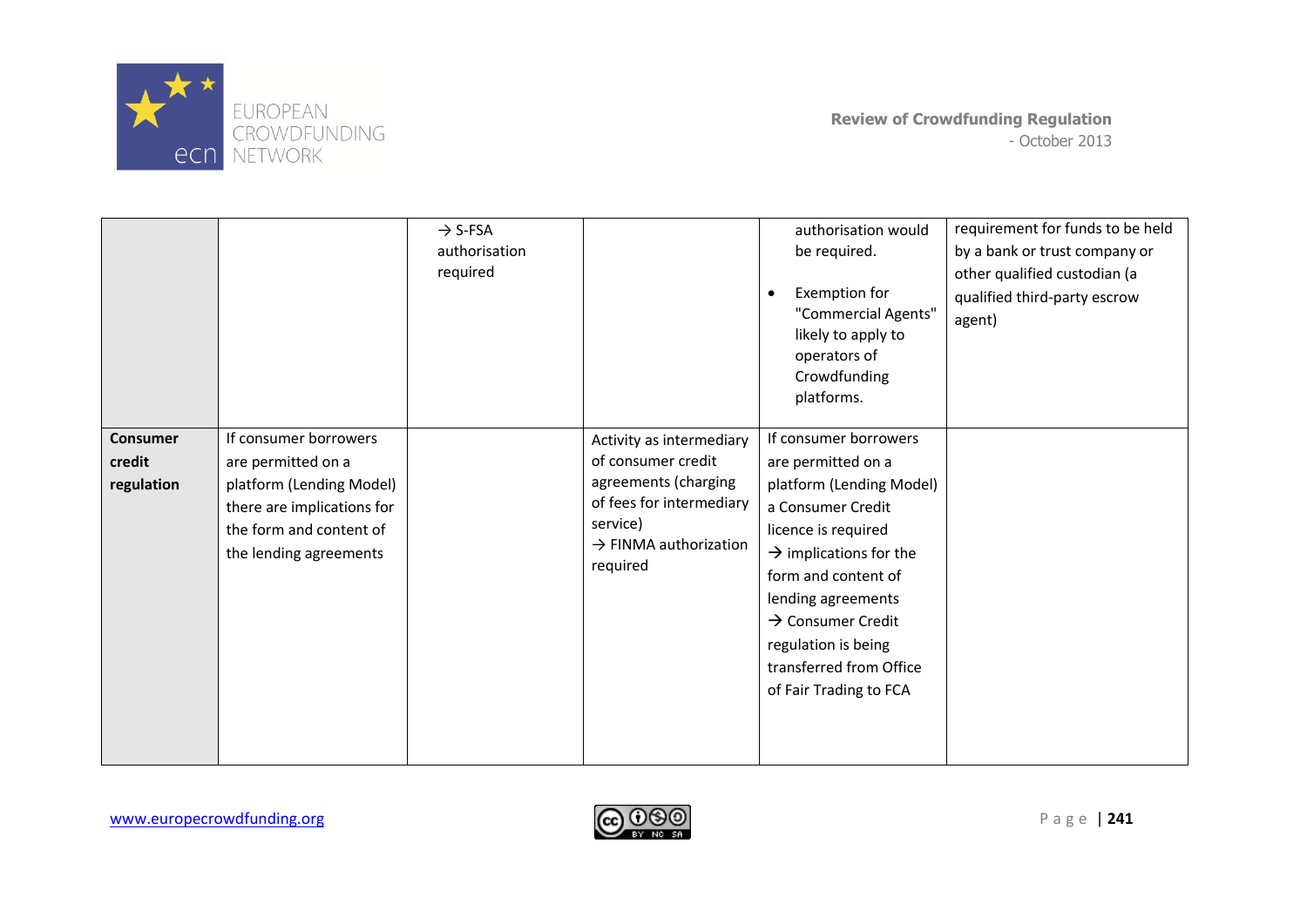

| <b>Further</b>           | Draft Bill that supports | Swedish Personal                                                                                                                               | • Anti Money                                                                                                                                                                                                                                                                                                                                                                                                                                 | Title III:<br>Money Laundering                                                                                                                                                                                                                                                                                                                                                                                                                                                                                                                                                                                                           |
|--------------------------|--------------------------|------------------------------------------------------------------------------------------------------------------------------------------------|----------------------------------------------------------------------------------------------------------------------------------------------------------------------------------------------------------------------------------------------------------------------------------------------------------------------------------------------------------------------------------------------------------------------------------------------|------------------------------------------------------------------------------------------------------------------------------------------------------------------------------------------------------------------------------------------------------------------------------------------------------------------------------------------------------------------------------------------------------------------------------------------------------------------------------------------------------------------------------------------------------------------------------------------------------------------------------------------|
| possible<br>requirements | entrepreneurs            | Data Act;<br>Swedish Anti-<br>Money Laundering<br>Act;<br>Swedish Deposit-<br>taking Activities<br>Act;<br>Swedish Consumer<br>٠<br>Credit Act | Laundering Act<br>(Geldwäschereigeset<br>$z)$ :<br>Services regarding<br>flow of funds,<br>keeping of securities<br>or of accounts for<br>investors<br>$\rightarrow$ Operator of<br>platform to be<br>affiliated to a<br>recognized self-<br>regulatory<br>organization or to<br>obtain a license<br>from FINMA<br>Data Protection Act<br>(Datenschutzgesetz)<br><b>Future Financial</b><br>$\bullet$<br>Service Act<br>(Finanzdienstleistun | Regulations 2007<br>Investor annual investment<br>limits:<br>Investors with an annual<br>income or net worth of less<br>than \$100,000 may invest the<br>greater of \$2,000 or 5% of<br>their annual income or net<br>worth in any 12 month<br>period<br>Investors with an annual<br>income or net worth greater<br>than \$100,000 may<br>investment the greater of<br>\$100,000 or 10% of their<br>annual income or net worth<br>in any 12 month period<br>Investor resale restriction:<br>Investors must hold their<br>securities for one year before<br>they can transfer their<br>holdings; certain exceptions<br>include transfers: |

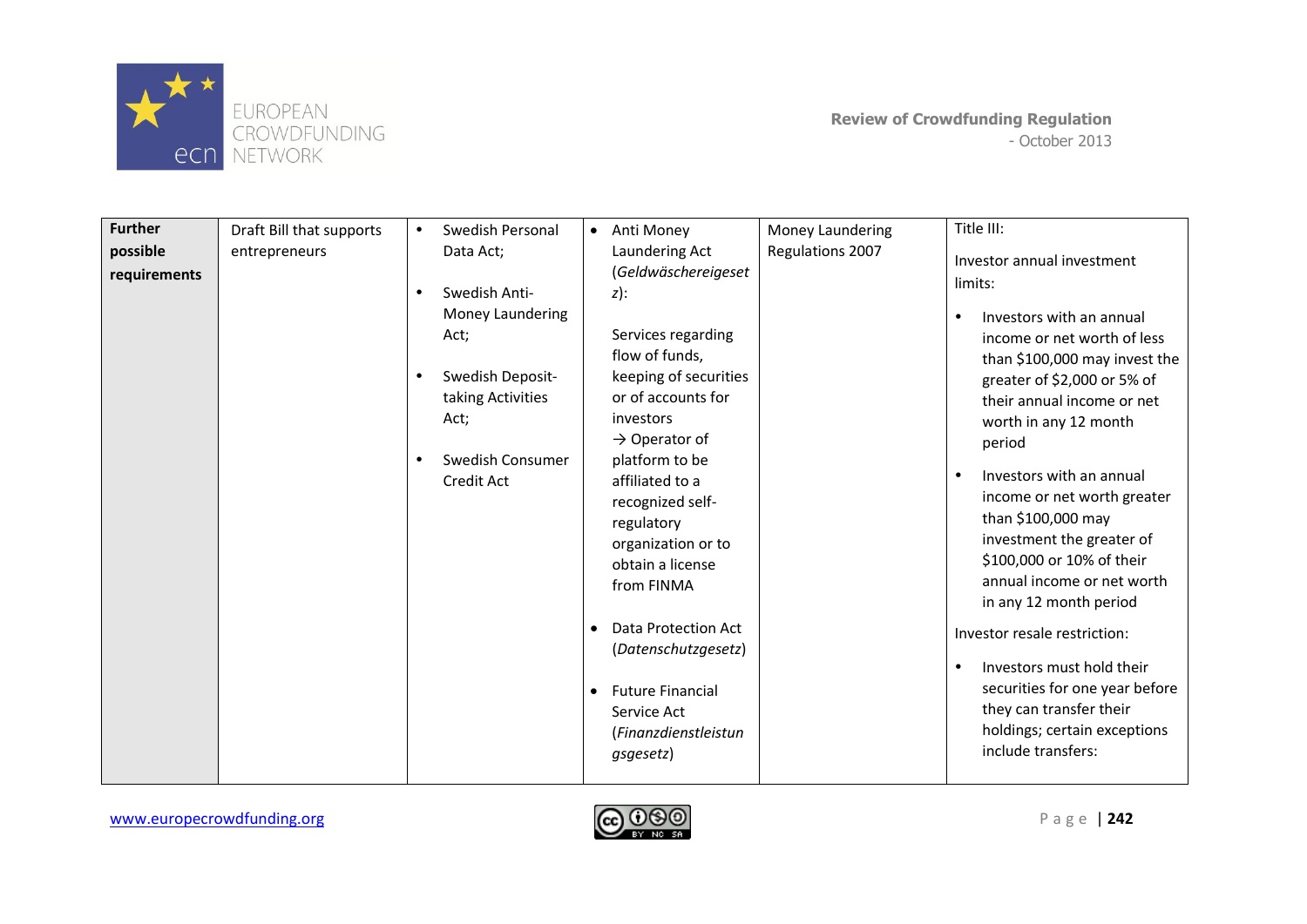

|  |  | to the issuer<br>$\bullet$                                                                                                                                                                                                                                                                                 |
|--|--|------------------------------------------------------------------------------------------------------------------------------------------------------------------------------------------------------------------------------------------------------------------------------------------------------------|
|  |  | to an accredited<br>investor                                                                                                                                                                                                                                                                               |
|  |  | pursuant to an offering<br>registered with the<br>SEC, or                                                                                                                                                                                                                                                  |
|  |  | to the investor's family<br>members                                                                                                                                                                                                                                                                        |
|  |  | Both funding portals and broker-<br>dealers must (fraud prevention<br>requirements):                                                                                                                                                                                                                       |
|  |  | Take measures to reduce the<br>$\bullet$<br>risk of fraud, including<br>obtaining a background and<br>securities enforcement<br>regulatory history check on<br>each officer, director, and<br>person holding more than<br>20% of the outstanding<br>equity of every issuer whose<br>securities are offered |

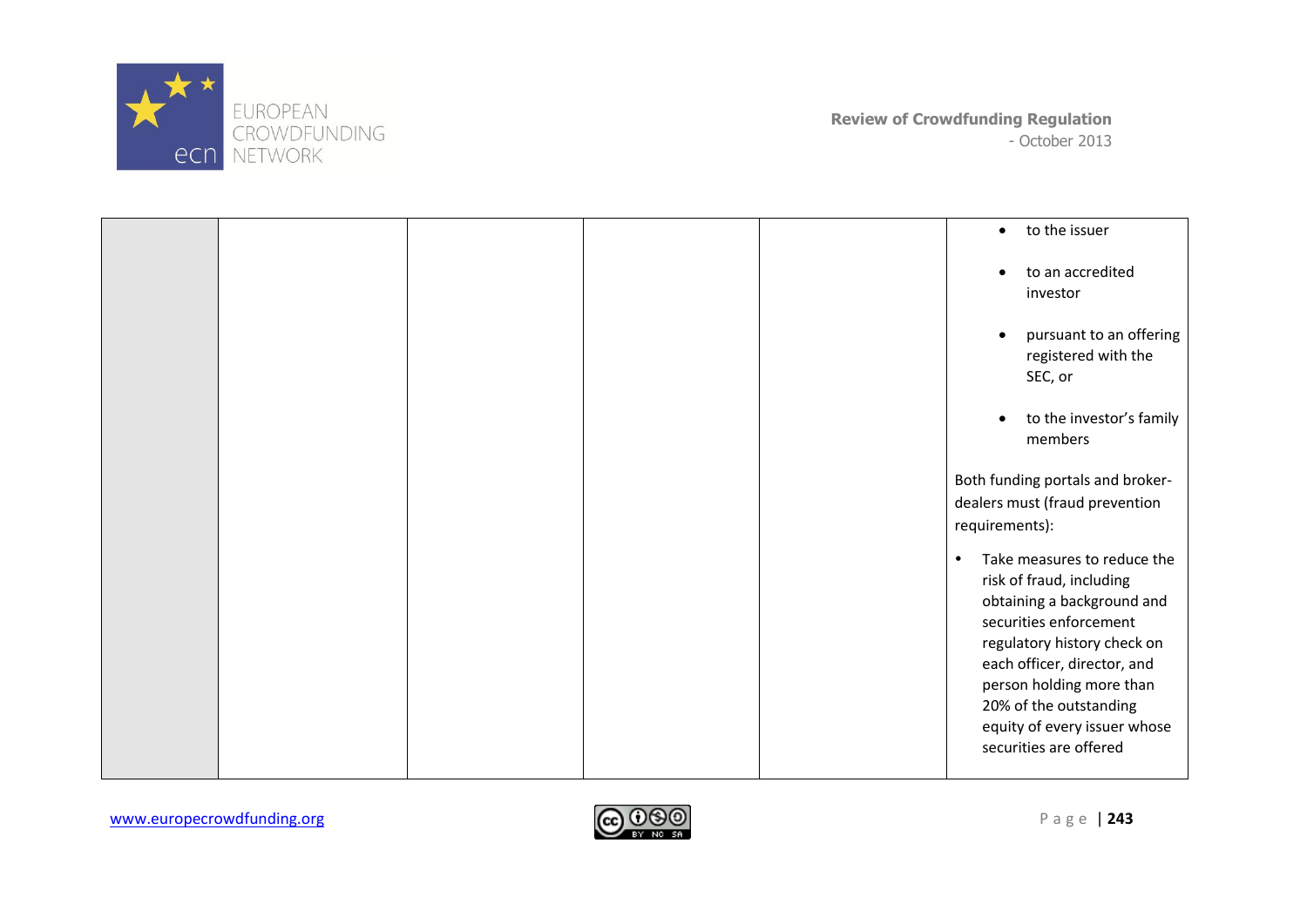

|  |  | $\bullet$ | Prohibit its directors, officers,<br>or partners, or such person<br>performing a similar function,<br>from having any financial<br>interest in an issuer using its<br>services                                      |
|--|--|-----------|---------------------------------------------------------------------------------------------------------------------------------------------------------------------------------------------------------------------|
|  |  | $\bullet$ | Limit crowdfunding offerings<br>to domestic issuers that are<br>neither reporting companies<br>under the Securities<br>Exchange Act of 1934 nor<br>investment companies                                             |
|  |  |           | Reject any issuers associated<br>with certain "bad actors"<br>from participating, including<br>persons with criminal<br>convictions or court<br>injunction in connection with<br>the purchase or sale<br>securities |

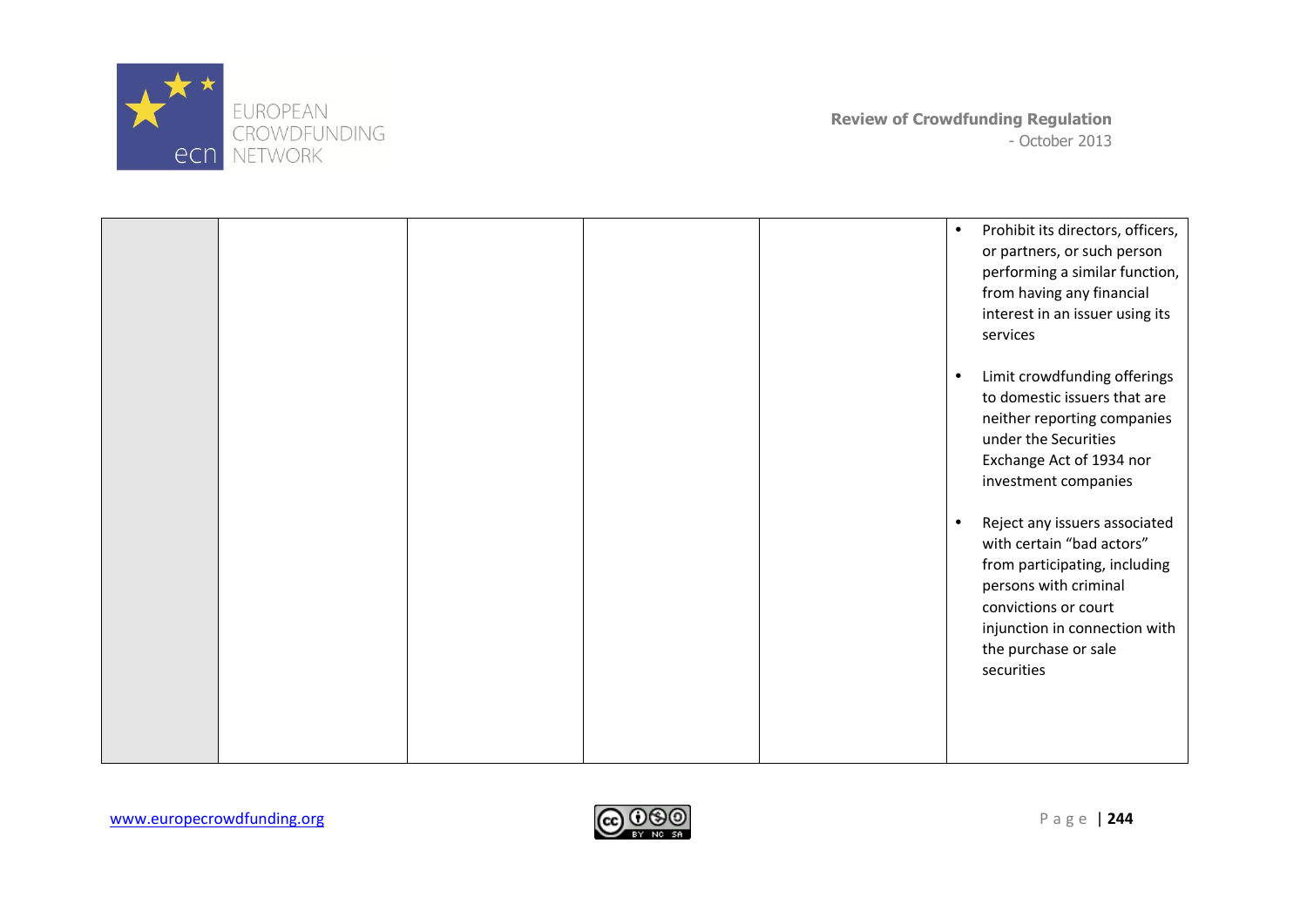

|  |  | <b>Additional requirements:</b>                                                                                                                                                                                                                                                                                                                                                                                                                                                                                           |
|--|--|---------------------------------------------------------------------------------------------------------------------------------------------------------------------------------------------------------------------------------------------------------------------------------------------------------------------------------------------------------------------------------------------------------------------------------------------------------------------------------------------------------------------------|
|  |  | Both funding portals and broker-<br>dealers must:                                                                                                                                                                                                                                                                                                                                                                                                                                                                         |
|  |  | Ensure that each investor: (i)<br>reviews such investor-<br>education material; (ii)<br>positively affirms that the he<br>or she understands that<br>there is a risk of losing their<br>entire investment, and that<br>such investor could bear such<br>a loss; and (iii) answer<br>questions demonstrating: (1)<br>an understanding of the level<br>of risk generally applicable to<br>investments in startups,<br>emerging businesses, and<br>small issuers; and (2) an<br>understanding of the risk of<br>illiquidity. |
|  |  | Observe annual limits on<br>$\bullet$<br>issuers to sell up to an<br>aggregate of \$1,000,000 of                                                                                                                                                                                                                                                                                                                                                                                                                          |